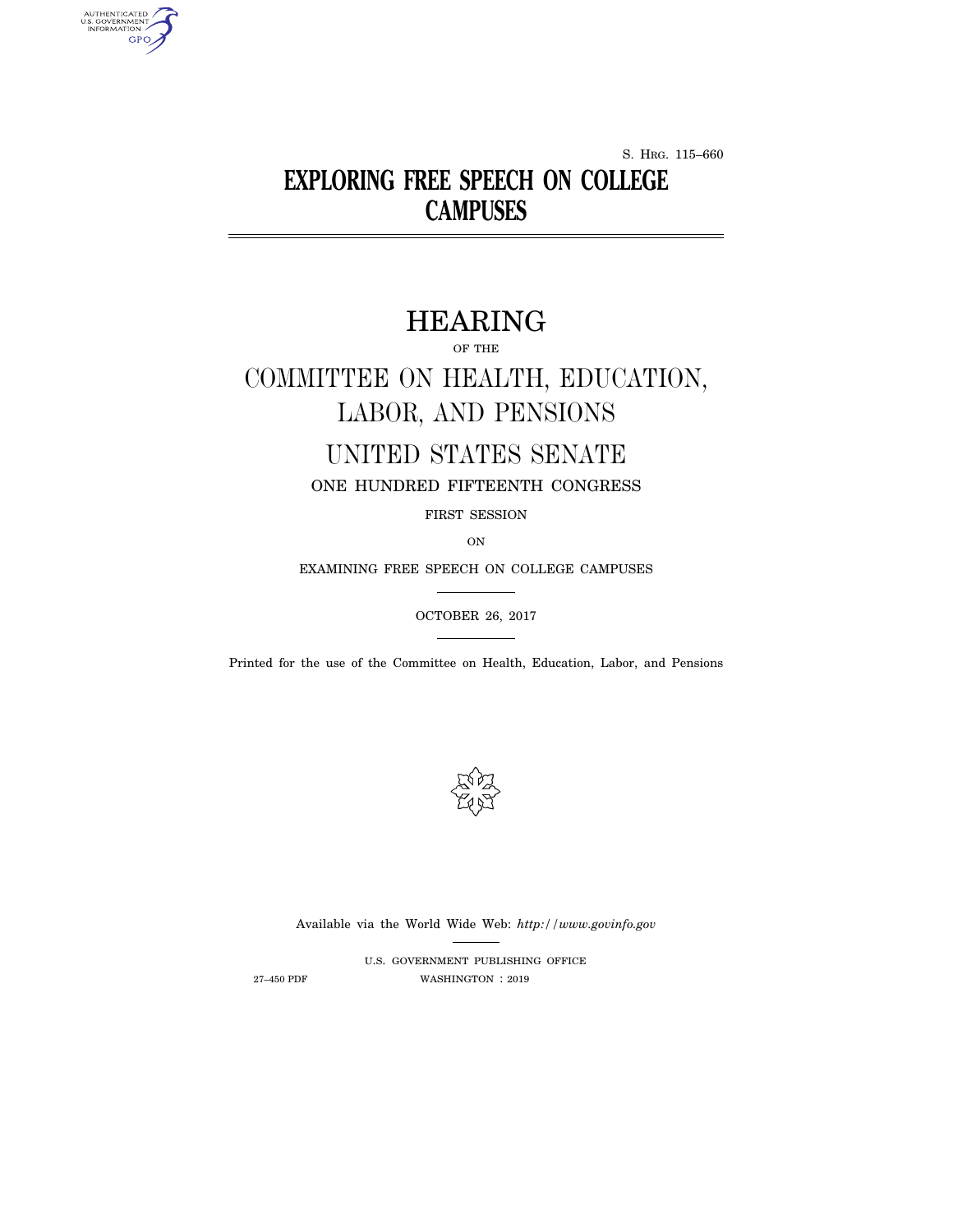# COMMITTEE ON HEALTH, EDUCATION, LABOR, AND PENSIONS

LAMAR ALEXANDER, Tennessee, *Chairman* 

MICHAEL B. ENZI, Wyoming RICHARD BURR, North Carolina JOHNNY ISAKSON, Georgia RAND PAUL, Kentucky SUSAN M. COLLINS, Maine BILL CASSIDY, M.D., Louisiana TODD YOUNG, Indiana ORRIN G. HATCH, Utah PAT ROBERTS, Kansas LISA MURKOWSKI, Alaska TIM SCOTT, South Carolina

PATTY MURRAY, Washington BERNARD SANDERS (I), Vermont ROBERT P. CASEY, JR., Pennsylvania AL FRANKEN, Minnesota MICHAEL F. BENNET, Colorado SHELDON WHITEHOUSE, Rhode Island TAMMY BALDWIN, Wisconsin CHRISTOPHER S. MURPHY, Connecticut ELIZABETH WARREN, Massachusetts TIM KAINE, Virginia MAGGIE WOOD HASSAN, New Hampshire

DAVID P. CLEARY, *Republican Staff Director*  LINDSEY WARD SEIDMAN, *Republican Deputy Staff Director*  EVAN SCHATZ, *Democratic Staff Director*  JOHN RIGHTER, *Democratic Deputy Staff Director*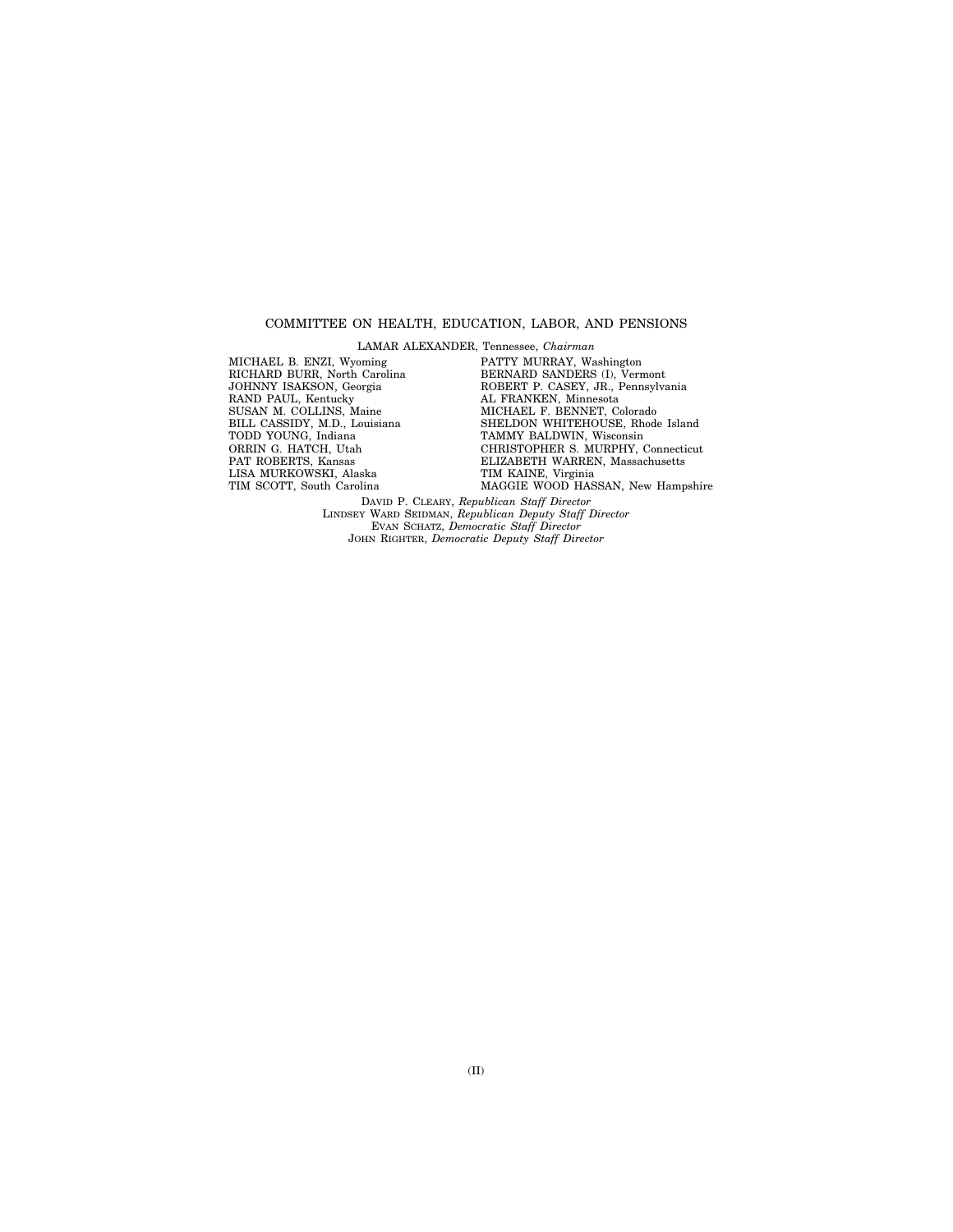# C O N T E N T S

# STATEMENTS

# THURSDAY, OCTOBER 26, 2017

Page

# COMMITTEE MEMBERS

| Alexander, Hon. Lamar, Chairman, Committee on Health, Education, Labor,<br>Murray, Hon. Patty, a U.S. Senator from the State of Washington<br>Bennet, Hon. Michael F., a U.S. Senator from the State of Colorado<br>Hassan, Hon. Margaret Wood, a U.S. Senator from the State of New Hamp- | 1.<br>4<br>43<br>45<br>47 |
|--------------------------------------------------------------------------------------------------------------------------------------------------------------------------------------------------------------------------------------------------------------------------------------------|---------------------------|
|                                                                                                                                                                                                                                                                                            | 48                        |
| Warren, Hon. Elizabeth, a U.S. Senator from the State of Massachusetts                                                                                                                                                                                                                     | 51<br>53                  |
| WITNESSES                                                                                                                                                                                                                                                                                  |                           |

# WITNESSES

| Statement of Dr. Robert Zimmer, President, The University of Chicago, IL   |    |
|----------------------------------------------------------------------------|----|
|                                                                            |    |
| Statement of Nadine Strossen, John Marshall Harlan II, Professor of Law,   |    |
|                                                                            | 15 |
|                                                                            | 17 |
| Statement of J. Richard Cohen, President, Southern Poverty Law Center,     |    |
|                                                                            | 26 |
|                                                                            | 27 |
| Statement of Dr. Allison Stanger, '60 Russell J. Leng, Professor of Inter- |    |
| national Politics and Economics, Middlebury College, Middlebury, VT        | 34 |
|                                                                            | 35 |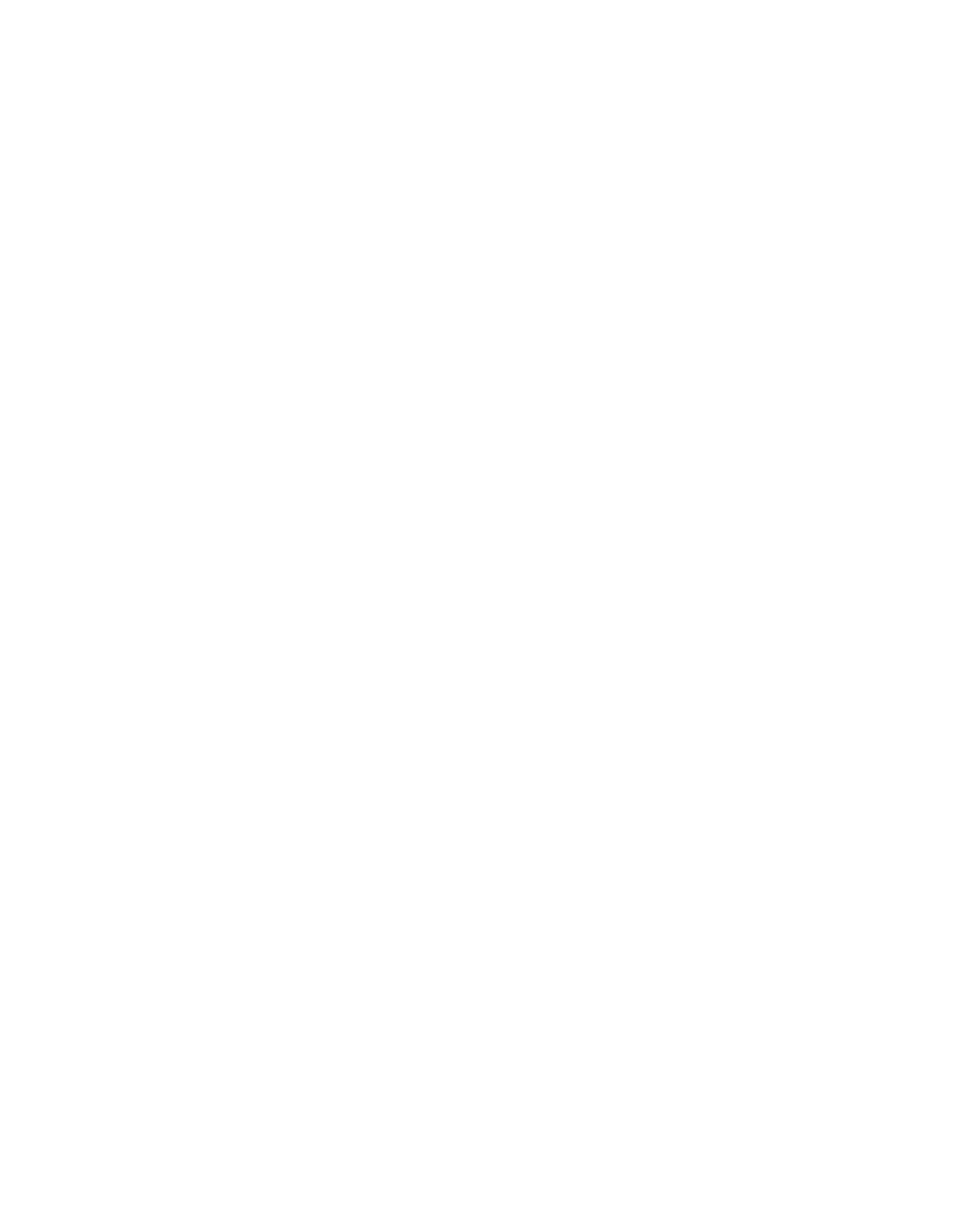# **EXPLORING FREE SPEECH ON COLLEGE CAMPUSES**

### **Thursday, October 26, 2017**

U.S. SENATE, COMMITTEE ON HEALTH, EDUCATION, LABOR, AND PENSIONS, *Washington, DC.* 

The Committee met, pursuant to notice, at 10:05 a.m., in room SD–430, Dirksen Senate Office Building, Hon. Lamar Alexander, Chairman of the Committee, presiding.

Present: Senators Alexander [presiding], Murray, Collins, Isakson, Young, Casey, Bennet, Hassan, Warren, and Kaine.

# OPENING STATEMENT OF SENATOR ALEXANDER

The CHAIRMAN. Good morning. The Senate Committee on Health, Education, Labor, and Pensions will come to order.

Today, we're holding a hearing on Exploring Free Speech on College Campuses. Senator Murray and I will each have an opening statement, and then we'll introduce the witnesses. We're looking forward to the witnesses. This is an exceptional panel. We look forward to learning from you, and we thank you for coming. After your testimony, we'll each have 5 minutes of questions.

Before we get into the hearing, I want to make a comment about the recommendation that Senator Murray and I made to the Senate, along with 22 other Senators, equally divided Republicans and Democrats, for a short-term bipartisan agreement to reduce premiums and avoid chaos in the individual insurance market during 2018 and 2019.

I'm very encouraged by what has happened since we introduced that a week ago, especially by the report of the Congressional Budget Office yesterday, which said, in effect, that as we believed, the Alexander-Murray proposal, which would continue cost-sharing payments for 2 years, 2018 and 2019, would provide benefits to taxpayers and consumers and not to insurance companies. Senator Murray and I spent a lot of time trying to think of the most effective language to make sure that would be true in our language.

President Trump has said repeatedly he doesn't want to bail out insurance companies. We're convinced our language does not, and the Congressional Budget Office agrees. It says that, on net, CBO and the Joint Taxation Committee estimate that implementing our legislation would reduce the debt by \$3.8 billion over 2018 to 2027, and they expected insurers in almost all areas of the country would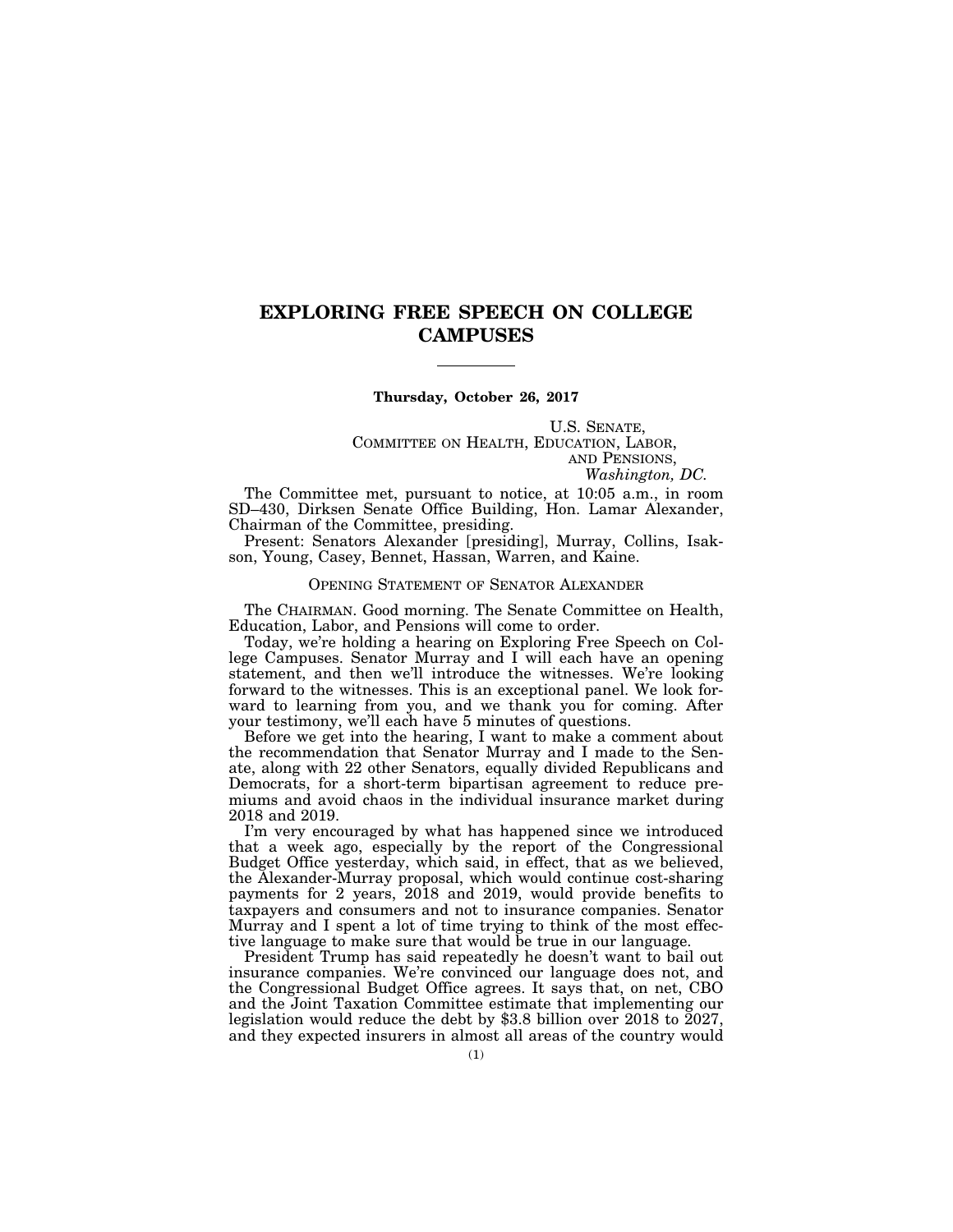be required to issue some form of rebate to individuals and the Federal Government.

In plain English, that means less taxpayer money for Affordable Care Act subsidies if we pass our legislation. CBO had said earlier that it will be a lot more taxpayer money for Obamacare subsidies if we don't pass it. In fact, they estimate \$194 billion over 10 years in increased debt as a result of the higher subsidies.

I think this is why more Republicans and conservatives over the last week have indicated their support for continuing cost sharing. The Chairman of the Tax Committee, Senator Hatch, and Kevin Brady both said that. Now, they added other provisions to their cost-sharing payments that are different than what Senator Murray and I agreed to, and if they can persuade Senator Murray and Democratic Senators to do that, so much the better. But what that suggests to me is that there's growing support that we need to do something.

In addition to that, I've pointed out that almost every House Republican voted for continuing cost-sharing payments for 2 years when they voted earlier this year to repeal and replace Obamacare.

I thank Senator Murray for her leadership in this area. As usual, when she sets about to get a result, we usually get a result, and I think we will by the end of the year, something close to what we proposed. I thank the 22 other Senators, Democratic and Republican, who joined with us, and I ask consent to put into the record at this point the Congressional Budget Office report since this Committee spent so much time on this subject, devoting four full hearings to it and inviting Senators not on the Committee to four other meetings.

The CHAIRMAN. Senator Murray, would you like to say something on that subject before we move ahead with the hearing?

Senator MURRAY. No. I very much appreciate your remarks, and I just want all of our colleagues to know that we believe this is the right kind of proposal that deals with the short-term economic situation of so many Americans. I'm very excited that we are getting more and more support every day. The CBO report, I think, is especially important for us as we move forward, and we will keep working to get it done.

The CHAIRMAN. Thank you, Senator Murray.

Today, we are talking about free speech on college campuses, the right to speak one's mind without being silenced. As Justice Anthony Kennedy recently wrote, quote, "A law that can be directed against speech found offensive to some portion of the public can be turned against minority and dissenting views to the detriment of all. The First Amendment to the Constitution does not entrust that power to the government's benevolence. Instead, our reliance must be on the substantial safeguards of free and open discussion in a democratic society.''

There is a long history of shouting down speakers with whom students and other members of the university community disagree or take offense on college campuses. Back in the 1930s, a student club at the University of Chicago—the current president of the University of Chicago is here today—invited William Foster, the Communist Party's Presidential candidate, to speak. This led to protests and criticism. The university president defended the deci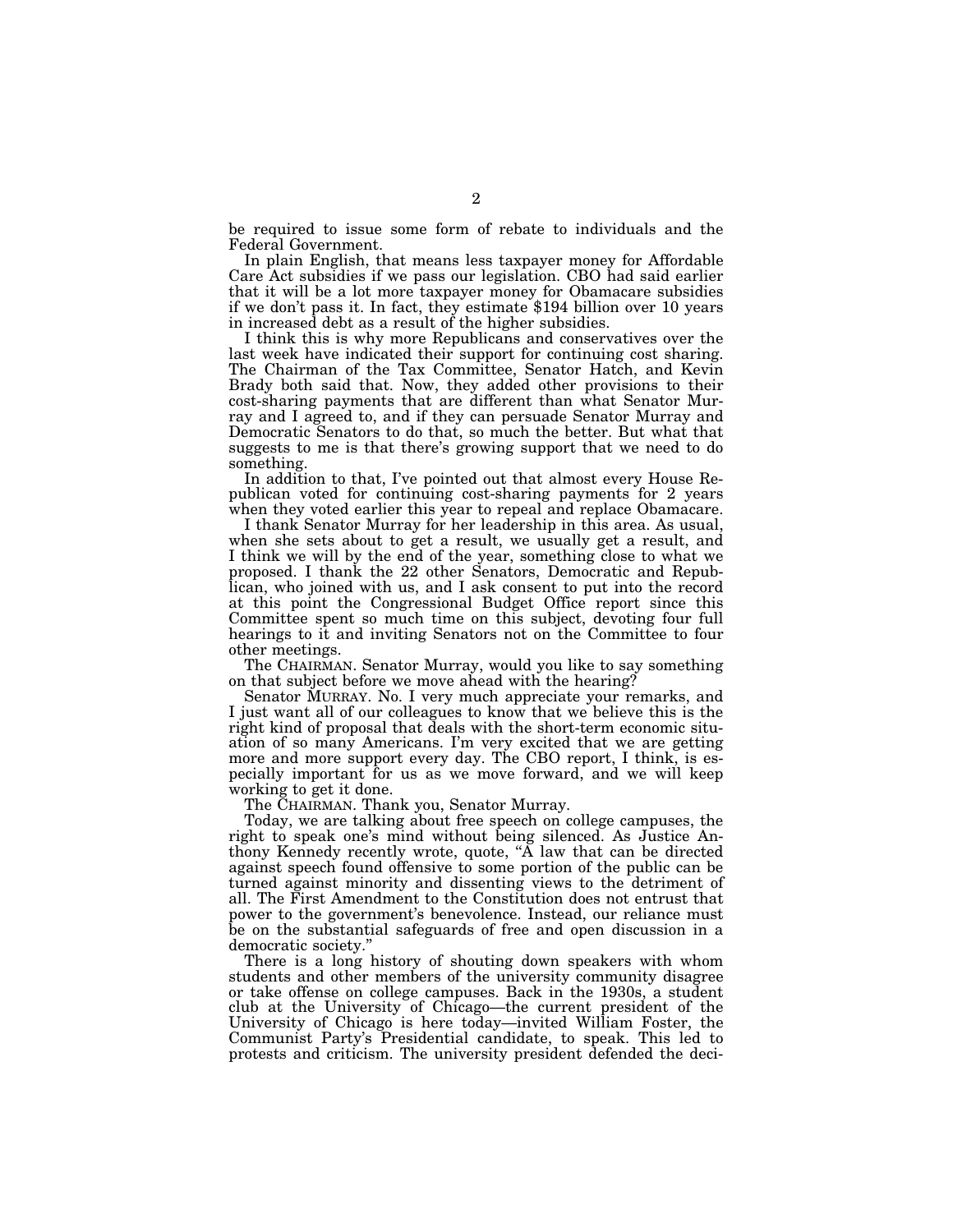sion, saying that students should have the freedom to discuss any problem that presents itself, and that the cure lies through open discussion rather than through inhibition and taboo.

When I was a student in the 1960s at Vanderbilt University, the John Birch Society wanted D. F. Fleming, my political science professor, fired. They said he was a communist because he thought World War I was a mistake. Vanderbilt defended him and he stayed. I also remember when the poet, Alan Ginsberg, spoke on campus, horrifying parents and some students, but he was allowed to speak.

In his book, North Toward Home, Willie Morris wrote how, when he was a student at the University of Texas in the 1960s, the American Association of University Professors rose up because the liberal professors were being squelched. In the mid 60's, Senator Ted Kennedy, later a Chairman of this Committee and a liberal leader in the Democratic Party, was shouted down at the University of Wisconsin and not allowed to speak because he was considered by the hecklers as not liberal enough.

The University of California at Berkeley became famous as the home of the campus free speech movement in the 1960's and was known as a campus that protected all sorts of left wing causes.

Now, the pendulum has swung in the opposite direction.

It is usually voices of conservative professors and speakers that are being squelched. In 2014, after Rutgers students protested and held a sit-in in the president's office, former National Secretary Advisor and Secretary of State Condoleezza Rice withdrew from speaking at commencement.

Earlier this year, out of fears of protests, Berkeley sought to reschedule Ann Coulter's lecture to a time when fewer students would be on campus. One of our witnesses today, Allison Stanger, was assaulted by students at Middlebury College as she was leaving a disrupted discussion she had moderated by conservative author Charles Murray.

Fortunately, some liberals with long memories are reminding the left when they were the ones who were being shut down. Folk musician Joan Baez, who participated in the free speech movement at Berkeley, said, "Let the Ann Coulters of the world have their say." University leaders such as Dr. Zimmer, who is here, and Berkeley Chancellor Carol Christ, have both taken action to reaffirm their commitment to free speech.

Another is Nadine Strossen, who served as president of the American Civil Liberties Union and is a witness here today. Former Vice President Joe Biden said last week, quote, ''Liberals have short memories. When I was coming up through college and graduate school, free speech was the big issue, but it was the opposite. It was liberals who were shouted down when they spoke.''

But shouting down speakers isn't the only issue. There is the question of political one-sidedness, that there is a pervasive point of view on many college campuses. Statistics are hard to come by, but most everyone knows it is true, even at our most prestigious institutions.

A 2014 survey by the University of California Los Angeles on the ideological leanings of college faculty members found that the number of liberal professors compared with conservative professors was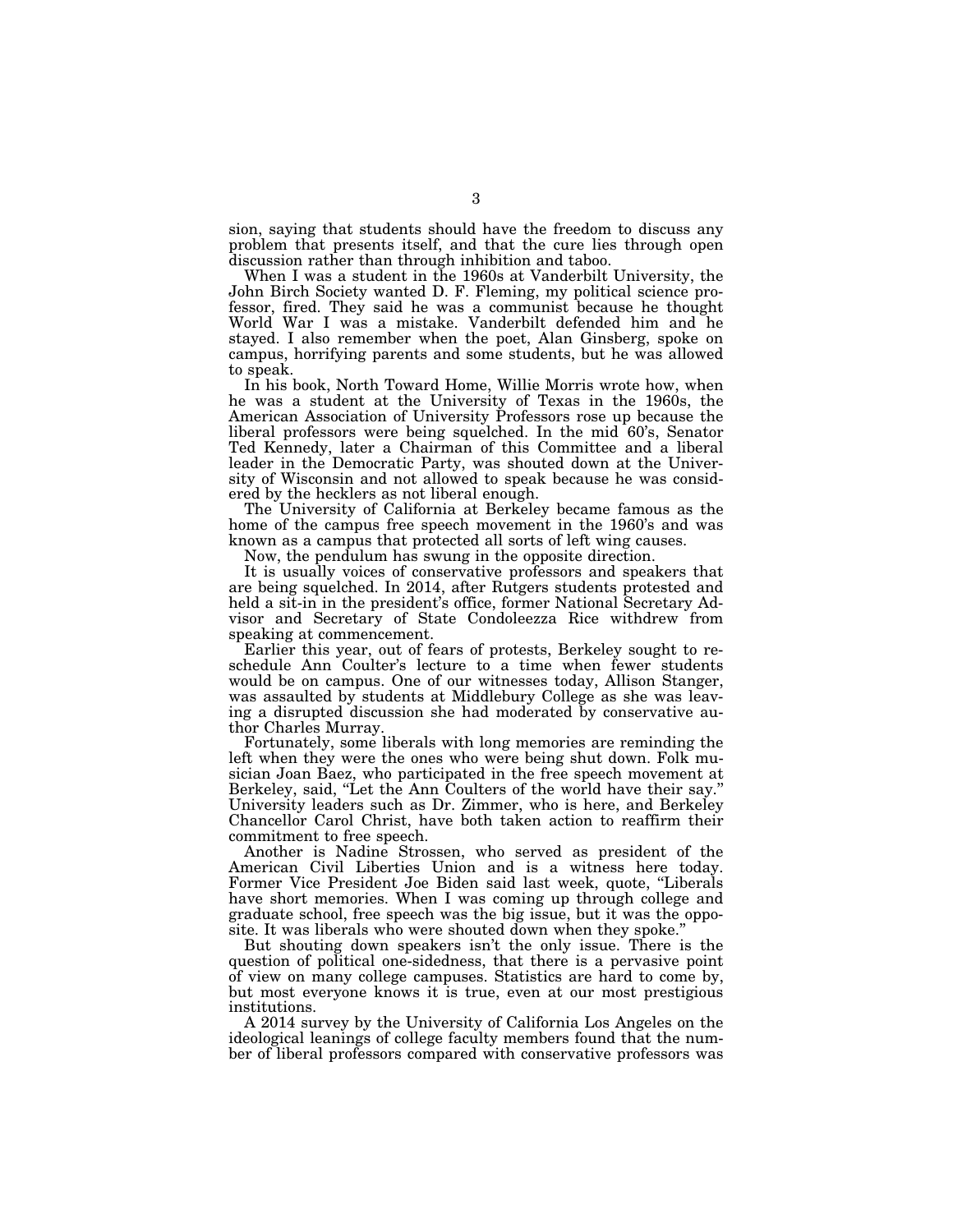about 6 to 1, and in New England, the ratio was to 28 to 1. There are not many registered Republicans in the town of Cambridge, either.

As of February this year, 3.7 percent of voters were registered as Republicans.

When I was on the faculty at the Kennedy School of Government at Harvard, where I was for 2 years before I came here, we laughed that I was part of an affirmative action program for Republicans and conservatives. I have to give credit to Dean Joseph Nye, who actually made a significant effort to bring more conservatives and more Republicans to campus. While I was there, I would tell conservative students that they got the best education. Liberal students could be guilty of lazy thinking because they agreed with their professors, while conservative students learned to be on their toes.

Some campuses and some departments have a conservative bent, but not many. This kind of one-sidedness can result in students feeling uncomfortable when confronted with new ideas.

Then there is the question of deliberately inflammatory speakers and the chaos that results when they show up. We saw that in Charlottesville. We saw it last week at the University of Florida— \$600,000 spent on security, 1,000 law enforcement officials, the Governor declaring a state of emergency.

This is a problem in a country that prizes freedom, and a familiar one. If you're a university president, what do you do about this? How do university presidents respond to the speech and to the reaction to the speech? A recent survey by Brookings Institution found that nearly 20 percent of students believe it is acceptable to use physical force to silence a speaker who makes offensive and hurtful statements. What about a speaker who sets out just to be controversial?

If you create an environment that results in tens or hundreds of thousands of dollars in security costs, a speaker who can't speak, and an audience who can't listen, that's not a very good result.

We have a distinguished panel. We should listen to them and remember Senator Howard Baker's admonition, that the other fellow may be right. Universities, especially, should be the place where people of different views may speak, audiences can listen, and many contrasting viewpoints are encouraged. There should be some sensible ways to allow that while still protecting freedoms guaranteed by the First Amendment.

Senator Murray.

## STATEMENT OF SENATOR MURRAY

Senator MURRAY. Well, thank you very much, Chairman Alexander, and I want to thank all of our witnesses who are here today, and thank you for your commitment to protecting free speech on college campuses and elsewhere.

You know, everyone in this room can agree that free speech is a cornerstone of our democracy. It is what allows us to disagree and debate political ideas without fear of retribution. It allows us to speak out, and if our government is acting in a dishonest or unethical or unlawful manner, it allows open and honest discussions of ideas new and old. It's allowed civil rights leaders, including Dr.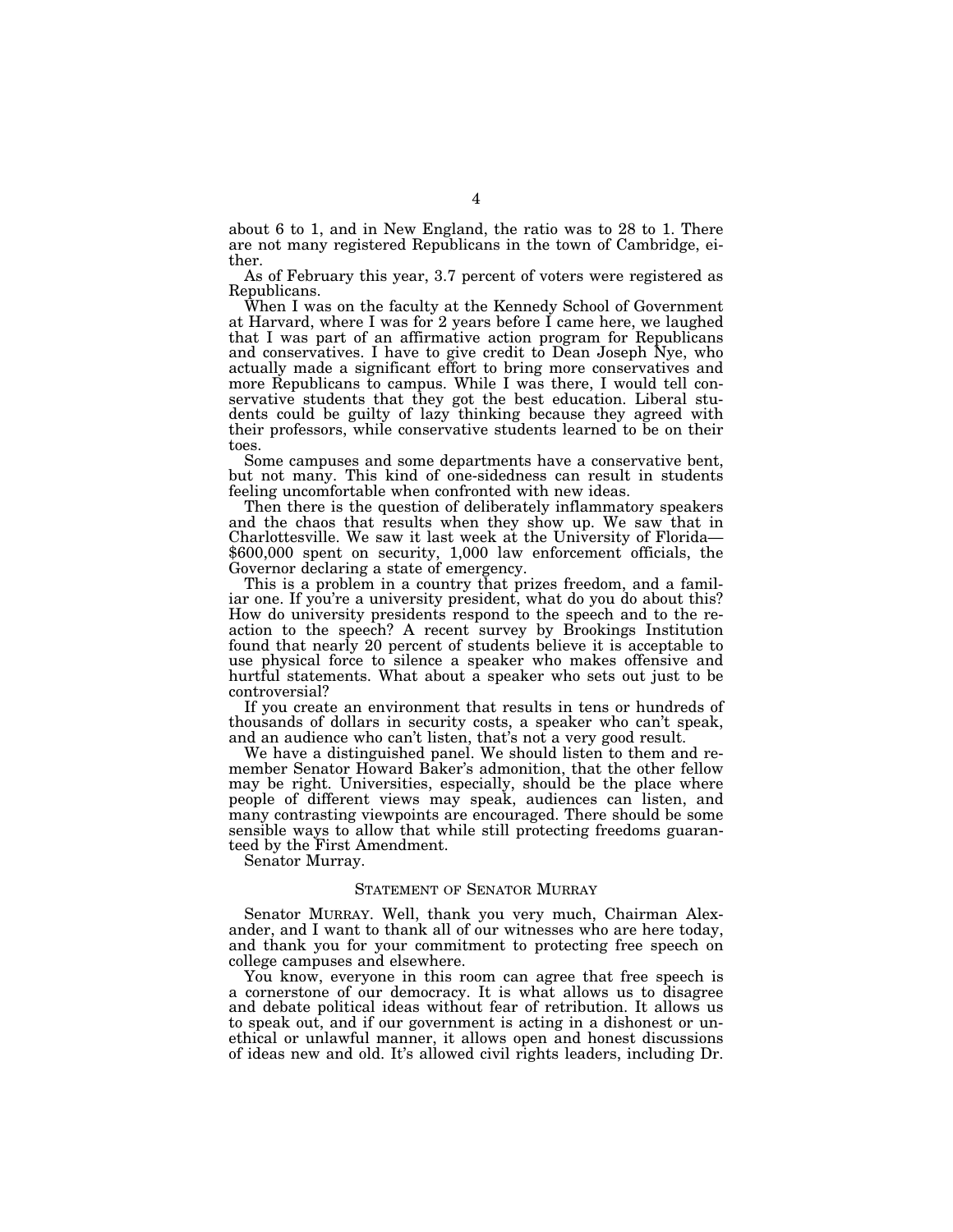Martin Luther King, Jr. and Delores Huerta, to stand up and peacefully fight for what is right.

There is no real debate about whether or not there should be free speech on college campuses or anywhere else. I think that's something we can all agree on, despite some people trying to create strawmen by saying that one side or another doesn't.

But here's the issue that I think is worth discussing today. How can we protect this constitutional right while also making sure our colleges and universities are places where everyone can feel safe so they can learn and respectfully debate ideas? As part of that conversation, we need to discuss how elected leaders and community members and college and university administrators can best exercise their First Amendment right to do everything in their power to push back against those who are driving an agenda of extremism or racism or bigotry or xenophobia and misogyny, and we must also speak out against groups and organizations that are looking to use their right to free speech to divide us, to attack the most vulnerable among us, and to feed on people's fear in the service of hate.

This is a necessary and vital discussion for this Committee and all of us to have. While I believe there are a whole lot of people on campuses across the country who are doing great work on this front, recent events have made it clear we're not there yet. Here's where I want to start with what should be an obvious statement. I think we can all agree there is no place for violence on our college campuses. But, unfortunately, in the last 10 months, we've seen more and more of this across the country, and when you look at who we have in the White House right now, the rhetoric that's being used, some of the people that have been hired, and some of the groups he has encouraged, it should come as no surprise when we see an apparent resurgence of hate and bigotry and xenophobia and misogyny on our campuses.

What we have heard coming out of this White House has been shocking at times. But what has been even more disturbing is how so many others, even those who opposed him previously, allowed that rhetoric and those attacks to be normalized. This normalization of attacks based on how a person worships or who they are or where they come from seems to have somehow emboldened extremist hate groups to now come out of the shadows, and with that, in some parts of the country, we've seen reports of a rise in hate crimes and violence, especially in our college campuses.

For years, there's been a concerted effort to combat hate groups in the courts and in the hearts and minds of American people. As a result, those radical organizations had been steadily pushed to the margins of our society. But in 2015, they found a voice they could rally behind, and it's no secret that leadership in this country has made some disparaging public comments against Mexican Americans or women or Muslims, and unlike before, when those individuals knew they would be shunned by their friends or neighbors or communities for that, this rhetoric has emboldened extreme hate groups to come back out of the shadows.

There are reports of a disturbing rise of racist vandalism and harassment of religious minorities, an uptick in the distribution of hateful flyers on college campuses, and recruitment of students on college campuses, including here in Washington, DC, and in my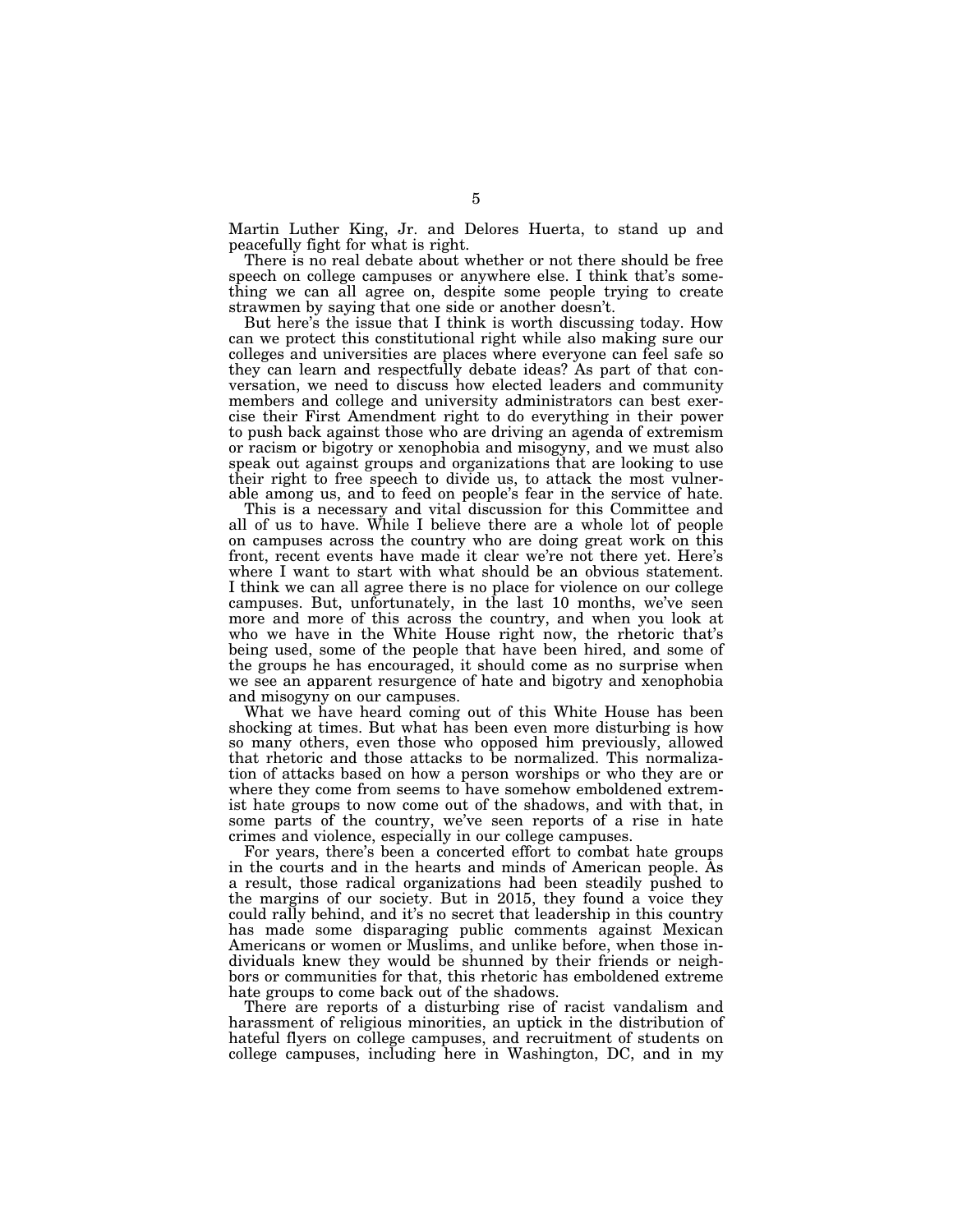home State of Washington. Just yesterday, I met with a very bright young student named Taylor from American University, and she's here today, and I'm so proud of you for what you're doing. Earlier this year, Taylor was actually elected AU's first African American female student body president, and the same day, racist messages were found hanging across that campus, right here in Washington, DC.

While the FBI is investigating those as hate crimes, Taylor is speaking out now to highlight the toll it is taking on the students being targeted by hate speech. Like a true leader, Taylor took that experience to begin a larger dialog about bigotry, working with the university's administration, to make the school a more welcoming and safe place for all students.

That's just one incident. There are so many more. Earlier this summer, as we heard, hundreds of white supremacists organized from around the country to travel to the University of Virginia's campus in Charlottesville. Those individuals marched through the city, shouting Nazi slogans and racist chants, and when a group of counter protestors, many of whom were residents of Charlottesville, and students and staff and faculty at the university stood up and said they would not tolerate that kind of hate in their community, they were attacked.

During the clash in Charlottesville, unconsciously, as we know, a young woman described as, quote, "a passionate advocate for the disenfranchised'' was killed, and more than 30 were injured. Now, I want to be clear both sides in Charlottesville were not to blame, and many people on both sides of the aisle here stood up and spoke out to condemn that act of domestic terrorism and to push back against President Trump's response.

It is very clear there needs to be a discussion about what is happening today on college campuses, that we have not yet solved this problem, and I'm glad we're having this here today.

As I said at the beginning, no one is debating the right to free speech. But colleges and universities also have to ensure that campuses are safe and welcoming to all students. That's why this conversation has to include a discussion about the responsibility of community leaders and college administrators to use their own voices to speak out against hate and refuse to normalize racist or otherwise bigoted viewpoints while also respecting the free speech rights of those they disagree with. This conversation has to include a discussion about what colleges can be doing to keep students safe and how to also respect the rights of students who want to speak out against hate and extremism.

College campuses have long been places to discuss and debate ideas, where students learn to think outside the box and get out of their comfort zones. That is one of the greatest strengths of the American higher education system. I'm sure all of our colleagues here today agree that colleges can continue to challenge students' views and perspectives while also doing everything we can to put the safety of students and staff and faculty first and not allow people to incite or invoke violence under the guise of free speech.

I look forward to hearing from all of our witnesses today on how colleges and universities can do more to both speak out against hate speech on their campuses and to protect free speech. By begin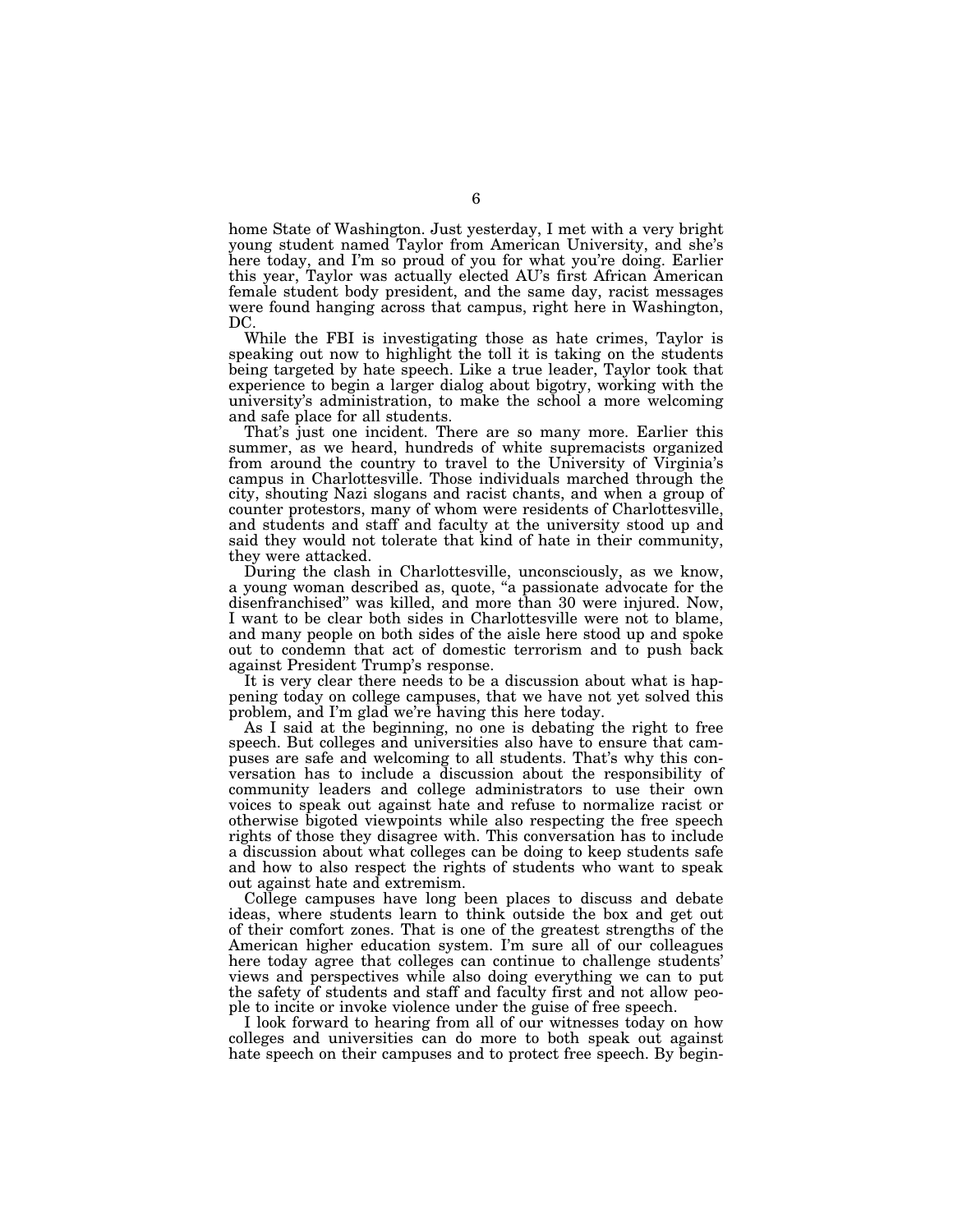ning this conversation, we can start to once again push hate groups back into the margins of society, combat the resurgence of extreme ideology and the violence and hate speech that has been enabled.

Mr. Chairman, I appreciate this opportunity today, and I do have several statements I would like to enter into the record.

The CHAIRMAN. They will be.

Thank you, Senator Murray.

Now, we'll welcome our witnesses. There are four of them. We'd like to ask each of you to summarize your remarks in 5 minutes, which will leave more time for conversation back and forth between Senators and you.

Our first is Dr. Robert Zimmer, President of the University of Chicago, in that role since 2006, formerly Provost at Brown University, and before that, 25 years at Chicago. He's an author of mathematics books and more than 80 articles.

Next, Nadine Strossen, John Marshall Harlan II Professor of Law at New York Law School. She has written, taught, and advocated extensively in areas of constitutional law and civil liberties, earning recognition in The National Law Journal as one of America's most 100 influential lawyers from 1991 to 2008. She served as President of the American Civil Liberties Union and was the first woman to hold that position.

Our next witness is Dr. Richard Cohen, President of the Southern Poverty Law Center. He's led the Center since 2003. He joined the organization in 1986 as its Legal Director. He has litigated a variety of civil rights cases. He testified earlier in front of the Senate Committee on Judiciary.

Our final witness is Dr. Allison Stanger, the Russell Leng Professor of International Politics and Economics at Middlebury College. She is currently on sabbatical from Middlebury serving as Cybersecurity Fellow at New America. Her work focuses on American Foreign Policy. She's a member of the Council on Foreign Relations. She was a consultant to the Secretary of State's Policy Planning Staff from 2009 to 2011.

We welcome the witnesses, and, Dr. Zimmer, let's begin with you.

### **STATEMENT OF ROBERT ZIMMER**

Dr. ZIMMER. Thank you very much to Chairman Alexander and Ranking Member Murray for inviting me here today.

I'm going to briefly address three topics related to free expression on university campuses. First, why is it important? Second, what are the Chicago Principles? Finally, what needs to be done to support free expression on campuses?

Why is it important? For all institutions of higher education, whether public or private, free expression and open discourse and their companions, free listening and open questioning, are at the very core of fulfilling their missions of education, research, and impact.

Every student at a university deserves an education that deeply enriches their capabilities. This necessitates acquiring knowledge, but, more importantly, acquiring general skills and habits of mind that are going to enhance their approach to future challenges. They must learn to recognize and evaluate evidence of various sorts,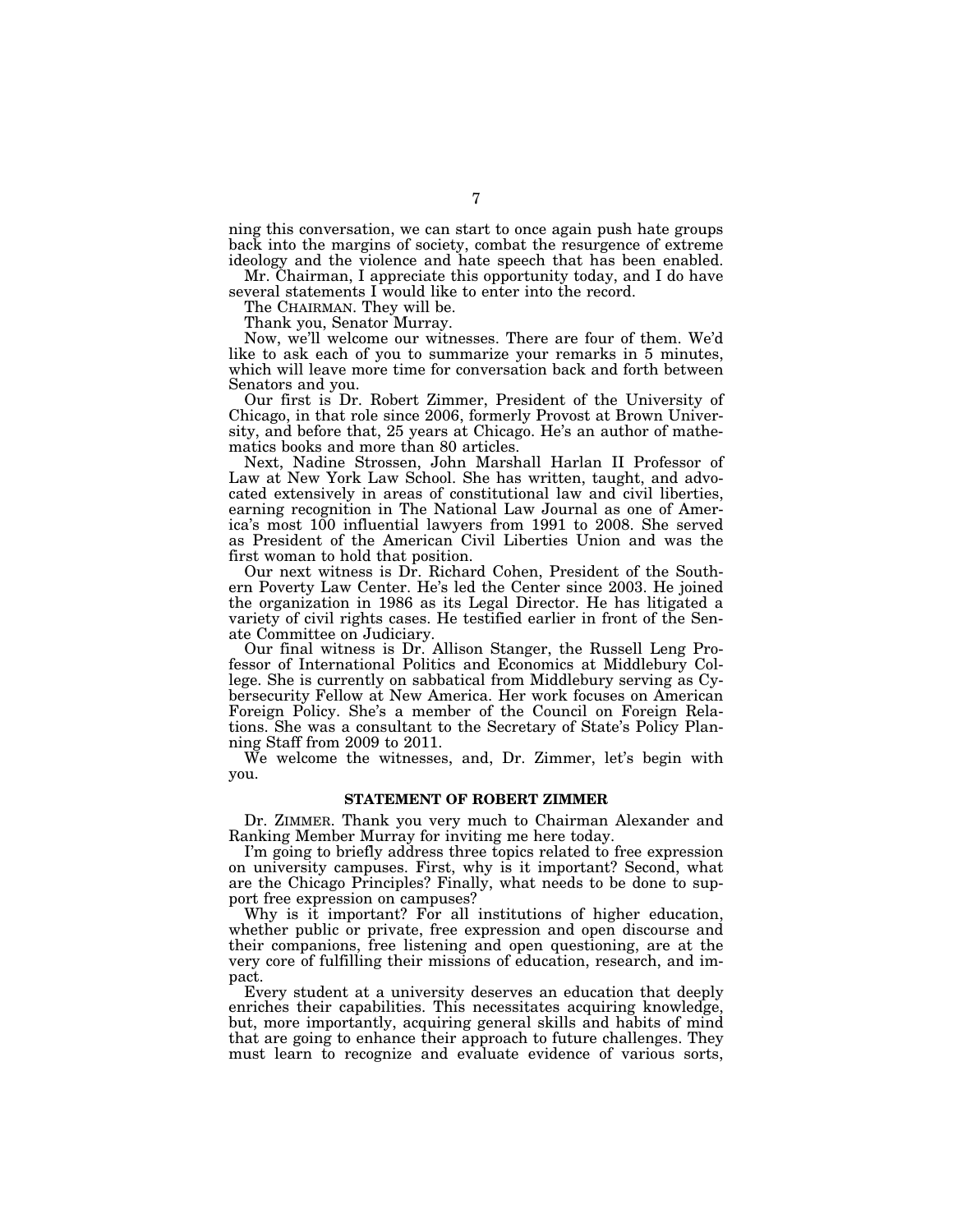challenge their own and others' assumptions, effectively argue their position, grasp both power and limitations in arguments, confront complexity and uncertainty, synthesize different perspectives, understand that context and history matter, think through unintended consequences, and take account of change, tradeoffs, and uncertainties.

If the education that we provide does not give students the opportunity to acquire these skills and abilities, they will be under prepared to make informed decisions in the complex and uncertain world they will confront upon entering the workplace. Intrinsic to students attaining these skills is an environment of ongoing intellectual challenge of which free expression and open discourse is an essential part.

Likewise, for research at universities to be of the highest quality, unfettered investigation and a willingness to challenge assumptions and the free expression that goes with it is essential. To limit free expression is quite simply to limit the quality of education and the quality of research.

This has important implications for our country. Nationwide, innovation is driven by faculty research and an inventive alumni body forged by a level of challenge that demands an environment of free expression. To be challenged is also why so many of the leading ambitious young people from around the world have come to the United States, and such is the ultimate importance and stake for our country around these issues. Will our higher education system continue to be the best in the world? Will our research continue to be the most impactful? Will we continue to attract highly talented people? Or will we lose focus on the mission of universities and allow other concerns to erode the efficacy of our institutions?

What are the Chicago Principles? Over the course of its history, as Senator Alexander has already alluded to, the University of Chicago has long stood for and embraced the values of free expression and open discourse. In July 2014, as campuses nationwide saw prominent speakers being dis-invited, disruption and even violence attached to various speaking events, and support for free expression in universities eroding, I charged the faculty committee with providing a concrete statement that encapsulated our longstanding values.

The resulting document is now known as the Chicago Principles, which can be summarized briefly as follows.

First, an unwavering commitment to free expression and open discourse, allowing views to be expressed that may conform to no consensus and may be strongly opposed by any segment or even all of the university community. Second, the university recognizes, indeed, embraces non-disruptive protests as a legitimate means of free expression and supports the rights of all members of the university community to engage in such protests. Third, disruptive protests or other means of limiting the rights of others to engage in free expression, listening, and open discourse is not acceptable and is a violation of the university's commitment to free expression.

What needs to be done? The situation currently is very fluid. There have been a number of university and faculty leaders who have embraced the Chicago Principles or otherwise made powerful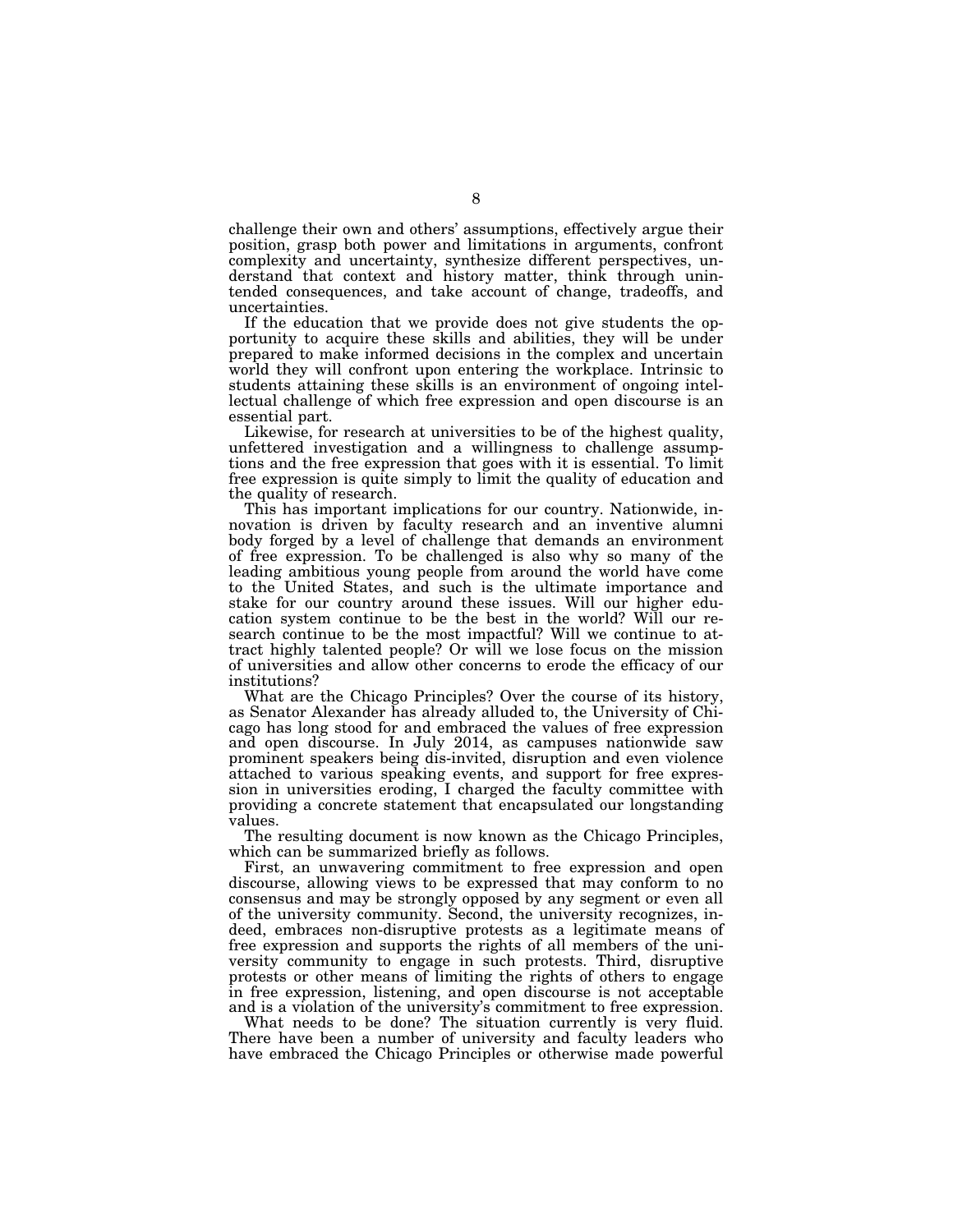statements in support of free expression. Most, however, have not. Meanwhile, there continue to be inappropriate disruptions on campuses, while at the same time, there is much more open discussion of the topic than was taking place even 18 months ago.

To repair the situation, it will be up to faculty, university leaders, and trustees, who together help define institutional culture over time, to forcefully embrace free expression through clarity of their commitment to excellent education and robust research. Otherwise, we will find ourselves on a path that is antithetical to fulfilling our highest aspirations.

For the sake of our students and their future success, our faculty in their capacity to develop original and impactful research, and our country remaining a magnet for the most talented from around the world, we must embrace free expression, open discourse, and challenging questioning and resist its suppression that we are seeing on college and university campuses.

Thank you very much.

### [The prepared statement of Dr. Zimmer follows:]

### PREPARED STATEMENT OF ROBERT ZIMMER

Chairman Alexander, Ranking Member Murray, and the rest of the HELP Committee: Thank you very much for inviting me to testify at today's hearing on Exploring Free Speech on College Campuses. This issue is at a critical juncture, with implications for the integrity of universities and the education we offer. There are spillover effects on our Nation as a whole. I am particularly pleased to share my views on this topic, and I am appreciative of your commitment to tackle this issue with the seriousness it deserves.

Let me begin with a story about my first visit to China as president of the University of Chicago about nine years ago. I had been invited to deliver a keynote address at Zhejiang University in Hangzhou to an audience of about 150 students and a group of faculty and university leaders. My hosts asked me to speak about American universities in general, but also about why there were so many Nobel Laureates among the faculty and alumni of the University of Chicago. I was asked, as I have been asked regularly in my many subsequent trips to China, ''What is the magic UChicago sauce?

I replied that its key ingredient was ongoing intellectual challenge and rigorous questioning. Many leading economists, physicists, chemists, and other scholars have prospered at UChicago because of the strong cultural commitment on campus to discourse, argument, and lack of deference. I described the workshops in economics, where Nobel Laureates were not immune from intense, sometimes withering, questioning by colleagues and students. UChicago attracted scholars from around the world because they understood this environment was best for developing and sharpening their ideas. While UChicago may be extreme in this culture among universities, I explained that the lack of deference, the openness to discourse, and ongoing mutual challenge was one of the great strengths of higher education in the United States much more generally. In fact, this attribute of American higher education institutions provided a magnet for talented individuals from around the world.

The students in China were fascinated by this description and how it related to many deep aspects of Chinese culture with its focus on duty, respect, and hierarchy. ln fact, over the past decade, many leaders in the Chinese academic world have been explicitly working to inject into their own institutions a tone of significantly more questioning, and with it the accompanying inventiveness.

What I did not anticipate then was that the tone in American institutions of higher education would dramatically change for the worse over the next decade. During this period, academic institutions experienced proliferating demands for decreased freedom of expression and open discourse, demands coming from within the institutions themselves. Invited speakers have been dis-invited because a vocal segment of a university community found their views unsatisfactory; faculty have been pressured to make public apologies for their statements that some deemed offensive; and an entire culture has emerged in which free and open discourse, while still being formally embraced, is explicitly or implicitly being relegated to a lower priority than other concerns. Among a small sample of the dis-invited are Laura Bush, Henry Kissinger, Christine Lagarde, Condoleezza Rice, and Larry Summers. While these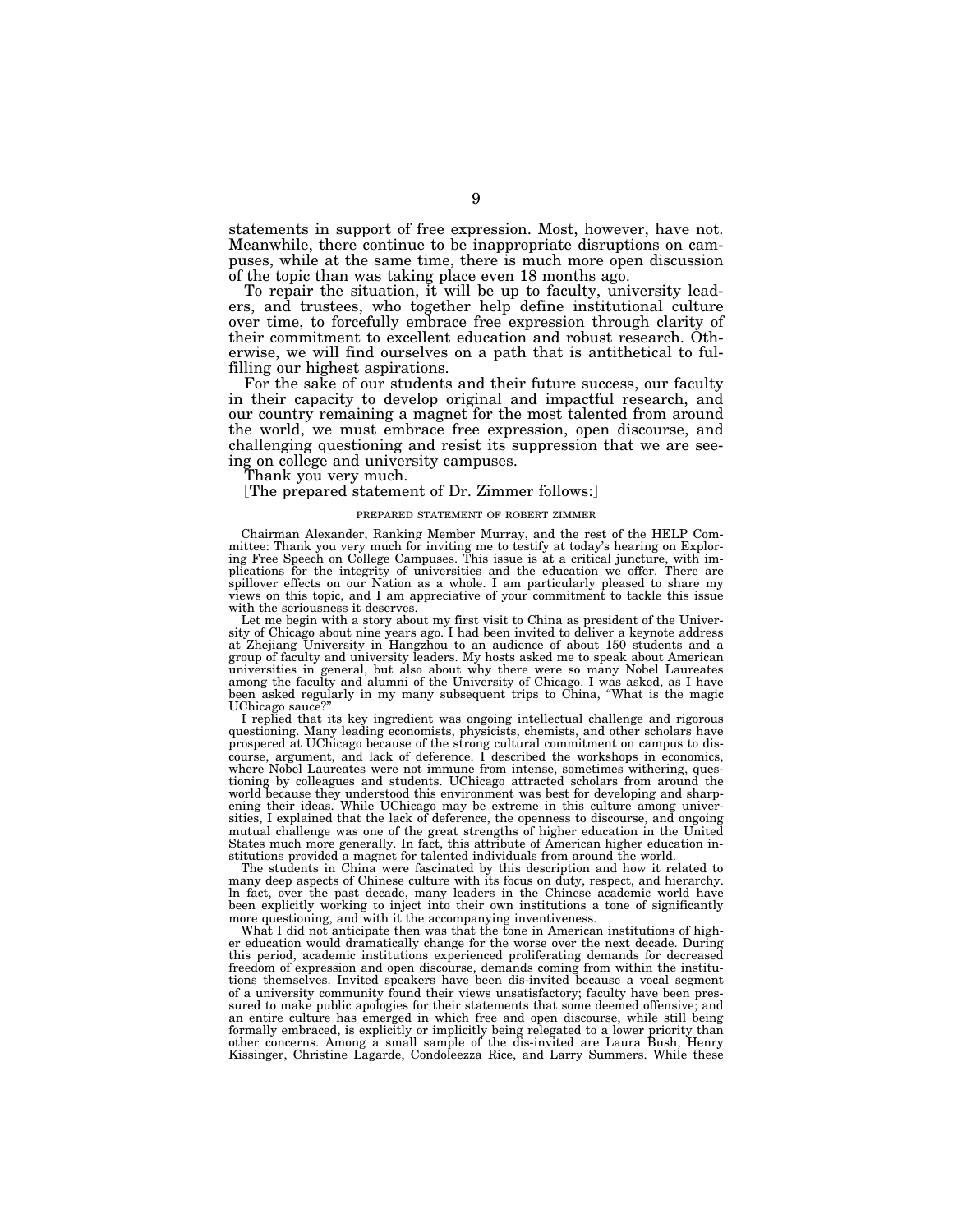are highly visible public figures, the list of the dis-invited includes individuals from a wide range of fields and disciplines. Such episodes are now so commonplace that in some circles they are viewed as almost normal. Thus, while the Chinese academy aims to inject more argumentation and challenge into their education, many American higher educational institutions are moving in the opposite direction, sacrificing a commitment to challenge and questioning. In doing so, they avoid the difficulties of opposing the chilling effects of an emerging discourse of political correctness.

While it is necessary to focus on the threats from within universities to open discourse and argumentation on campuses, it is important to see that such threats also come from outside universities. These are particularly significant issues for public universities where overly enthusiastic public officials may have a misguided sense of protecting the public from various types of thought. External threats, both to pubic and private universities, have been present throughout the history of universities and often been more menacing than internal threats. They may appear in ex-treme forms, for example during the McCarthy era. External threats continue today. The external actors often have totally different perspectives than internal actors— but the intended impacts of both are to limit discourse. Nevertheless, while new threats may materialize quickly, the most active threats in recent years have been from within universities themselves.

These current developments undermine our universities. There are three ques-tions to address in considering this phenomenon: First, why is it important? Second, what are the Chicago Principles, affirming a commitment to free expression and open discourse? Third, what are the drivers of this national shift in discourse within higher education away from free expression?

Let me begin the question of importance by saying what is not involved. I am sure this is well known among the members of the Committee, but because there is a common misperception I want to emphasize that for private universities the First Amendment to the U.S. Constitution is not directly germane to these issues. Rather, what is pertinent are the very purpose and mission of universities. That mission can<br>be summarized in three words: education, research, and impact. Every question<br>about universities' actions and policies needs to be evalua missions. It is here that the roles of free expression and academic freedom—and their companions, free listening and open questioning—are essential.

Every student at a university deserves an education that deeply enriches their capabilities. This necessitates acquiring knowledge, but more importantly acquiring general skills and habits of mind that will enhance their approach to future chal-lenges. They must learn to recognize and evaluate evidence of various sorts, challenge their own and others' assumptions, effectively argue their position, grasp both<br>power and limitations in arguments, confront complexity and uncertainty, syn-<br>thesize different perspectives, understand that context ma tended consequences, and take account of change, tradeoffs, and uncertainties. If the education we provide does not give students the opportunity to acquire these abilities, we are simply shortchanging them. They will be under-prepared to make informed decisions in a complex and uncertain environment, which is inevitably the world they will confront upon entering the workplace, independent of the particular path they choose.

Imparting these skills is a tall task. But it is evident from the skills I have listed that exposure to a variety of views and the arguments for and against them is not only critical to this process but lies at its very core. Conversely, permitting an environment in which students' views and assumptions are not challenged, in which they do not develop the habits of mind of recognizing and evaluating their own assumptions, and in which they cannot fully and actively participate in discourse with multiple perspectives is shortchanging them. Simply put, if we want to do an excellent and responsible job of educating students at the highest level, an environment of free expression and open exchange of ideas is critical.

The same is true for an effective research environment. Deep and impactful research entails originality—and this requires seeing in new ways. The Nobel Prize<br>winning biologist Albert Szent-Györgyi famously said, "Discovery is seeing what everyone else has seen, and thinking what no one else has thought.'' A climate that fosters this level of discovery relies on great intellectual freedom. Gary Becker, a Nobel Laureate in economics at UChicago and one of the most influential social scientists of the second half of the 20th century, provides an illuminating example. Becker, who had been a doctoral student at UChicago, began applying economic ideas to a sequence of societal issues—family, discrimination, crime, drugs, education, and more. For some time, his work was viewed by many either with alarm or as worthy of dismissal. The widely accepted understanding in social science at that time was that economics methodologies had no weight in these very human problems. But Becker persisted, in an environment at UChicago in which these un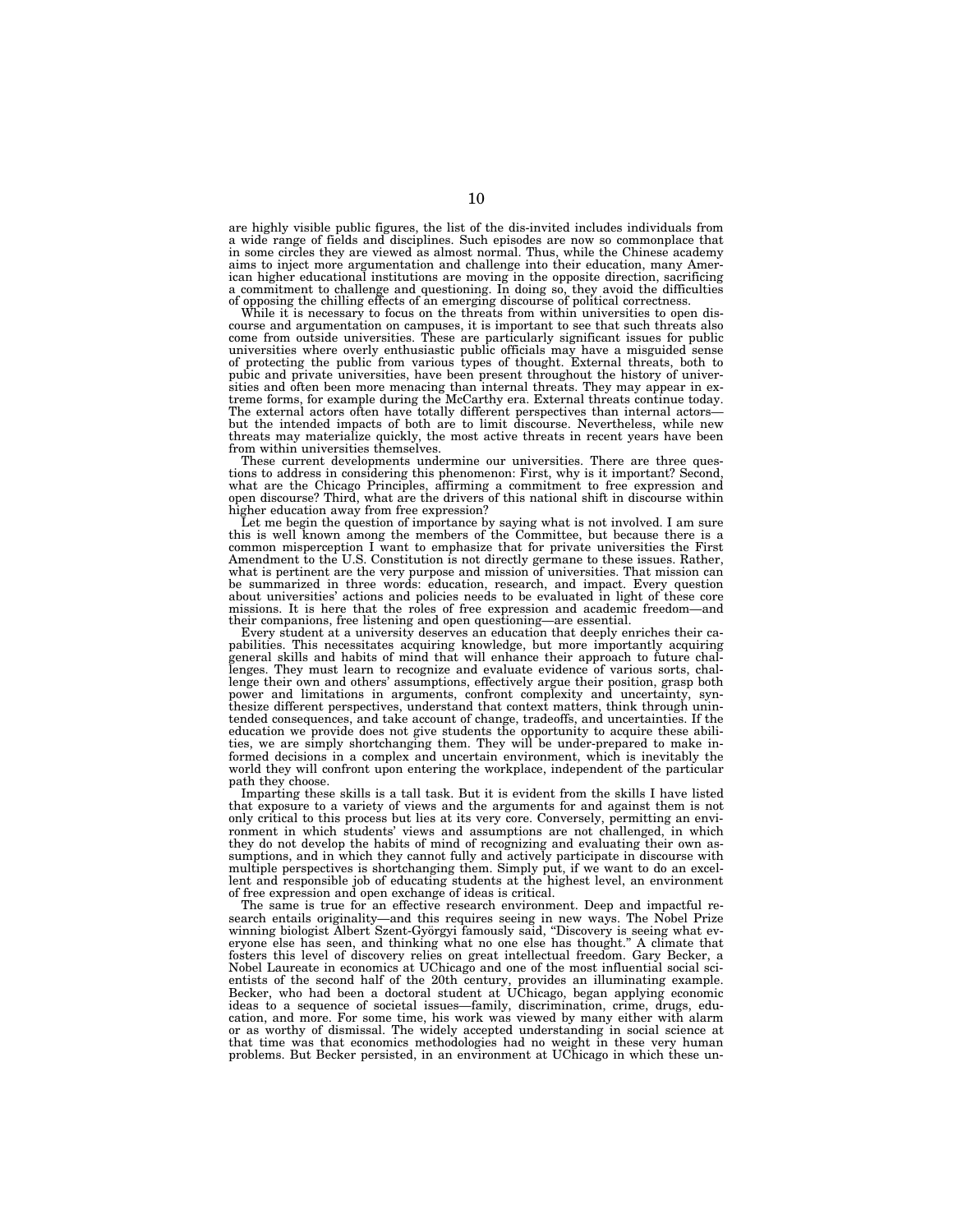popular ideas were free to be explored, challenged, tested, and developed. Ultimately, his ideas became widely accepted as one valuable approach to these matters and Becker himself was recognized as a great pioneer. lf he had been hounded out of higher education because the academy found his ideas offensive, as many did at

the time, our understanding today would be much more limited. Why is this important not only for the nature of universities but for our country? Much of universities' impact is through the power of their faculty's research and the work of their alumni—and, as we have described, such impact at the highest level depends on an environment of free expression and open discourse and the resulting climate of challenge. To be challenged is also why many of the leading ambitious young people from around the world have come to the United States. Such is the ultimate importance and stake for the country—will our higher education system continue to be the best in the world? Will our education continue to be the most impactful? Will we continue to attract highly talented people? Or will we lose focus on the mission of universities and allow other concerns to erode the efficacy of our institutions?

Now Let me turn to the second topic, namely the Chicago Principles, which are a forceful statement of one University's commitment to free expression. Unlike all the Universities in the United States that preceded it, save Johns Hopkins, the University of Chicago was established as a research University from its inception. From its early days, the leadership and faculty of the University articulated the importance of free expression and open discourse to its missions of rigorous inquiry and providing an education embedded in intellectual challenge. Throughout its history, the University has stood against suppression of speech, with its faculty and many of its presidents—William Rainey Harper, Robert Maynard Hutchins, Edward Levi, and Hanna Gray as key examples—playing visible leadership roles.

It was in this historical context and against the backdrop of the shifts in the American academy over the past decade, that in July 2014, I appointed and charged a faculty committee chaired by UChicago Law School professor to free, robust, and uninhibited debate and deliberation among all members of the University's community." In other words, the committee was asked to provide a concrete statement that encapsulated the underlying and broadl out a set of principles now becoming known as the Chicago Principles. Below, I will summarize three such principles from the report.

The first principle is a statement of an unwavering commitment to free expression: *''the University 's fundamental commitment is to the principle that debate or*  deliberation may not be suppressed because the ideas put forth are thought by some *or even by most members of the University community to be offensive, unwise, immoral, or wrong-headed. It is for the individual members of the University community, not for the University as an institution, to make those judgments for themselves, and to act on those judgments not by seeking to suppress speech, but by openly and vigorously contesting the ideas that they oppose. Indeed, fostering the ability of members of the University community to engage in such debate and deliberation in an effective and responsible manner is an essential part of the University's educational mission. ''* 

In the same vein, relevant to current considerations, it states:

*''it is not the proper role of the University to attempt to shield individuals from ideas and opinions they find unwelcome, disagreeable, or even deeply offensive. Although the University greatly values civility, and although all members of the University community share in the responsibility for maintaining a climate of mutual respect, concerns about civility and mutual respect can never be used as a justification for closing off discussion of ideas, however offensive or disagreeable those ideas may be to some members of our community.* 

The second principle is that the University recognizes, indeed embraces, non-disruptive protest as a legitimate means of free expression, and as such supports the rights of all members of the University community to engage in such protest.

The third principle the report articulates is that disruptive protest or other means of limiting the rights of others to engage in free expression, work, and open discourse is not acceptable, and is in fact a violation of the University's commitment to free expression. The distinction between non-disruptive and disruptive protest is essential. Preventing others from speaking and listening is arrogating to oneself the right of free expression, but denying it to others.

The Chicago Principles are a powerful statement. However, stating principles is not the same as implementing them. At UChicago, we recognize that implementa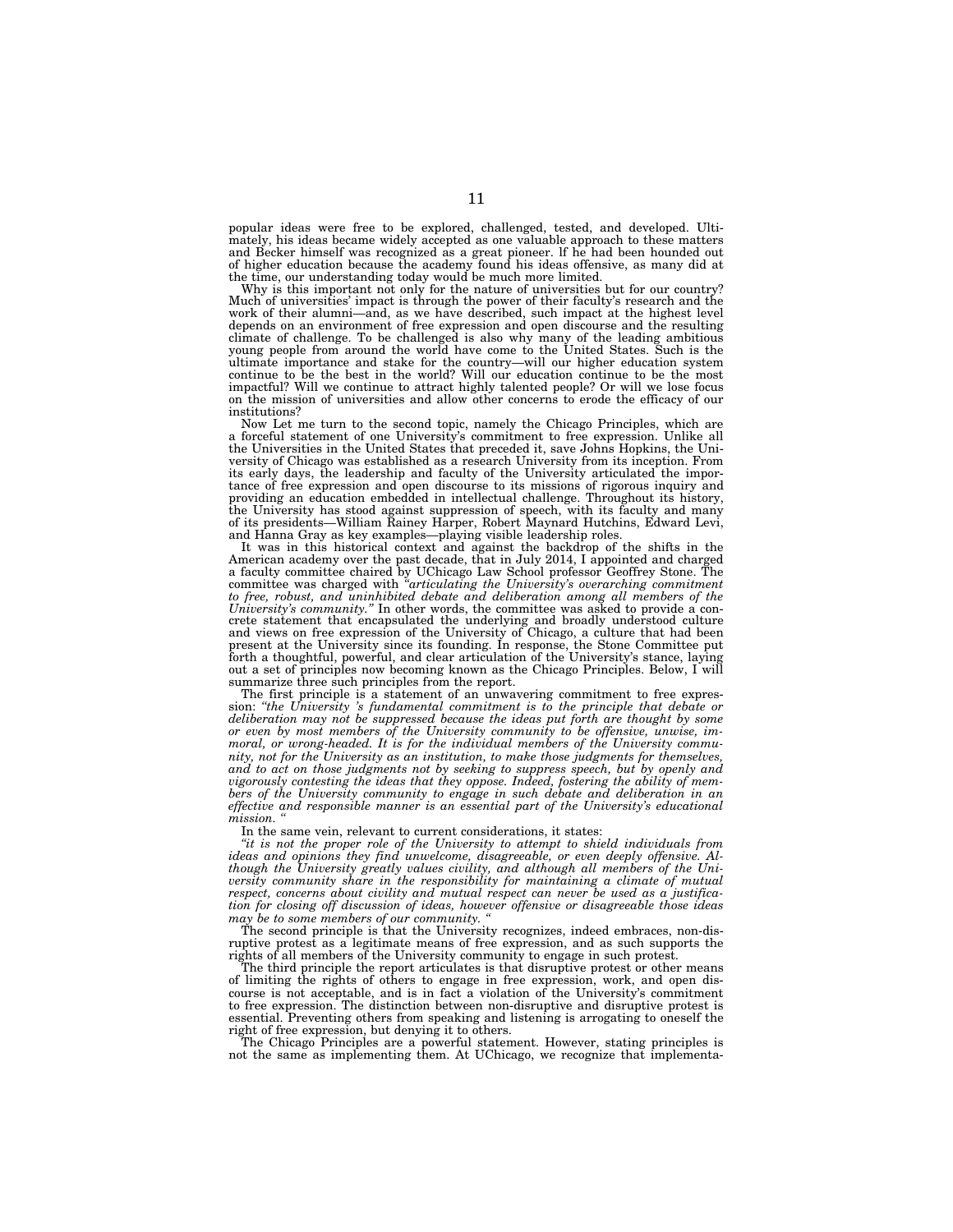tion requires constant work. We have the benefit of an institutional culture with a long history of support for free expression, a willingness to express views contrary to popular trends, wide support of the faculty and deans on one hand and the board on the other, and a student body and faculty that, in most cases, are at UChicago because of a commitment to an environment of rigorous inquiry and open discourse. Nevertheless, we have thousands of new students coming to campus every year, and it is essential for us to be articulating, explaining, demonstrating, and engaging in discourse about these principles and how to implement them.

Let me turn now to my third question—what drivers have enabled the current movement against free expression within higher education? I will address four such drivers.

First, free speech is not a natural state of human affairs. Most people actually do not like it. They like the speech of those they agree with, which they will defend at great length—but there are fewer who are so enthusiastic about the free speech of those with whom they disagree. As a result, people are often inclined to silence, or at least condone silencing, those who disagree with them. They justify this in a variety of ways—morality, politics, acceptable behavior, preservation of authority, challenge to authority, opposing change, demanding change, and more. Such individuals rarely imagine that in preventing others from expressing views that they are sowing the wind—and ultimately may reap the whirlwind of someone suppressing their own speech. Fostering an environment of free expression and open discourse starts with the fundamental problem that for many people, free expression itself is suspect.

One consequence for universities is that a necessary part of a student's education is gaining understanding of the importance of free expression within the most enabling and powerful education they can have. Functioning in an environment of free expression and rigorous argumentation is not simple, nor is it necessarily intuitive. It is our collective responsibility in providing an excellent education to help students understand, value, and participate fully in this environment.

Second, suppression of speech today is a misguided response to an important national issue, namely that of diversity and inclusion. Our country, like all countries, has a history of powerful exclusionary behavior. A history of slavery and racism, closing of opportunities for women, discrimination on the basis of religion, and exclusionary and even criminalizing responses to same sex relationships are examples of real and serious issues that the country faces in fulfilling an aspiration of providing opportunities for all. Our country has surely made and continues to make very significant progress, but the legacy of this history remains salient, impactful, and even painful today. From the perspective of a University, what should this mean? It should mean a serious commitment to full inclusion of all our students in the most enriching education we can possibly provide. This in turn entails ensuring that all our students are fully included in open discourse, challenge, free expression, and argumentation that lie at the very core of providing such an education. What it does not mean is protecting students from this discourse. It is a misguided view to think that we are helping students—particularly students from groups who may have been the victims of exclusionary behavior—by protecting them from speech. This misguided view is a major problem—it is in fact just the opposite that should be happening. We should be helping these students—just as we need to help all students—to fully participate. We should not facilitate retreat and separation from the most enriching education we can provide. Doing so would be an abdication of our responsibilities as educators.

Helping students fully participate is itself not simple. Universities often provide educational support for students based on their individual situations. There are times when engaging free expression may be particularly difficult for students who are a target of exclusionary rhetoric. This should be recognized and students appropriately supported. Likewise, all students should be helped to recognize the importance of a civil society. But both issues should be addressed in the context of helping students participate fully in open discourse, not in the context of creating an ambient environment of restricted discourse.

A third driver is too much unreflective moral certainty in too many circumstances—that one knows what is right and that anyone who holds other perspectives is not just wrong but morally flawed. Simply declaring the unacceptable presence of villainy, while not confronting intellectual challenge, is just a short stop away from suppression of speech. Within many aspects of public life, we have seen just how unproductive, even destructive, moral fervor in demonizing others can be. Inside universities, where learning to confront those with whom you may passion-ately differ is a key part of education, such demonization is particularly and deeply troubling.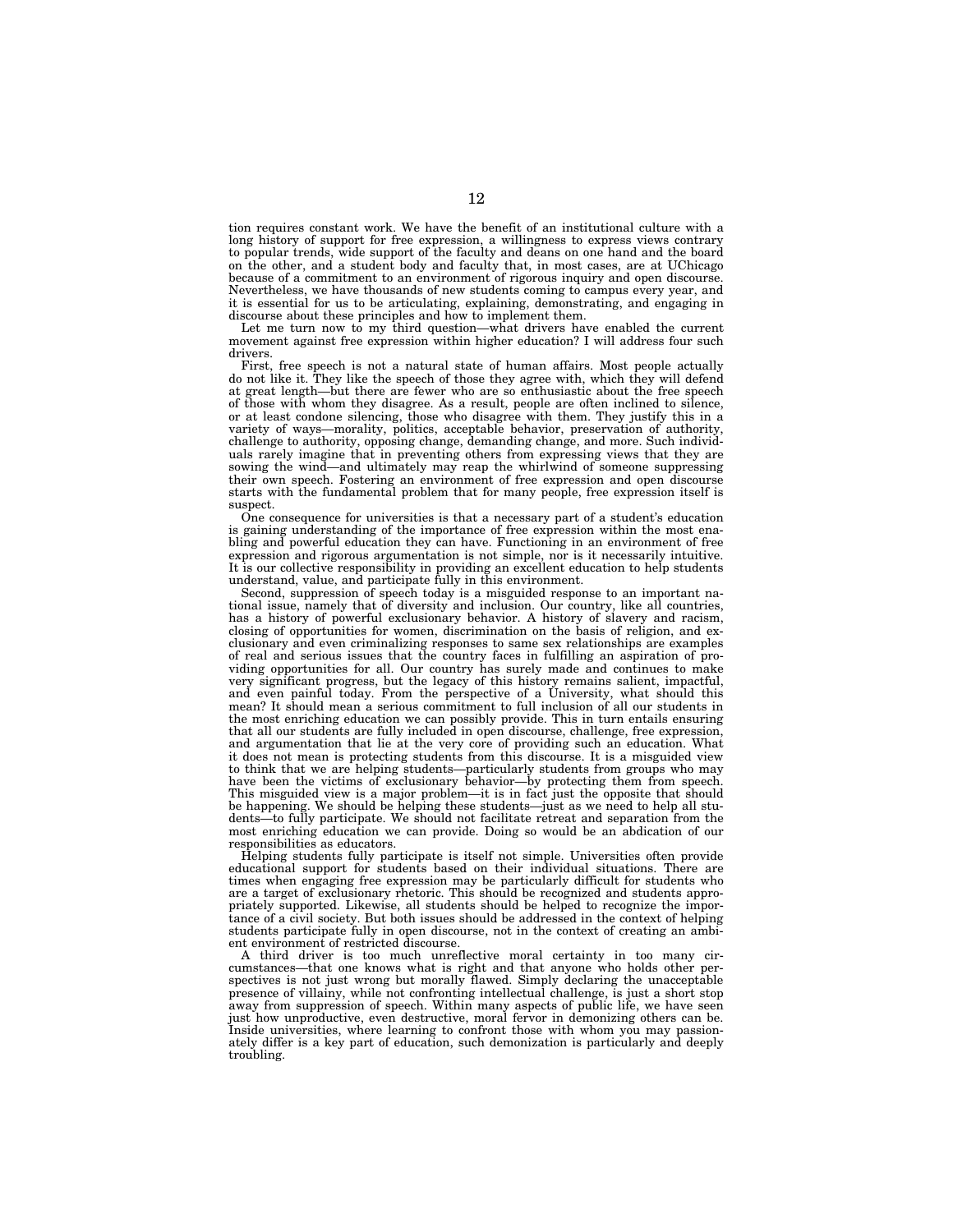The fourth and final driver that I want to address is the all too common de-historicized view of the world, in this case applied to the role of universities. Universities are institutions with a long history and the prospects for a very lon future. The particular contributions they alone can make to society—inquiry, discovery, and enriching education—are critical societal needs that will far outlast any particular political issue of the day, no matter how important it is. The environment of free expression, academic freedom, and open discourse that is critical to universities' effectiveness cannot be taken for granted. It has been hard-won over the course of a millennium and history demonstrates its fragility. It is always tempting to respond to the urgency of the present and fail to consider long-term consequences. A de-historicized view of the importance of free expression, in conjunction with an all too easy attitude that allows for minimizing its importance in return for a moment of political expediency, is another contributor to the situation we now confront.

In the many examples of suppression of speech that we are seeing on campuses, some combination of these four forces is at play. It is their complexity, lack of transparency in revealing themselves, and mutual interactions that make combating them a significant challenge.

Now that I have addressed these three questions—namely the importance of free expression, the Chicago Principles, and the drivers of our current situation—let me turn to how reactions in the academic community to the Chicago Principles illuminate the issues.

Two related questions I am frequently asked concerning the Chicago Principles are: first, why doesn't every institution just sign on to them or, alternatively, present its own equivalent statement? Second, why don't those nstitutions that have made such statements in the past actually live by them?

My answer begins with a reminder that a select number of universities or their faculty have adopted these principles or articulated similar ones, and strive to live up to them. UChicago is not alone. On the other hand, many institutions are still grappling with the issues. This uncertainty, not surprisingly, invites caution in response.

What do I think some institutions and their leaders are uncertain about?

Every institution needs to decide what it is and what it aspires to be. As I have described, at UChicago we have had a great sense of clarity about this since the University's inception. But all universities need not be identical. Institutions can and do—either explicitly or implicitly—make choices that define them. These definitions can differ, legitimately so. Institutions with religious affiliations, those with defined social missions, and military academies are all examples where the Chicago Principles may not be the appropriate articulation of values.

What the current situation and the Chicago Principles pose for many institutions is a clear question—how much are free expression and open discourse, along with all the challenges these present, a central defining feature of its education, or is it just one of the many values they have that can be traded off against others? This in turn raises the question of the actual nature of the education they are committed to—and what they believe is of sufficient importance to this education that they will defend it in challenging circumstances such as we face today?

I believe many institutions remain uncertain and are still clarifying their responses to these questions. Do they subscribe to the Chicago Principles, even if articulated in their own words? What actions would they take in supporting these principles? There is no reason to suppose that all institutions will come to the same conclusion.

Here is an example of what an institution might honestly say if it came to a different conclusion:

''We believe in free expression most of the time, and believe that you as a student will have an inspiring education and that you as a faculty member will have a wonderful environment for research and teaching.

However, this institution will on occasion decide, based on the passionate views of a segment of the community or our own views of morality, that we will dis-invite speakers or implicitly condone the disruption of their speech and you will therefore not have the opportunity to hear or question them. This institution will on occasion decide that views expressed by a faculty member are not acceptable and, accordingly, they may be asked to apologize for their statements or to stop raising certain issues. We accept the chilling effect this can have on discourse and the resulting education, because we believe other values are at stake.

As members of the Committee can surmise, I would not be pleased to see many universities take this stance, either explicitly or implicitly, because I do not believe it provides the best education or environment for research. On the other hand, it could be an honest and legitimate institutional stance. But there is a grave danger that by not confronting the question head on, many institutions are drifting into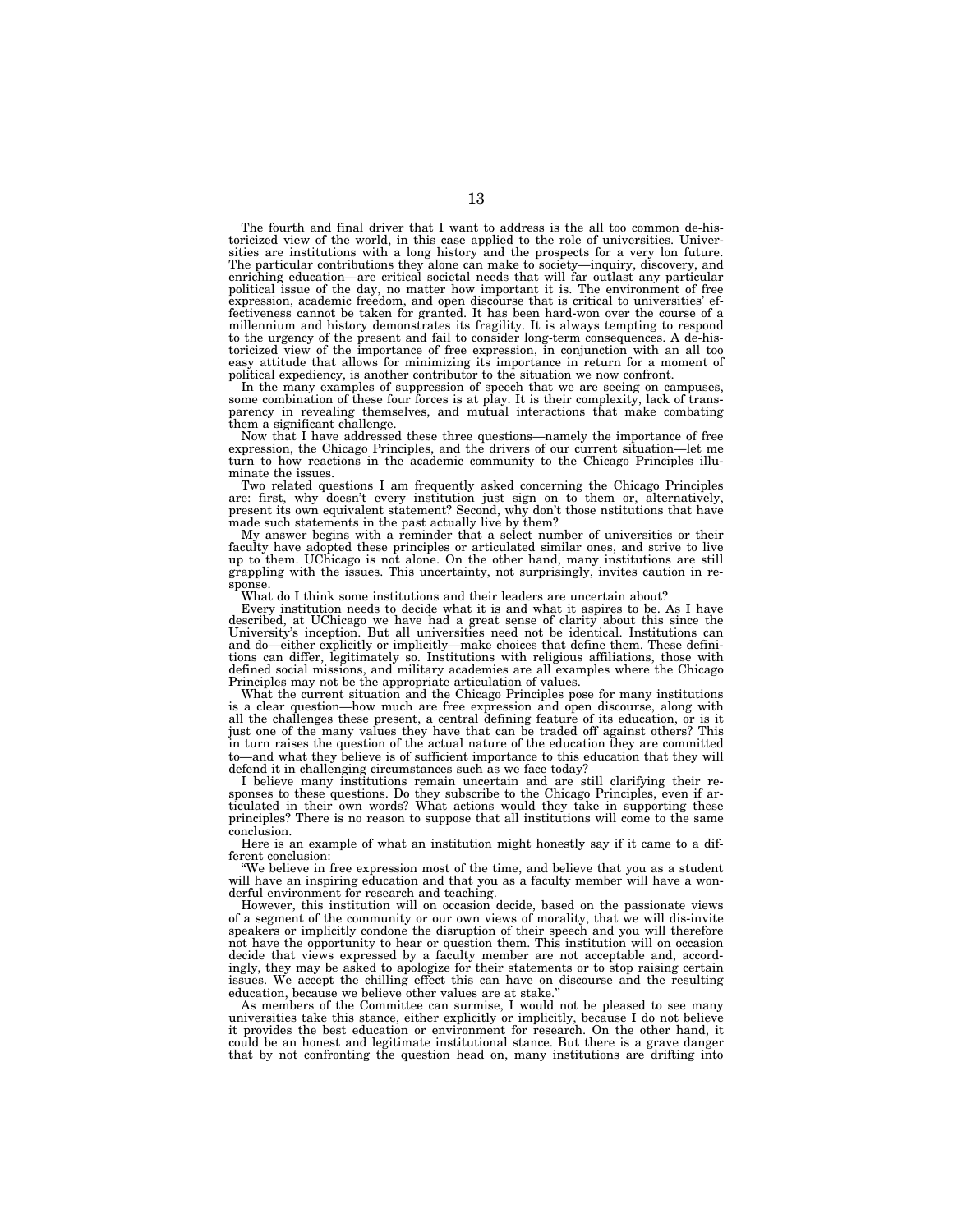this position even if they are not stating it in a forthright manner. The combination of uncertainty, lack of clarity about the foundations of education being offered, and the increasing opposition to free expression I have described have led many institutions to reflection and understandable caution. I hope that as institutions think through the issues, many more will conclude the need for a strong articulation of the centrality of free expression and open discourse to the education they offer and the quality of their research, and that their actions will come to reflect this determination.

These considerations lead naturally to my final topic: What is to be done? How do we repair, or at least begin to repair, the situation in which the drift into restricted rather than open discourse is so prevalent?

Addressing these issues ultimately means addressing the culture of an institution. Where the culture of free expression and open discourse is strong, that culture needs to be purposefully reinforced. For every year, thousands of new students come to campus who may be unaware of the centrality of free expression to the efficacy of their education. On the other hand, where the culture of free expression and open discourse is not strong, the institution needs to undertake a purposeful attempt to change this culture. We all know how difficult culture change in an institution can be. It certainly cannot happen quickly and it requires sustained work.

In either situation, leadership is required, and inevitably that means University presidents, provosts, and deans. These individuals are responsible for overseeing and sustaining great universities, where free expression, free listening, and free challenge are indispensable. Therefore, the responsibility of these positions demands that leaders reinforce these values as central to the meaning of universities. To be effective, the president in particular needs the clear support of the Board of Trustees on this matter.

Likewise, in either situation, the role of the faculty and leadership within the faculty is critical. The faculty have ultimate responsibility for educational programs, and a clear view by the faculty on the importance of academic freedom and freedom of expression for the efficacy of that education is necessary. There are a number of institutions in which faculty are grappling with this question, and without a firm commitment from a significant portion of the faculty, it is difficult to imagine progress.

Finally, the receptivity of students to a challenging education of open discourse has a significant impact on a University's culture. College students in particular are at a singular moment in their lives. They will be challenged in new ways—by unfamiliar ideas, varying perspectives, different assumptions, and a diverse community. Embracing this challenge and growing personally through the discomfort it may bring will serve them well for their entire Jives. It is also possible for students to take the easy route and seek a framework of comfortable and restricted discourse. This would be to miss a personal opportunity that will not return.

Cultural reinforcement or cultural change is a long process that needs long term commitment and long term focus as a high priority. How many institutions are willing and able to undertake this? We shall see.

Am I optimistic that the trend we see now can be reversed? There are some hopeful signs. Until recently, it was frankly difficult on many campuses to even discuss these issues. Areas where many would not tread are now being openly discussed. There are many more statements coming out in favor of free expression. But there is a long way to go and the outcome, frankly, is not certain. As always, this will come down not simply to what institutions say is good, but to what tradeoffs they are willing to make and what they are prepared to do.

To stifle free expression and open discourse and suppress speech that you don't like is just an invitation for others to do the same. Accepting this behavior sets universities on a path that is antithetical to fulfilling our highest aspirations. For the sake of our students and their future success, our faculty and their capacity to develop original and impactful research, and our country remaining a magnet for the most talented from around the world, all this suppression needs to be resisted.

I thank you very much for the invitation to share my thoughts on this important topic. I again want to express my appreciation to the Chairman, Ranking Member, and the rest of the HELP Committee for convening this forum to discuss this issue that is so important to the academy, to our students, and to our country.

### SUMMARY OF ROBERT ZIMMER

In my testimony, I will briefly address three topics related to free speech and universities: First, why is it important? Second, what are the Chicago Principles? Fi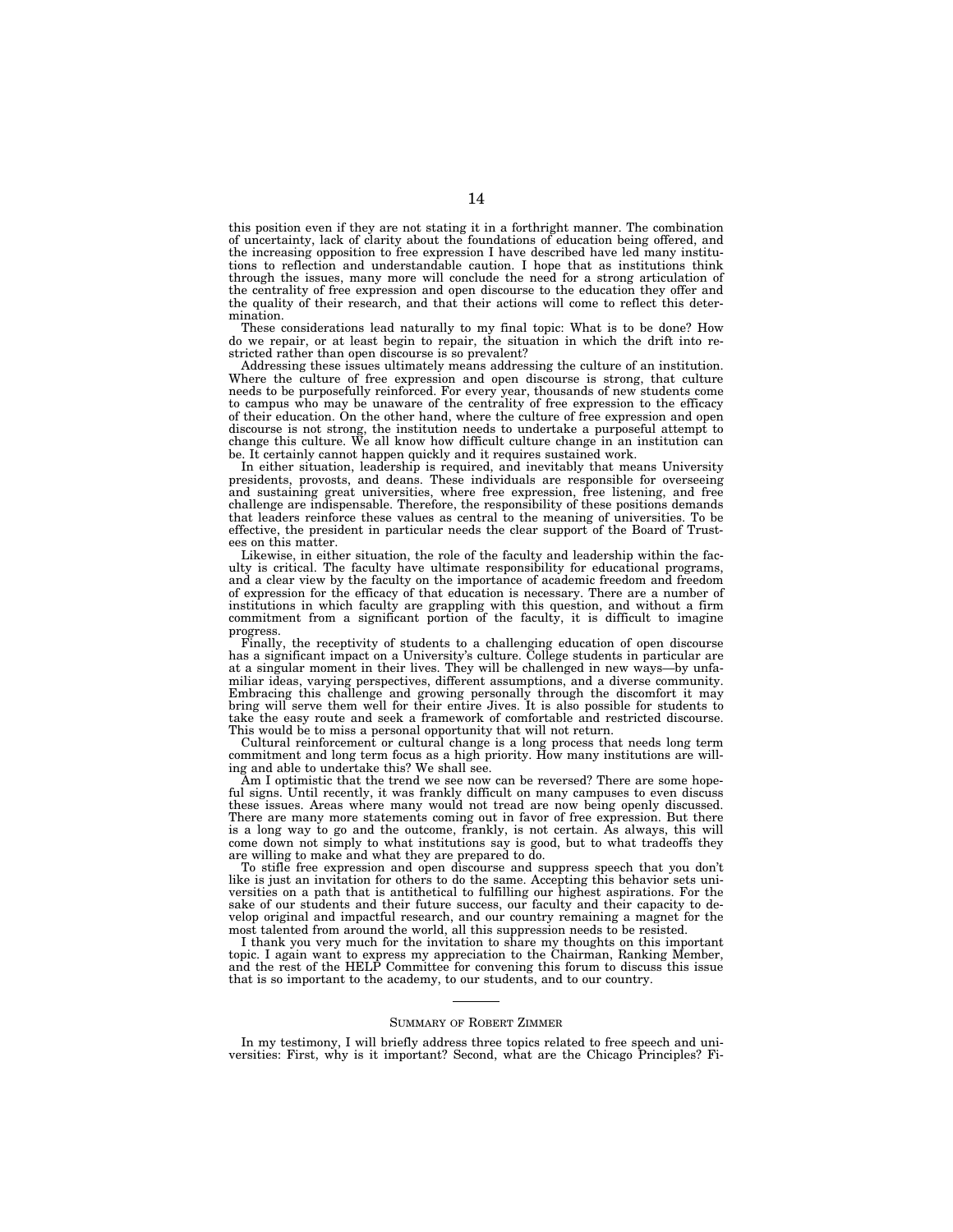nally, what is necessary to reinforce or strengthen the climate on college campuses with regard to freedom of expression?

Free speech and open discourse is at the core of the very purpose and mission of universities. That mission can be summarized in three words: education, research, and impact. Every question about universities' actions and policies needs to be evaluated in light of these core missions. It is here that the roles of free expression and academic freedom—and their companions, free listening and open questioning—are essential. Every student at a University deserves an education that deeply enriches their capabilities. This necessitates acquiring knowledge, but more importantly acquiring general skills and habits of mind that will enhance their approach to future challenges. They must learn to recognize and evaluate evidence of various sorts, challenge their own and others' assumptions, effectively argue their position, grasp both power and limitations in arguments, confront complexity and uncertainty, synthesize different perspectives, understand that context matters, think through unintended consequences, and take account of change, tradeoffs, and uncertainties. If the education we provide does not give students the opportunity to acquire these skills and abilities, they will be under-prepared to make informed decisions in a complex and uncertain world they will confront upon entering the workplace

Free speech is important not only for the nature of universities but for our country. Much of universities' impact is through the power of their faculty's research and the work of their alumni—such impact at the highest level depends on an environment of free expression and its resulting climate of challenge. To be challenged is also why many of the leading ambitious young people from around the world have come to the United States. Such is the ultimate importance and stake for the country—will our higher education system continue to be the best in the world? Will our education continue to be the most impactful? Will we continue to attract highly talented people? Or will we lose focus on the mission of universities and allow other concerns to erode the efficacy of our institutions?

Regarding the Chicago Principles, in July 2014, I charged a faculty committee with providing a concrete statement that encapsulated the underlying and broadly understood culture and views on free expression of the University of Chicago. In response, the Stone Committee lay out a set of principles now becoming known as the Chicago Principles. Those principles are summarized as follows: first, an unwavering commitment to free expression and open discourse; second, the University recognizes, indeed embraces, non-disruptive protest as a legitimate means of free expression, and as such supports the rights of all members of the University community to engage in such protest; and third, disruptive protest or other means of limiting the rights of others to engage in free expression, work, and open discourse is not acceptable, and is in fact a violation of the University's commitment to free expression.

Finally, how do we begin to repair the situation in which we find ourselves? In my testimony, I discuss the drivers that have enabled the current movement against free expression within higher education, which leads me to the conclusion that ultimately, we must address the culture of our institutions. This will require leadership on the part of both the administration and the faculty, as well as a receptivity of students to a challenging education of open discourse. Otherwise, we will find ourselves on a path that is antithetical to fulfilling our highest aspirations. For the sake of our students and their future success, our faculty and their capacity to develop original and impactful research, and our country remaining a magnet for the most talented from around the world, we must resist the suppression of free speech and open discourse on college and University campuses.

The CHAIRMAN. Thank you, Dr. Zimmer. Ms. Strossen, welcome.

# **STATEMENT OF NADINE STROSSEN**

Ms. STROSSEN. Thank you so much, Chairman Alexander and——

The CHAIRMAN. Make sure your microphone is on, Ms. Strossen. Ms. STROSSEN.—— Oh, that would help. It takes a scientist to do this. A mere lawyer cannot.

[Laughter.]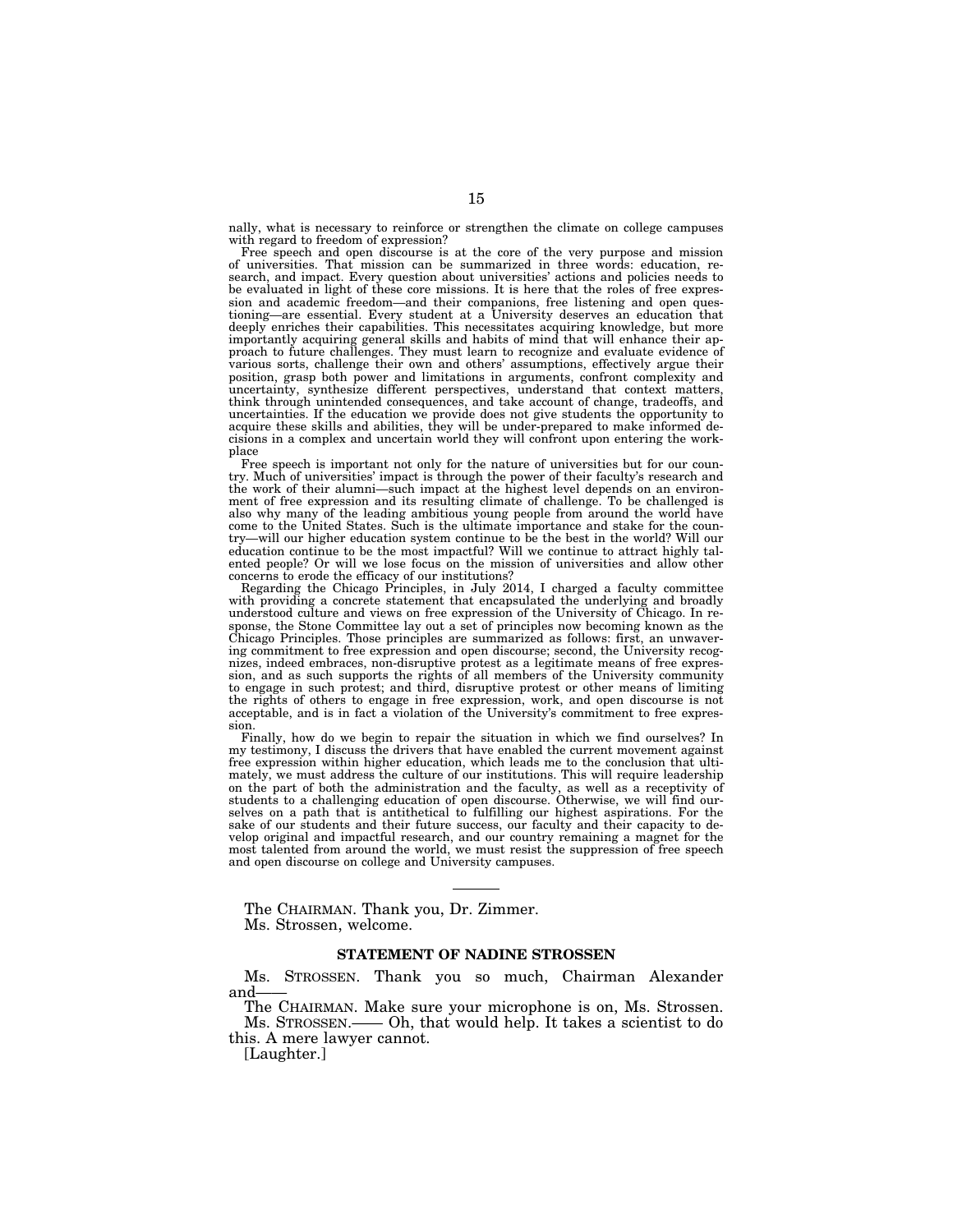Ms. STROSSEN. If I may start again, with amplification, thank you so much, Chairman Alexander and Ranking Member Murray and other Members of this Committee, for holding these hearings on such a vitally important subject.

I really appreciated the opening remarks that both of you gave, and if I could synthesize in a nutshell, Senator Murray, you were rightly saying that on University campuses, as in the rest of our society, we have to equally welcome and provide opportunities for everyone, no matter who they are, and Senator Alexander added to that, no matter what they believe. Unfortunately, today, as Senator Alexander also noted, there are many universities that are deeply committed to every other kind of diversity but not the kind of intellectual diversity that you saw being pursued at the Kennedy school.

Senator Alexander was kind enough to ask me to give some First Amendment background, because, as Senator Murray rightly said, everybody is in favor of free speech, but they have very different concepts as to what freedom of speech actually entails, and most people usually have a ''but.'' They say, ''I believe in freedom of speech, but the one exception I want to make is"—and very often, we have heard even lawyers, probably not graduates of NYU Law School, but other lawyers and other political leaders have said, ''Hate speech is not free speech.''

That was a statement that was made, for example, by Howard Dean, and I don't mean to single him out. Many others have. But in defending Berkeley's decision not to allow Ann Coulter to speak there, he made that pronouncement, "Hate speech is not free speech.''

I've just finished writing a book called Hate: ''Why We Should Resist it with Free Speech, Not Censorship.'' If I may say so, it addresses all of these concerns, because I completely agree, Senator Murray, that we have such a responsibility, including on campus, to combat the hateful rhetoric, the hateful attitudes, the hateful conduct, including violence, that we are seeing.

I also passionately believe, based on research and experience, that the only effective way to do that is to fight censorship, to fight violence, to fight disruption, because those are all manners of repressing speech, and to allow freedom of speech, as the Supreme Court has very sensibly defined it. Interestingly enough, I give some quotes, including from then President Barack Obama, who certainly is an expert on hate speech, having taught constitutional law at the University of Chicago, having been subjected to it himself, saying, ''The most effective way to respond to hatred is not through repression, but through counter speech.''

Interestingly enough, we have counter experiences in Western European democracies, including many European countries, Canada, Australia, which have, in fact, criminalized hate speech, that is, speech that is disparaging. It has no technical legal meaning, but the common understanding is speech that is disparaging on the basis of race, gender, religion, and other such factors.

The European countries, Canada, and Australia have increasingly become critical of that repressive approach. Human rights activists and lawyers there are saying, ''We should move more in the American direction,'' because our society, for all of the problems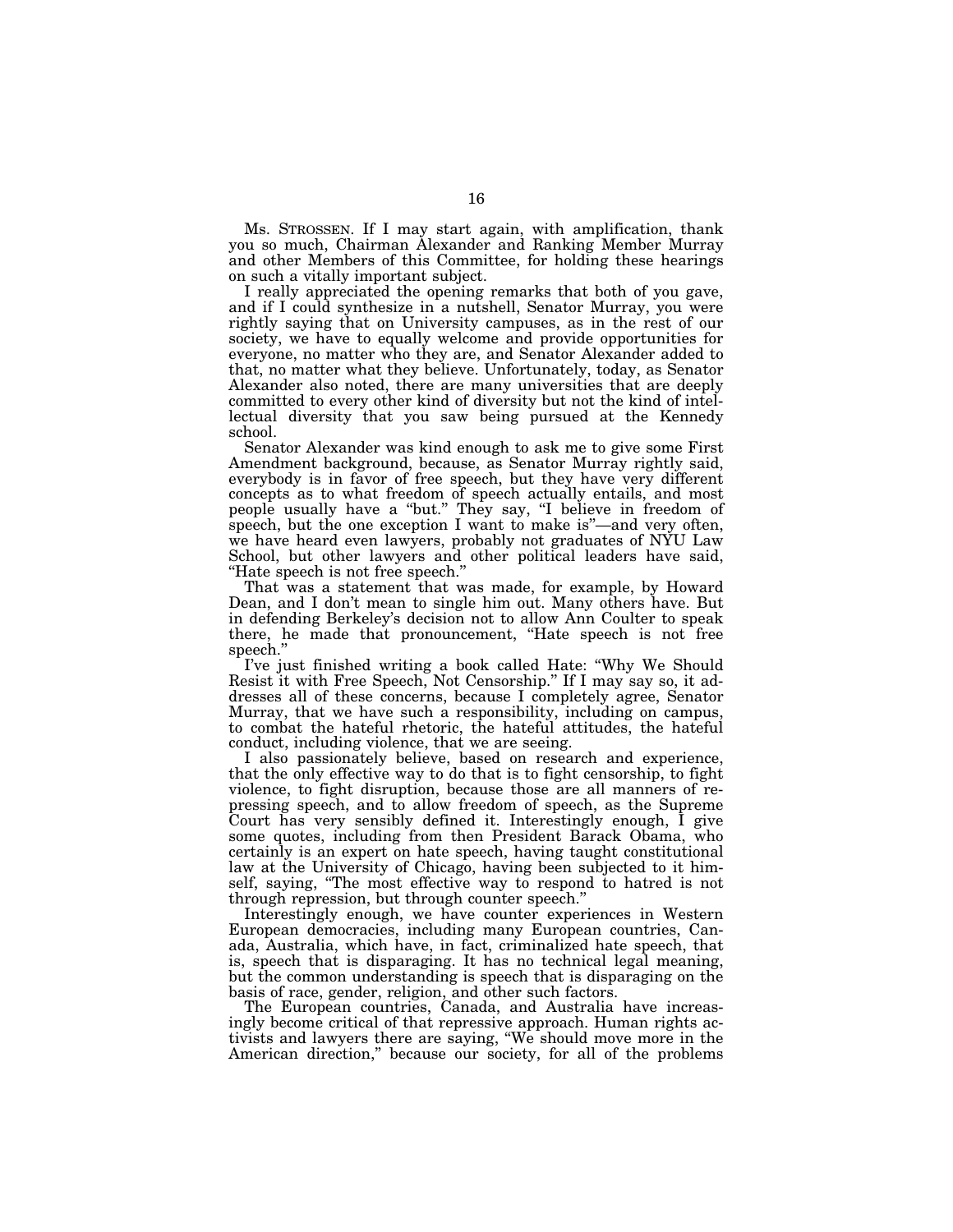that we still have, has been able to move forward by outlawing actual discrimination, by outlawing actual hateful and biased crimes, by outlawing speech that directly causes serious, imminent, specific harm, including the kind of genuine—what lawyers call the genuine threat and intimidation that, unfortunately, were targeted at Taylor Dumpson, and that also constitutes a bias crime, and I understand is being—prosecutor—investigated that way.

We have those tools. But, in addition, we need civil society to speak out and to condemn. There was a movement in this country about 25 years ago to suppress hate speech on campus. It was advocated by a number of prominent law professors, and I've gone back and looked at their articles, and, interestingly enough, they make very important points about the enormous harm to the psyches and equal opportunities of students who were traditionally discriminated against if they are subjected to a barrage of hate speech.

Interestingly enough, their complaints were not so much only about the hate speech, but rather about the failure of society, from university presidents on down, to condemn it, to argue against it, to show support to those who were disparaged by it. We have just seen completely a reversal in that sense, which has been extremely helpful and empowering. What I find most heartening is in all the campus activism that is not disruptive, that is peaceful and constructive, we're having more minority students than ever before speaking up in favor of their own rights.

Freedom of speech, I believe, is empowering. It's best for education, it's best for equality, and it provides intellectual safety and the kind of training we need to welcome full-fledged citizens of every group and of every ideological persuasion into our society.

[The prepared statement of Ms. Strossen follows:]

### PREPARED STATEMENT OF NADINE STROSSEN

I would like to thank Chairman Alexander and Ranking Member Murray for convening this hearing on such a critically important topic, and giving me the opportunity to participate.

Chairman Alexander has asked me to summarize the legal standards governing freedom of speech in higher education, ''and what speech limitations schools may impose, particularly for so-called 'offensive speech' or 'hate speech.'' I am honored to have the opportunity to do this, especially as I have just written a book directly on point: HATE: *Why We Should Resist It With Free Speech, Not Censorship* (Oxford University Press, May 2018).

The research and analysis reflected in my forthcoming book have made me more appreciative than ever of the two most fundamental general First Amendment principles, which are essential pillars of not only individual liberty, but also equality and democracy, including on our Nation's campuses:

—the *viewpoint neutrality principle*, which bars government from punishing any speech based solely on dislike of its viewpoint, no matter how deeply or widely despised that viewpoint might be; and

—the *emergency principle*, which permits government to punish speech when it directly causes specific imminent serious harm, such as constituting a genuine threat, targeted harassment or ''bullying,'' or intentional incitement of imminent violence.

These robust speech-protective principles have consistently been endorsed for many decades, including in the campus context, by Supreme Court Justices across the ideological spectrum. The Court likewise has neutrally enforced these principles to protect controversial expression ranging across the ideological spectrum: from left-wing protestors burning an American flag, to right-wing demonstrators burning a cross.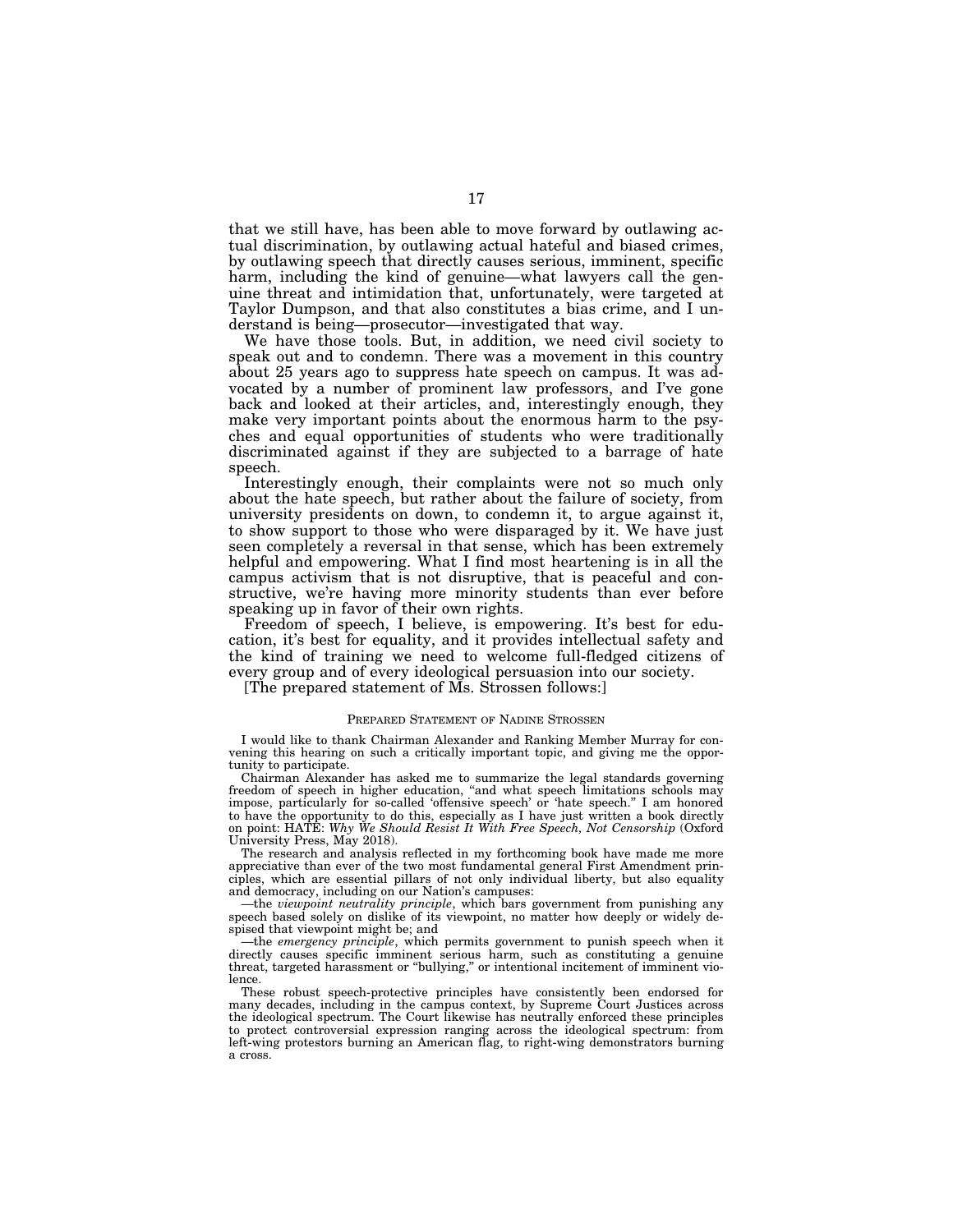In my capacity as a human rights activist, I am convinced, based upon the historic and current record, that these cardinal First Amendment principles are essential for furthering any political or social cause, including human rights. This conclusion is reaffirmed by examining how ''hate speech'' laws recently have been enforced in other comparable countries; they have disproportionately suppressed dissenting views and disempowered speakers.

Speaking in my capacity as a full-time educator for  $33 \text{ years}$ , I am also convinced based on experience that these speech-protective principles are essential for effectively educating and empowering our nation's future leaders and engaged citizens, and thus for maintaining a vibrant democracy. Being exposed to a diverse range of ideas, including those they consider ''hateful,'' and which they hate, is important for all students, including those who belong to groups that have traditionally been subject to discrimination or marginalization, and those who are engaged in activism. Therefore, when colleges and universities seek to punish such controversial speech, or to shield students from it, they are not only violating the students' free speech rights, but they are also denying the students the rigorous education they deserve, and hence depriving our society of fellow citizens who are optimally equipped to participate constructively in our democratic self-government.

Significantly, the preceding points have been strongly endorsed by politically diverse leaders who are members of minority groups, and who have themselves experienced the sting of ''hate speech,'' including former President Barack Obama.

### SUMMARY OF NADINE STROSSEN

### *Introduction*

I would like to thank Chairman Alexander and Ranking Member Murray for convening this hearing on such a critically important topic, and giving me the opportunity to participate.

Chairman Alexander has asked me to summarize the legal standards governing freedom of speech in higher education, ''and what speech limitations schools may impose, particularly for so-called 'offensive speech' or 'hate speech.' '' I am honored to have the opportunity to do this, especially as I have just written a book directly on point: *HATE: Why We Should Resist It With Free Speech, Not Censorship* (Oxford University Press, May 2018).

*Summary of the most important First Amendment principles—which are especially important on campus, for the education and empowerment of all students, including those who have traditionally been subject to discrimination, and those who are activists* 

The research and analysis reflected in my forthcoming book have made me more appreciative than ever of the two most fundamental general First Amendment principles, which are essential pillars of not only individual liberty, but also equality and democracy, including on our Nation's campuses:

—*the viewpoint neutrality principle*, which bars government from punishing any speech based solely on dislike of its viewpoint, no matter how deeply or widely despised that viewpoint might be; and

—*the emergency principle*, which permits government to punish speech when it directly causes specific imminent serious harm, such as constituting a genuine threat, targeted harassment or ''bullying,'' or intentional incitement of imminent violence.

These robust speech-protective principles have consistently been endorsed for many decades, by Supreme Court Justices across the ideological spectrum. The Court likewise has neutrally enforced these principles to protect controversial expression ranging across the ideological spectrum: from left-wing protestors burning an American flag, to right-wing demonstrators burning a cross. Just this past June, the Court ringingly reaffirmed the First Amendment's protection even for hateful and hated speech, unanimously striking down a Federal law that denied registration to tradenames that ''disparaged'' particular individuals or groups. As the Court declared: ''Speech that demeans on the basis of race, ethnicity, gender, religion, age, disability, or any other similar ground is hateful; but the proudest boast of our free speech jurisprudence is that we protect the freedom to express 'the thought that we hate.<sup>2</sup>

<sup>&</sup>lt;sup>1</sup>The position of ACLU President is unpaid; while I served in that position, I continued to earn my living as an NYLS professor. Before joining the NYLS faculty in 1988, I began my leteching career as a clinical faculty

<sup>&</sup>lt;sup>2</sup> Matal v. Tam, 137 S. Ct. 1744, 1764 (2017), quoting United States v. Schwimmer, 279 U.S. 644, 655 (1929) (Holmes, J., dissenting).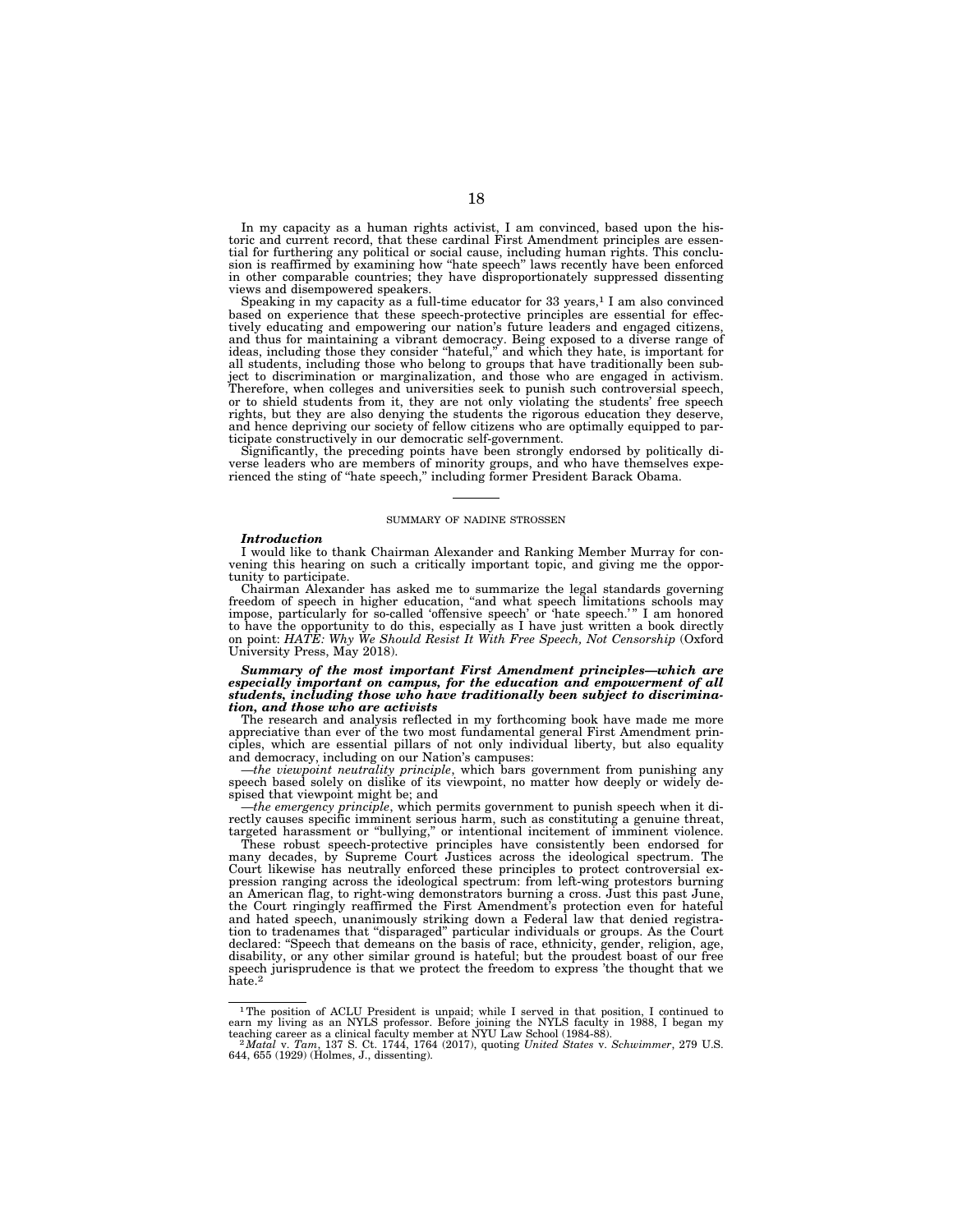In my capacity as a human rights activist, I am convinced, based upon the historic and current record, that these cardinal First Amendment principles are essential for furthering any political or social cause, including human rights. This conclusion is reaffirmed by examining how ''hate speech'' laws recently have been enforced in other comparable countries; they have disproportionately suppressed dissenting views and dis-empowered speakers.

Speaking in my capacity as a full-time educator for 33 years 3 I am also convinced based on experience that these speech-protective principles are essential for effectively educating and empowering our Nation's future leaders and engaged citizens, and thus for maintaining a vibrant democracy. Being exposed to a diverse range of ideas, including those they consider "hateful," and which they hate, is important for all students, including those who belong to groups that have traditionally been subject to discrimination or marginalization, and those who are engaged in activism on behalf of various causes. Therefore, when colleges and universities seek to punish controversial speech, or to shield students from it, they are not only violating the students' (and others') free speech rights, but they are also denying the students the rigorous education they deserve, and hence depriving our society of fellow citizens who are optimally equipped to participate constructively in our democratic self-government.

Significantly, the preceding points have been strongly endorsed by politically diverse leaders who are members of minority groups, and who have themselves experienced the sting of ''hate speech,'' including former President Barack Obama. (Appendix A to this testimony includes quotations from him and from other ideologically diverse leaders who are all members of racial minorities, and who all oppose censorship of ''hate speech,'' including on campus, on the ground that such censorship would undermine equality and meaningful educational opportunities, including for minority students and student activists.)

# *List of key points discussed below*

In the remainder of this written testimony, I will elaborate on the above themes by briefly discussing the following points:

1) The Supreme Court has strongly enforced free speech principles on public campuses

2) Many private campuses, which are not directly governed by the First Amendment, have chosen to protect the same free speech principles that are binding on public campuses, because such principles are consistent with academic freedom and sound pedagogy.

3) ''Hate speech,'' which has no specific legal definition, may be punished (along with speech conveying any message) when, in context, it directly causes specific imminent serious harm.

This means that hateful speech that poses the greatest danger of harm is already punishable, but such speech may not be punished when it is feared to pose a more speculative, attenuated risk of future harm.

4) ''Hate speech'' laws are inevitably unduly vague and overbroad, thus leading to enforcement that is arbitrary at best, discriminatory at worst.

5) The First Amendment protects the rights of peaceful, non-disruptive protestors. In contrast, any protest that prevents a speaker's message from being heard constitutes an impermissible ''heckler's veto,'' which violates not only the speaker's rights, but also the rights of audience members who choose to listen to the speaker.

6) The appropriate response to constitutionally protected ''hate speech'' is not censorship, violence, or disruption, but rather, "counterspeech," which counters its ideas and any negative impact they might have. Our society must strive to provide access to educational and communications resources that will facilitate robust counter speech, especially by and on behalf of the most vulnerable members of our communities.

7) Equal rights movements are especially dependent on robust freedom of speech, including the viewpoint neutrality and emergency principles.

8) Shielding students from hateful and hated ideas may well undermine their psychic and emotional well-being, as well as their education and preparation for effective participation in the workplace and the public sphere.

<sup>3</sup>The position of ACLU President is unpaid; while I served in that position, I—continued to earn my living as an NYLS professor. Before joining the NYLS faculty in 1988 I began my teaching career as a chemical law professor at NYU Law School (1984-88).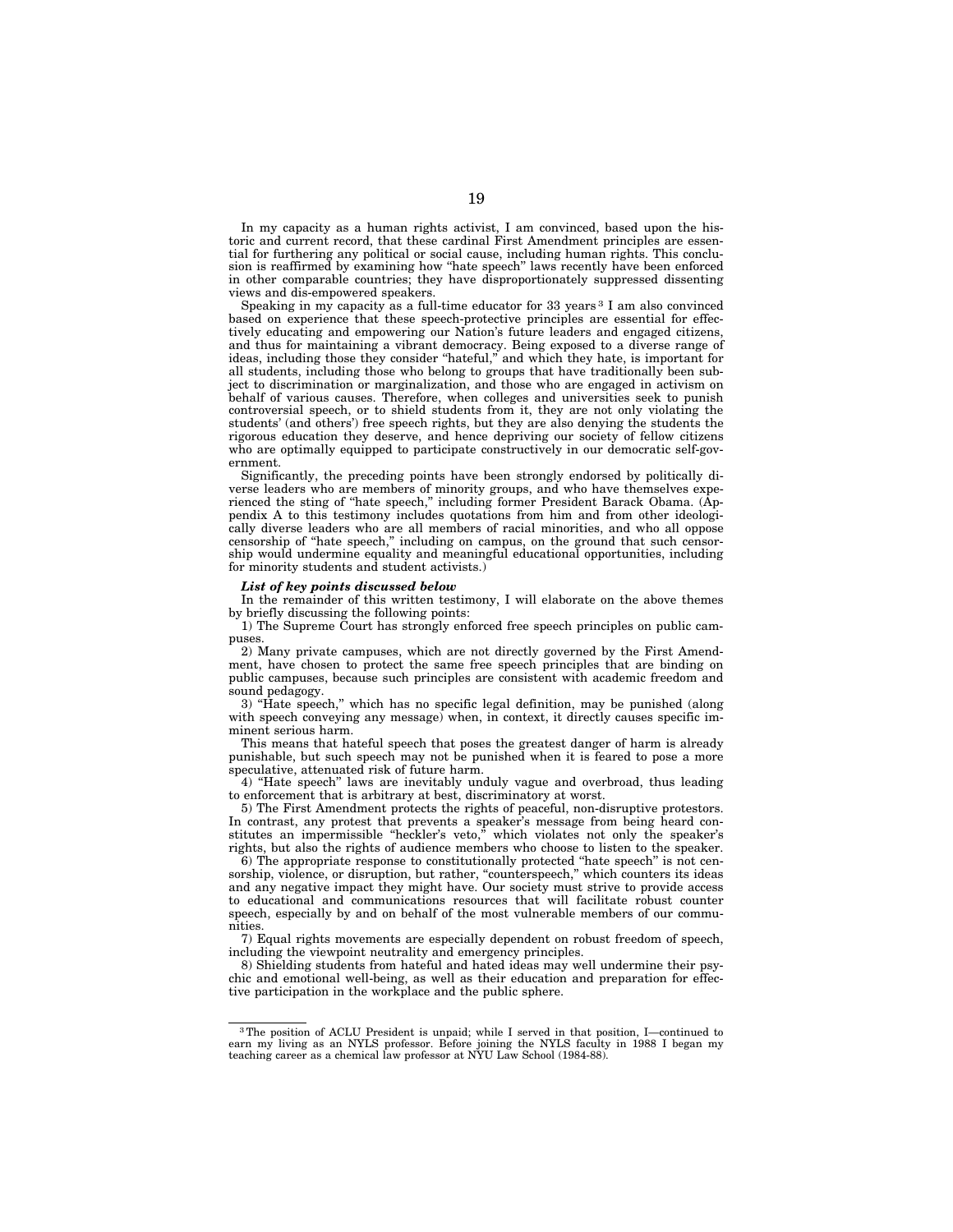### *Brief discussion of these key points*

### *1) The Supreme Court has strongly enforced free speech principles on public campuses.*

The Supreme Court has long held that the same basic First Amendment principles that protect speech in the broader public sphere should be enforced especially vigorously on public college and University campuses, recognizing that they constitute special ''marketplaces of ideas,'' where academic freedom concerns reinforce general free speech concerns. For example, in 1973 the Court upheld students' right to "disseminat[e]  $\ldots$  ideas—no matter how offensive," and accordingly overturned the expulsion of a student for distributing a campus newspaper whose cover page contained a graphic cartoon protesting police brutality; it depicted helmeted, club-wielding policemen raping the Statue of Liberty and the Goddess of Justice.

In a 1967 decision, the Court eloquently paid tribute to the supreme importance of freedom of speech on campuses, not only for the sake of the students and faculty, but also for the sake of our society and democracy more generally:

Our Nation is deeply committed to safeguarding academic freedom, which is of transcendent value to all of us....That freedom is therefore a special concern of the First Amendment, which does not tolerate laws that cast a pall of orthodoxy over the classroom . . . . The Nation's future depends upon leaders trained through wide exposure to that robust exchange of ideas which discovers truth "out of a multitude of tongues, [rather] than through any kind of authoritative selection.''

. . .Teachers and students must always remain free to inquire, to study and to evaluate, to gain new maturity and understanding; otherwise our civilization will stagnate and die4.)

*2) Many private campuses, which are not directly governed by the First Amendment, have chosen to protect the same free speech principles that are binding on public campuses, because such principles are consistent with academic freedom and sound pedagogy.* 

A leading example is the University of Chicago, which has prided itself on defending academic freedom and freedom of speech, and serving as a model in that regard for other higher education institutions, public and private alike. For example, in 2015 the University of Chicago adopted a set of principles that reaffirm the speechprotective tenets that the First Amendment secures on public campuses<sup>5</sup> declaring:

[I]t is not the proper role of the University to attempt to shield individuals from ideas and opinions they find unwelcome, disagreeable, or even deeply offensive. Although the University greatly values civility, and although all members of the University community share in the responsibility for maintaining a climate of mutual respect, concerns about civility and mutual respect can never be used as a justification for closing off discussion of ideas, however offensive or disagreeable those ideas may be to some members of our community.

### *3) ''Hate speech,'' which has no specific legal definition, may be punished only when, in context, it directly causes specific imminent serious harm. This means that hateful speech that poses the greatest danger of harm is already punishable, but such speech may not be punished when it is feared to pose a more speculative, attenuated risk of future harm.*

The term ''hate speech'' has no specific legal meaning. That is precisely because the Supreme Court never has defined a category of constitutionally unprotected ''hate speech,'' which is excluded from First Amendment protection based on its message or viewpoint. In this critical respect, "hate speech" is different from "obscenity, the legal label for a subset of sexually oriented speech that the Court has specifically defined in terms of its message and excluded from First Amendment protection. To underscore that ''hate speech'' has no specific legal meaning, I—like some other commentators—put the term in quotation marks; I note that Chairman Alexander's letter inviting me to testify here likewise refers to ''so-called. . . 'hate speech.'

The most generally understood meaning of ''hate speech'' is expression that conveys hateful or discriminatory views against specific individuals or groups, particularly those who have historically faced discrimination. Beyond this core meaning, many people have hurled the epithet ''hate speech'' against a diverse range of messages that they reject, including messages about many important public policy issues. Myriad political controversies, and the heated rhetoric they often provoke, have generated charges and counter-charges of ''hate speech.'' For example, members of the Black Lives Matter movement have been accused of '' hate speech''

<sup>4</sup> *Keyishian* v. *Board of Regents*, 385 U.S. 589, 602-603 (1967) [citations omitted]. 5*https://freeexpression.uchicago.edu/page/statement-principles-free-expression*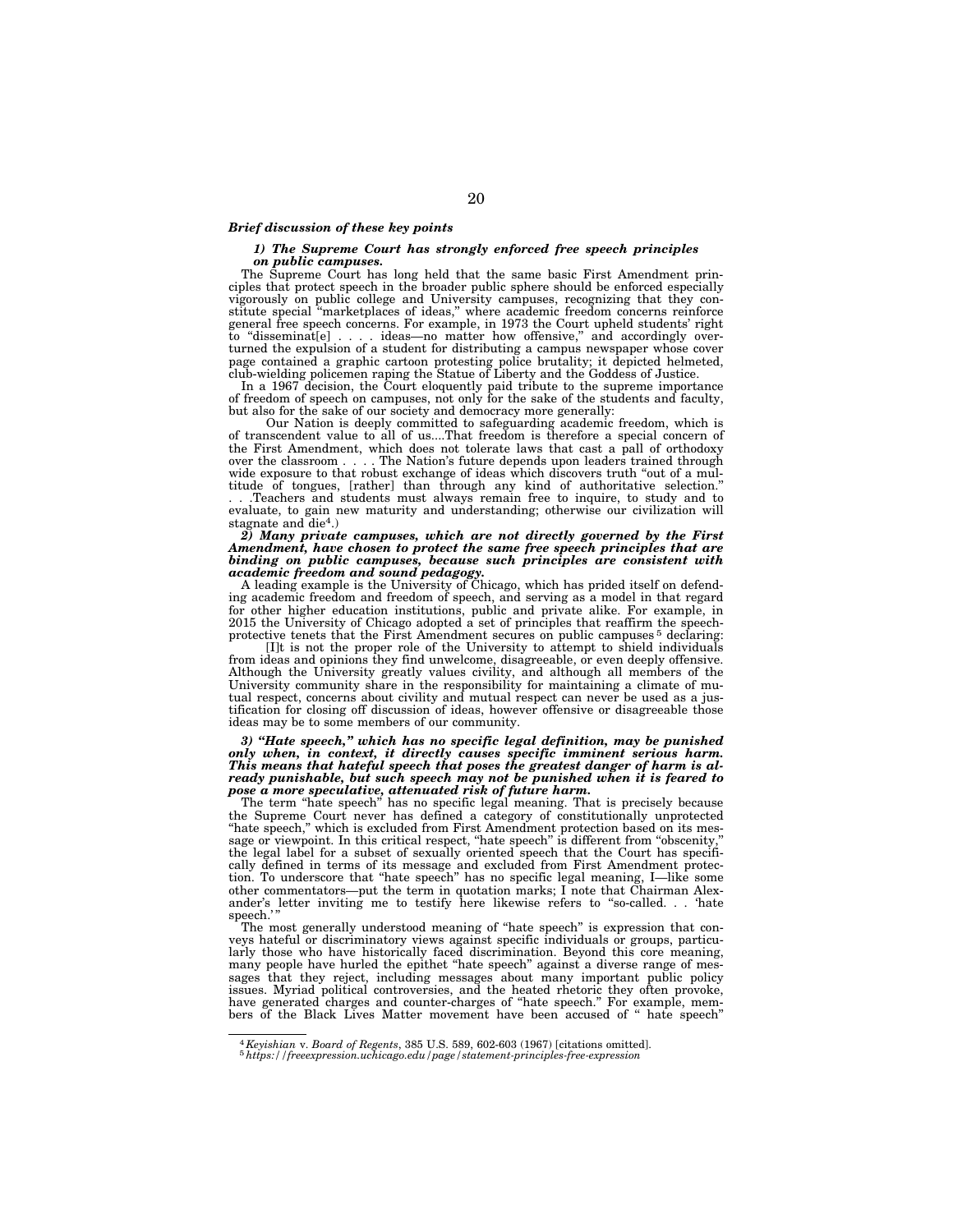against police officers, whereas critiques of the Black Lives Matter movement have been denounced as ''hate speech'' against its supporters or against African Americans generally. Evangelical Christians who charge that LGBT sexuality is sinful have been accused of ''hate speech'' against gay men and lesbians, whereas those who make these charges against evangelical Christians have been accused of religious ''hate speech.''

While "hate speech" (and speech conveying any other message, including an "offensive'' one) may never be punished based on its viewpoint alone, it may be punished (as may expression with any other message) when, in context, it satisfies the emergency principle: it directly causes specific imminent serious harm. The Supreme Court has laid out criteria for several types of speech that directly cause particular types of imminent serious harm and hence may be punished consistent with the general emergency principle. Many instances of ''hate speech'' do satisfy these criteria. For example, the Court has held that government may punish ''true threats'': statements through which ''the speaker means to communicate a serious expression of an intent to commit an act of unlawful violence to a particular individual or group of individuals'' and, in consequence, the targeted individuals reasonably fear such violence.

Sadly, some instances of campus ''hate speech'' do satisfy this ''true threat'' standard. For example, on May I , 2017, six pairs of bananas strung in nooses were displayed on American University's campus under circumstances in which they conveyed a ''true threat'' to student Taylor Dumpson, who on that date became the University's first African American student body president. The conclusion that these displays were intended to convey a threat to harm Ms. Dumpson was made clear by messages that were written on them, including: "AKA FREE," referring to the predominantly African American sorority Alpha Kappa Alpha, of which Ms. Dumpson was a member; and ''HARAMBE BAIT,'' the name of the Cincinnati Zoo gorilla that was killed in 2016 after a child had fallen into its enclosure.

Some ''hate speech'' also satisfies criteria for additional types of harmful expression that may be punished consistent with the general emergency standard. These include targeted harassment or bullying, which harries or intrudes upon its targets' freedom or privacy; and intentional incitement of imminent violence, which is likely to occur immediately.

In addition, ''hate speech'' may be indirectly punished when it constitutes evidence of a ''hate crime'' or ''bias crime.'' These terms refer to acts that already constitute crimes (that are not based on any idea expressed)—such as assault or vandalism when the perpetrator intentionally selects the victim based on discriminatory factors, such as the victim's race, religion, or sexual orientation. Because these crimes are deemed to cause aggravated harms to both the individual victim and society generally, they are subject to enhanced penalties. Typically, the perpetrator's discriminatory intent in targeting a particular victim is proved through the perpetrator's ''hate speech'' that is directly connected to the specific crime. For example, the American University incident described above is being investigated as a hate crime.

To underscore the fact that some ''hate speech'' may be punished, in particular contexts when it satisfies the emergency principle, I use the term ''constitutionally protected 'bate speech' '' to designate such speech that does not satisfy this standard. Correspondingly, I use the term "hate speech' law" to designate any regulation (including campus codes) that punishes constitutionally protected ''hate speech,'' therefore necessarily violating both the viewpoint neutrality and emergency principles.

### *4) ''Hate speech'' laws are inevitably unduly vague and overbroad, thus leading to enforcement that is arbitrary at best, discriminatory at worst.*

The Supreme Court has held that any law is ''unduly vague,'' and hence unconstitutional, when people ''of common intelligence must necessarily guess at its meaning.'' This violates tenets of ''due process'' or fairness, as well as equality, because such a law is inherently susceptible to arbitrary and discriminatory enforcement.

Moreover, when an unduly vague law regulates speech in particular, the Jaw also violates the First Amendment because it inevitably deters people from engaging in constitutionally protected speech for fear that they might run afoul of the law. The Supreme Court has therefore enforced the ''void for vagueness'' doctrine with special strictness in the context of laws that regulate speech. ''Hate speech'' Jaws—which suppress speech solely because of its hateful, hated message—inevitably are unduly vague, because they center on concepts that call for subjective judgments, starting with the very concept of "hate" itself. Just consider the examples I cited under Point #3 above, illustrating that one person's hated "hate speech" is another person's cherished positive speech.

Another closely related problem endemic to ''hate speech'' laws is ''substantial overbreadth''; their capacious, malleable language encompasses speech that even the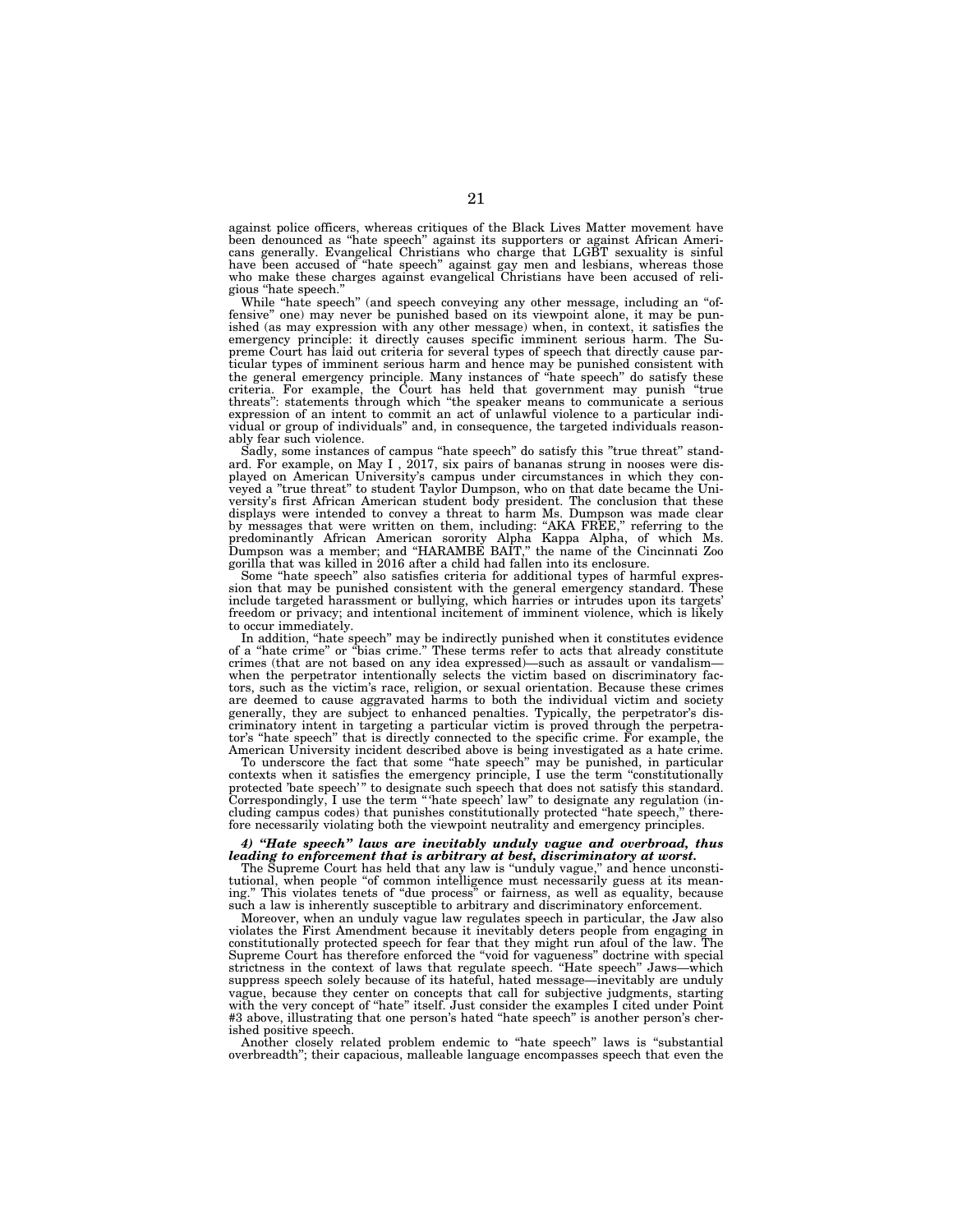laws' proponents do not seek to punish. This point was well stated by Eleanor Holmes Norton, an African-American civil rights lawyer who was the first woman to chair the Equal Employment Opportunity Commission, and who has been the longtime District of Columbia Representative in Congress. Referring to campus "hate speech" codes, she said: It is technically impossible to write an anti-speech code that cannot be twisted against speech nobody means to bar. It has been tried and tried and tried.

In the United States, virtually all of the many campus ''hate speech'' codes that courts have reviewed have been struck down on grounds of undue vagueness and overbreadth. Typical is the University of Michigan's ''hate speech'' code, which was one of the first to be adopted, and which led to the first judicial decision about these unavoidable First Amendment flaws. Federal judge Avern Cohn found that the following key terms, describing the punishable speech, were unduly vague: "stigmatize," "victimize," and "threats to" or "interfering with an individual's academic efforts.''

During the oral argument, when Judge Cohn asked the University's attorney how he would distinguish the proscribed speech from other offensive speech, which the attorney conceded was protected, the attorney answered, ''Very carefully.'' Welcome as this answer is in its candor and humor, the point at issue is no laughing matter. When even the University's legal counsel cannot explain the distinction between protected and punishable speech, all members of the campus community face enforcement that is unpredictable and inconsistent at best; and arbitrary, capricious, and discriminatory at worst.

Indeed, the enforcement record under ''hate speech'' laws, including on campus, has shown that they have (predictably) disproportionately targeted whatever ideas or speakers are relatively unpopular or dis-empowered in that particular community at that particular time. As former Harvard University President Derek Bok warned, in opposing efforts to suppress "hate speech" on campus: "[W]e . . . should remember the long, sorry history of preventing . . . civil rights activists from speaking at Southern universities on grounds that they might prove 'disruptive' or 'offensive' to the campus community, not to mention the earlier exclusion of suspected communists.

### *5) The First Amendment protects the rights of peaceful, non-disruptive protestors. In contrast, any protest that prevents a speaker's message from being beard constitutes an impermissible ''heckler's veto,'' which violates not only the speaker's rights, but also the rights of audience members who choose to listen to the speaker.*

The right to dissent extends to peaceful, non-disruptive protestors. They may express their disagreement with speakers in any way that does not interfere with the speaker's right to convey a message or audience members' right to bear it. Examples of such permissible, non-disruptive protest include: displaying picket signs or other symbols that don't obstruct audience members' views of the speaker; turning backs to a speaker or other physical gestures that don't block audience members' views; walking out of a speaker's forum; and even making oral statements that briefly, temporarily interrupt the speaker—for example, momentarily booing, hissing, or heckling. In contrast, any protest that prevents a message from being delivered or heard violates the free speech rights of the speaker and audience members alike. Any such ''heckler's veto'' should be prevented and punished by campus officials or other law enforcement authorities.

In order to secure our cherished freedom of speech and academic freedom, it is important to prevent, deter, and punish any effort to undermine these precious freedoms: not only official censorship, but also violence by demonstrators or counterdemonstrators, and disruptive protests.

Peaceful protests constitute the very kind of "counterspeech" that the Supreme Court repeatedly has hailed as the appropriate response to hateful, hated speech, because the net result is more speech, not less; in contrast, violent or disruptive protests have the opposite effect, of stifling and reducing speech.

*6) The appropriate response to constitutionally protected ''hate speech'' is not censorship, violence, or disruption, but rather, ''counterspeech,'' which counters its ideas and any negative impact they might have. Our society must strive to provide access to educational and communications resources that will facilitate robust counterspeech, especially by and on behalf of the most vulnerable members of our communities.* 

As Justice Louis Brandeis declared in a historic 1927 opinion that the Supreme Court unanimously embraced in 1969: ''The fitting remedy for evil counsels is good ones. . . .If there be time to expose through discussion the falsehood and fallacies,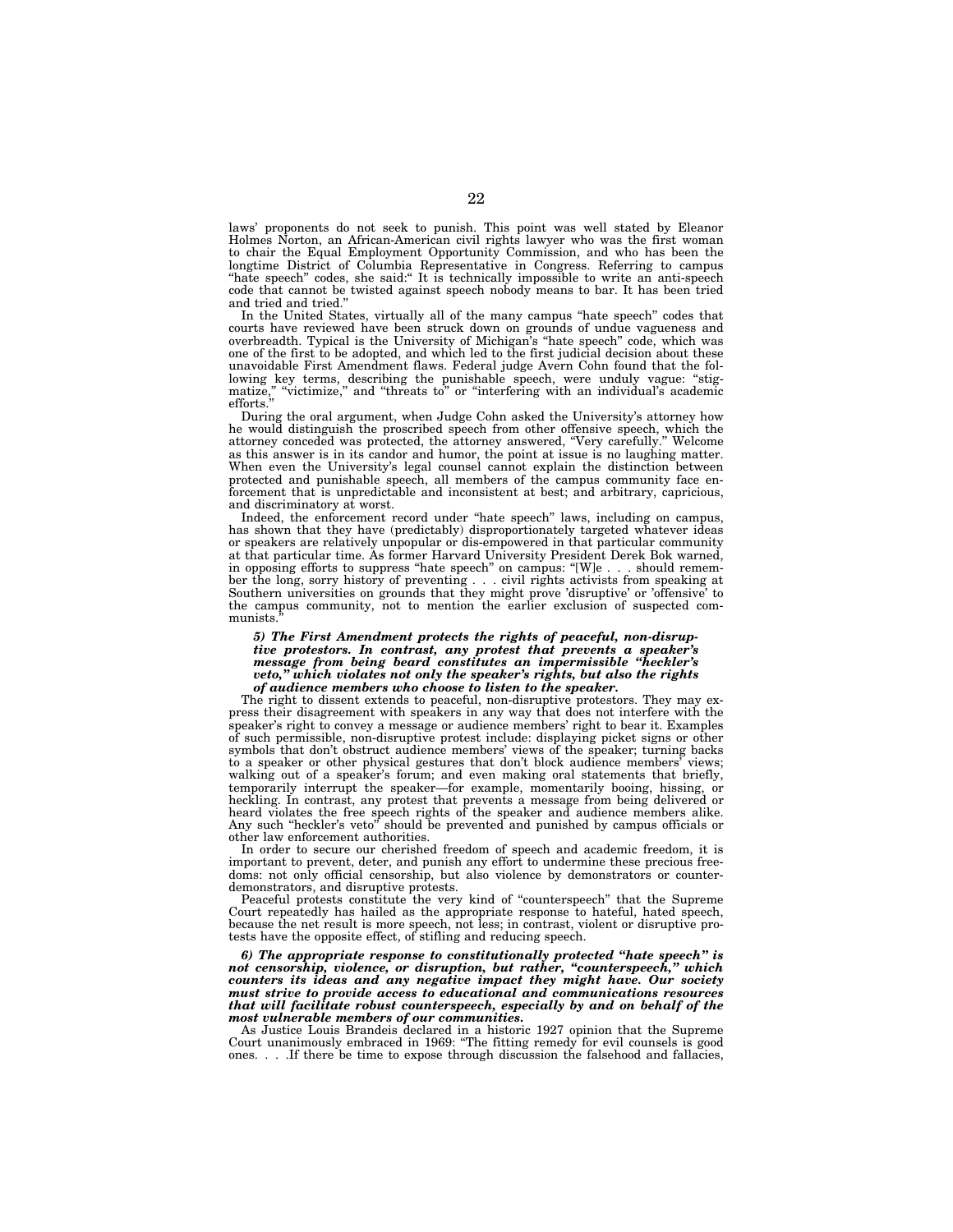to avert the evil by the processes of education, the remedy to be applied is more speech, not enforced silence. Only an emergency can justify repression.''

The term "counterspeech" encompasses any speech that counters a message with which one disagrees. In the context of ''hate speech,'' counterspeech comprises a potentially broad range of expression, including speech that directly refutes the ideas the ''hate speech'' conveys; broader, proactive educational initiatives; and expressions of remorse by discriminatory speakers. .

Paradoxically, in some circumstances the most effective form of counterspeech can be silence. By deliberately choosing to ignore provocative, hateful speakers, silence can powerfully convey Implicit messages of disdain, while at the same time denying hateful speakers the attention they seek and often get from sparking controversy.

The Southern Poverty Law Center (SPLC), which ''is dedicated to fighting hate and bigotry,'' strongly opposes confrontational counter-protests on strategic grounds. In 2017, it issued a guide for students about how to curb the alt-right's increasing campus recruitment efforts. The guide recommends a number of steps, including: seeking to persuade the group that invited the alt-right speaker to campus to withdraw its invitation; speaking out peacefully against the event; meeting with campus groups that the alt-right targets, such as minority student groups, to provide mutual support; and holding ''an alternative event-away from the alt-right event-to highlight your campus' commitment to inclusion and our Nation's democratic values.'' The first and foremost strategy that the guide recommends, though, is ''above all, [to] avoid confrontation with the alt-right speaker and supporters.'' explaining: ''The alt-right thrives on hostility, and hate feeds on crowds. Video footage of an altercation will only provide cover for the speaker, who can claim to be a victim.''

In 2015 the European Commission against Racism and Intolerance (ECRI) issued a report strongly urging European Nations to pursue non-censorial responses to "hate speech," including counterspeech. This is especially noteworthy because many European Nations have enacted and enforced "hate speech" laws with the encouragement of regional bodies, including ECRl. But, as a result of its monitoring of the efforts of European Nations to curb ''hate speech'' and discrimination, ECRI has concluded that alternative, non-censorial measures are ''*much more likely*'' than ''hate speech'' laws to prove effective in ultimately eradicating'' ''hate speech'' and its potential harmful effects.

Appendix A quotes former President Obama and other, ideologically diverse leaders who are members of minority groups, urging minority students and others who are disparaged by ''hate speech'' to engage in counterspeech. This can be an empowering experience, thus curbing feelings of shame and Joss of self esteem that ''hate speech'' potentially engenders. Counterspeech transforms into activists those whom ''hate speech'' laws cast as passive victims of such expression, dependent on government protection.

Of course, not all targets of ''hate speech'' will respond with counterspeech. The potential adverse psychic and emotional impact of the ''hate speech'' might be so incapacitating for some that they are unable to engage in effective counterspeech, at least in the short run, and some disparaged people might not have access to means of communication that would make their counterspeech effective. These are serious concerns, which can and must be addressed through the following kinds of measures: proactive counseling and training about encountering and engaging constructively with ''hate speech''; education about utilizing social media and other communications vehicles for drawing attention and responding to "hate speech"; providing access to communications devices and technology for people who lack educational and material resources; and information about organizations that track and respond to "hate speech" incidents, and provide resources for enabling others to do so.

Fortunately, we have seen increasing social justice advocacy nationwide, including on campus, with members of minority groups actively leading and engaging in such efforts, including much vigorous (but non-violent and non-disruptive) counterspeech against hateful expression. Moreover, surveys indicate that this encouraging trend promises to continue.

### *7) Equal rights movements are especially dependent on robust freedom of speech, including the viewpoint neutrality and emergency principles.*

Equal rights movements always have depended on robust freedom of speech, in particular the viewpoint neutrality and emergency principles, which shelter the egalitarian ideas that many have considered harmful, disturbing, dangerous, and even hateful. By definition, ideas that challenge the status quo and advocate law reform tend to be seen in a negative light by the majority or the power elite. That certainly has been true of expression challenging racial injustice.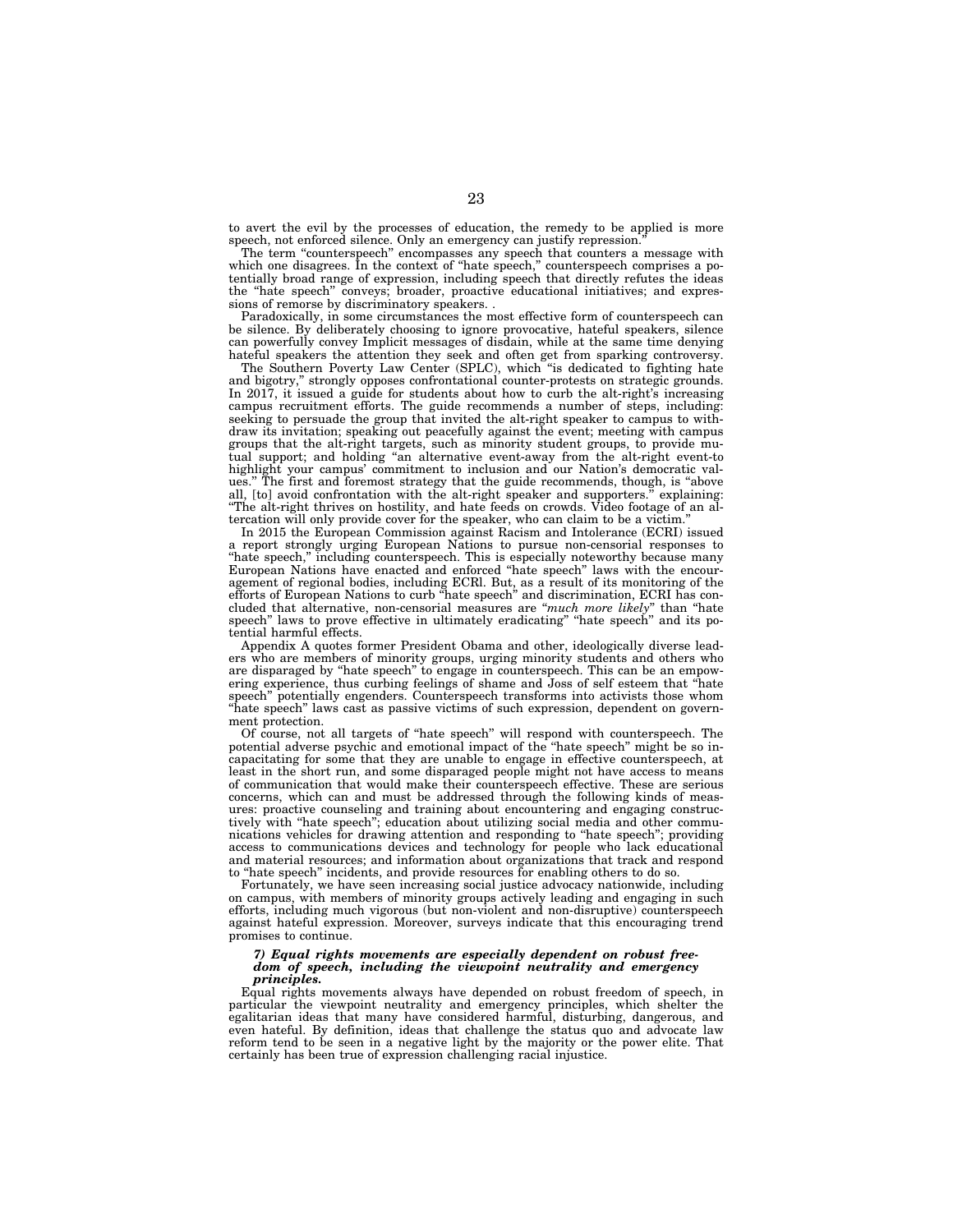The leading pro-slavery advocate, Senator John C. Calhoun, argued that abolitionists who criticized slavery ''libeled the South and inflicted emotional injury.'' During the 1830's, many Southern states enacted Jaws suppressing abolitionist speech, which was feared to spur violence-in particular, slave rebellions—and indeed to threaten the Nation's very survival. Likewise, Martin Luther King, Jr.'s historic letter came from a Birmingham jail because he had sought to condemn racial segregation and discrimination to audiences who hated and feared those messages.

Given officials' consistent pattern of enacting and enforcing laws to stifle civil rights advocacy, the NAACP (National Association for the Advancement of Colored People) and other leaders of the twentieth-century Civil Rights Movement opposed viewpoint-based censorship that was inconsistent with the emergency principle, including ''hate speech'' laws. When such Jaws were enacted in Skokie, Illinois, in 1977, for the specific purpose of blocking a planned neo-Nazi demonstration, the ACLU, which won a Supreme Court ruling striking them down, pointed out that these laws ''could have been used to stop Martin Luther King, Jr.'s confrontational march into Cicero, Illinois, in 1968." As Congressman John Lewis eloquently observed in 2017: ''Without freedom of speech and the right to dissent, the Civil Rights Movement would have been a bird without wings.''

### *8) Shielding students from hateful and bated ideas may well undermine their psychic and emotional well-being, as well as their education and preparation for effective participation in the workplace and the public sphere.*

It might seem self-evident that shielding people from speech that could have negative psychic impacts would be positive for their mental health. But some experts maintain that, at least in some circumstances, people's mental health is actually undermined by shielding them from speech to which they have negative psychic reactions, including constitutionally protected ''hate speech.''

In a 2015 article, NYU psychology professor Jonathan Haidt and Greg Lukianoff, the president of FIRE (Foundation for Individual Rights in Education), summarized the pertinent psychological literature and concluded: ''A campus culture devoted to policing speech and punishing speakers . . . may be teaching students to think pathologically,'' causing depression and anxiety. They recommend that, to better protect students' psychic well-being, colleges and universities should abandon rather than enforce restrictive speech codes.

As Northeastern University psychology professor Lisa Feldman Barrett wrote in 2017, while ''chronic'' stress can cause physical illness, shorter-term stress, including the stress that results from bearing ''hate speech,'' actually can be beneficial:

Offensiveness is not bad for your body and brain. Your nervous system evolved to withstand periodic bouts of stress, such as fleeing from a tiger . . . or encountering an odious idea . . . . When you're forced to engage a position you strongly disagree with . . . [it] feels unpleasant, but it's a good kind of stress temporary and not harmful to your body—and you reap the longer-term benefits of learning.

Haidt and Lukianoff add that this ''good kind of stress'' at least ''sometimes makes an individual stronger and more resilient," explaining that "[t]he next time that person faces a similar situation, she'll experience a milder stress response because . . . her coping repertoire has grown.''

The foregoing teachings from psychologists dovetail with the conclusions of political leaders, including those who are members of racial minority groups, based on their own experience and expertise. I quote a number of these experts in Appendix A, including liberal political activist Van Jones. From his perspective as a political strategist, he recently made this point to a campus audience:

''I got tough talk for my liberal colleagues on . . . campuses . . . . I don't want you to be safe, ideologically. I don't want you to be safe, emotionally. I want you to be strong. That's different. .. . [L]earn how to deal with adversity . . . . I want you to be offended every single day on this campus. I want you to be deeply aggrieved and offended and upset, and then to learn how to speak back. Because that is what we need from you.''

*Conclusion* 

lf all of us who are committed to equal justice for all would exercise our precious First Amendment rights, we would wield more positive power, for more positive change, than any censorship could ever do. As Dr. Martin Luther King declared: ''In the end, we will remember not the words of our enemies, but the silence of our friends.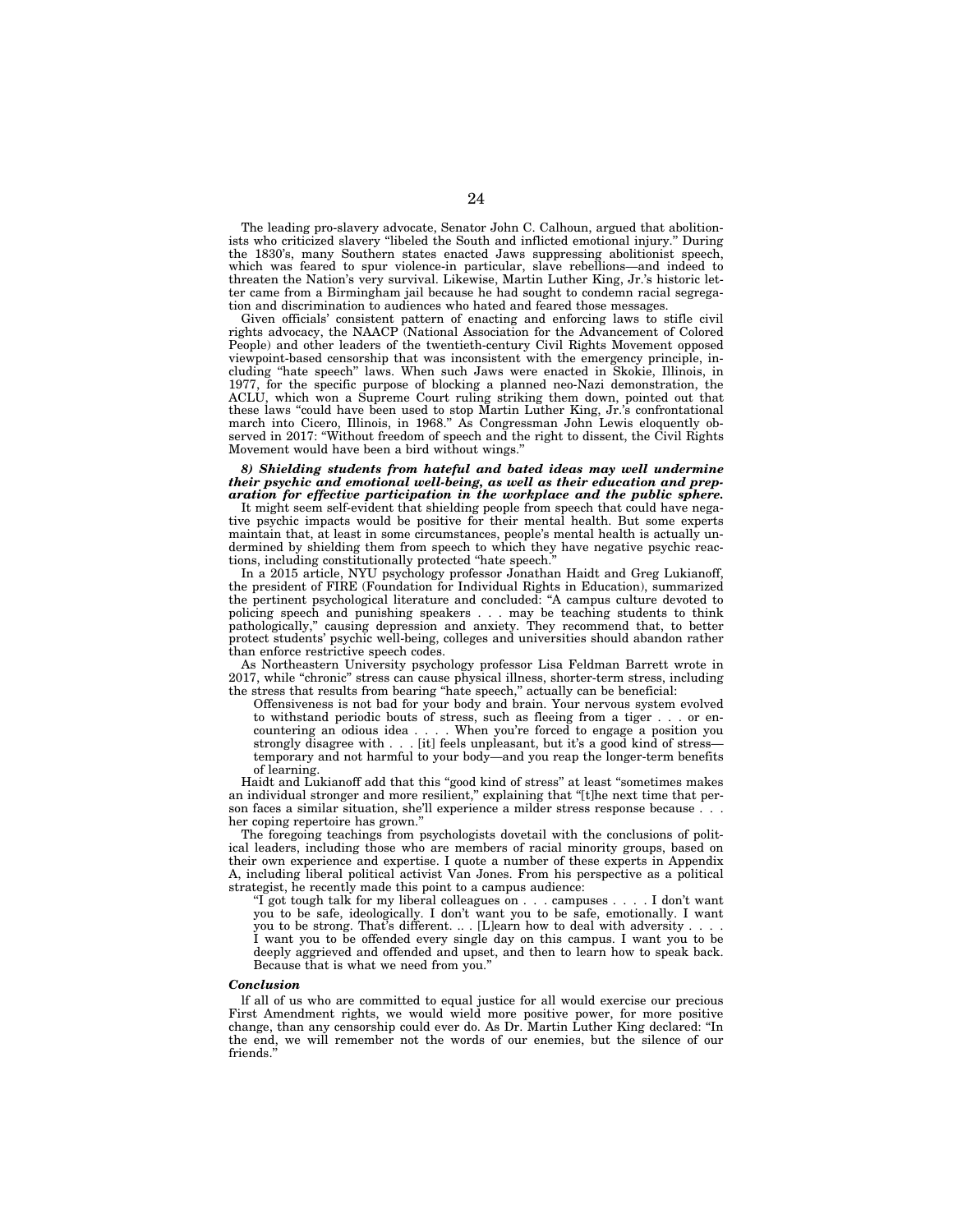# *APPENDIX A: Statements by politically diverse minority leaders, opposing censorship of '' hate speech,'' including on campus, because it undermines equality and education, in particular for minority students and student activists* (LISTED IN ALPHABETICAL ORDER BY LAST NAME)

### *Anthony Kapel ''Van'' Jones, commentator and liberal political activist, speaking at University of Chicago, 2017*

''I got tough talk for my liberal colleagues on these campuses . . . . There are two ideas about safe spaces: One is a very good idea and one is a terrible idea. The idea of being physically safe on a campus-not being subjected to sexual harassment and physical abuse . . . —I am perfectly fine with that. But there's another view that is now . . . ascendant, which I think is just a horrible view, which is that 'I need to be safe ideologically. I need to be safe emotionally I just need to feel good all the time, and if someone says something that I don't like, that's a problem for everybody else including the administration. '

''I think that is a terrible idea for the following reason: I don't want you to be safe, ideologically. I don't want you to be safe, emotionally. I want you to be strong. That's different. I'm not going to pave the jungle for you. Put on some boots, and learn how to deal with adversity. I'm not going to take all the weights out of the gym; that's the whole point of the gym. This is the gym.

"You can't live on a campus where people say stuff you don't like?! These people can't fire you, they can't arrest you, they can't beat you up, they can just say stuff you don't like-and you get to say stuff back-and this you cannot bear?! This is ridiculous BS, liberals! My parents . . . dealt with fire hoses! They dealt with dogs They dealt with beatings! You can't deal with a mean tweet?! You are creating a kind of liberalism that the minute it crosses the street into the real world is not just useless, but obnoxious and dangerous.

'I want you to be offended every single day on this campus. I want you to be deeply aggrieved and offended and upset, and then to learn how to speak back. Because that is what we need from you in these communities.''

### *Alan Keyes, conservative political activist*

''The. . .protection [of a ''hate speech'' law] incapacitates. . . . To... be told that white folks have the moral character to shrug off insults, and that I do not. . . .That is. . . the most racist statement of all!″

# *Michael Meyers, Executive Director, New York Civil Rights Coalition*

"As a former student activist, and as a current black militant, [I] believe[] that . . . paternalism [and] censorship offer the college student a tranquilizer as the antidote to . . . racism . . . . What we need is an alarm clock . . . more free speech!″

### *President Barack Obama, Howard University Commencement Address, 2016*

''[O]ur democracy gives us a process designed . . . to settle our disputes with argument and ideas and votes instead of violence and simple majority rule . . . . So don't try to shut folks out, don't try to shut them down, no matter how much you might disagree with them. There's been a trend . . . of trying to get colleges to disinvite speakers with a different point of view, or disrupt a politician's rally. Don't do that no matter how ridiculous or offensive you might find the things that come out of their mouths. Because as my grandmother used to tell me, every time a fool speaks, they are just advertising their own ignorance. Let them talk don't, you just make them a victim, and then they can avoid accountability.

''That doesn't mean you shouldn't challenge them. Have the confidence to challenge them . . . . [Y] ou will have the responsibility to speak up in the face of injustice. But listen. Engage. If the other side has a point, learn from them. If they' re wrong, rebut them. Teach them. Beat them on the battlefield of ideas. You might as well start practicing now, because one thing I can guarantee you—you will have to deal with ignorance, hatred, racism, foolishness . . . . I promise you, you will have to deal with all that at every stage of your life.''

### *Theodore Shaw, former President, NAACP Legal Defense and Educational Fund*

''I believe deeply that minority group members who are discriminated against . . . have the . . . responsibility . . . to struggle and speak on their own behalf.'

# *Ruth Simmons, first Convocation Address as President of Brown Univer-*

*sity*  ''The protection of speech that is offensive or insulting to us is one of the most difficult things . . . we do. But it is this same freedom that protects us when we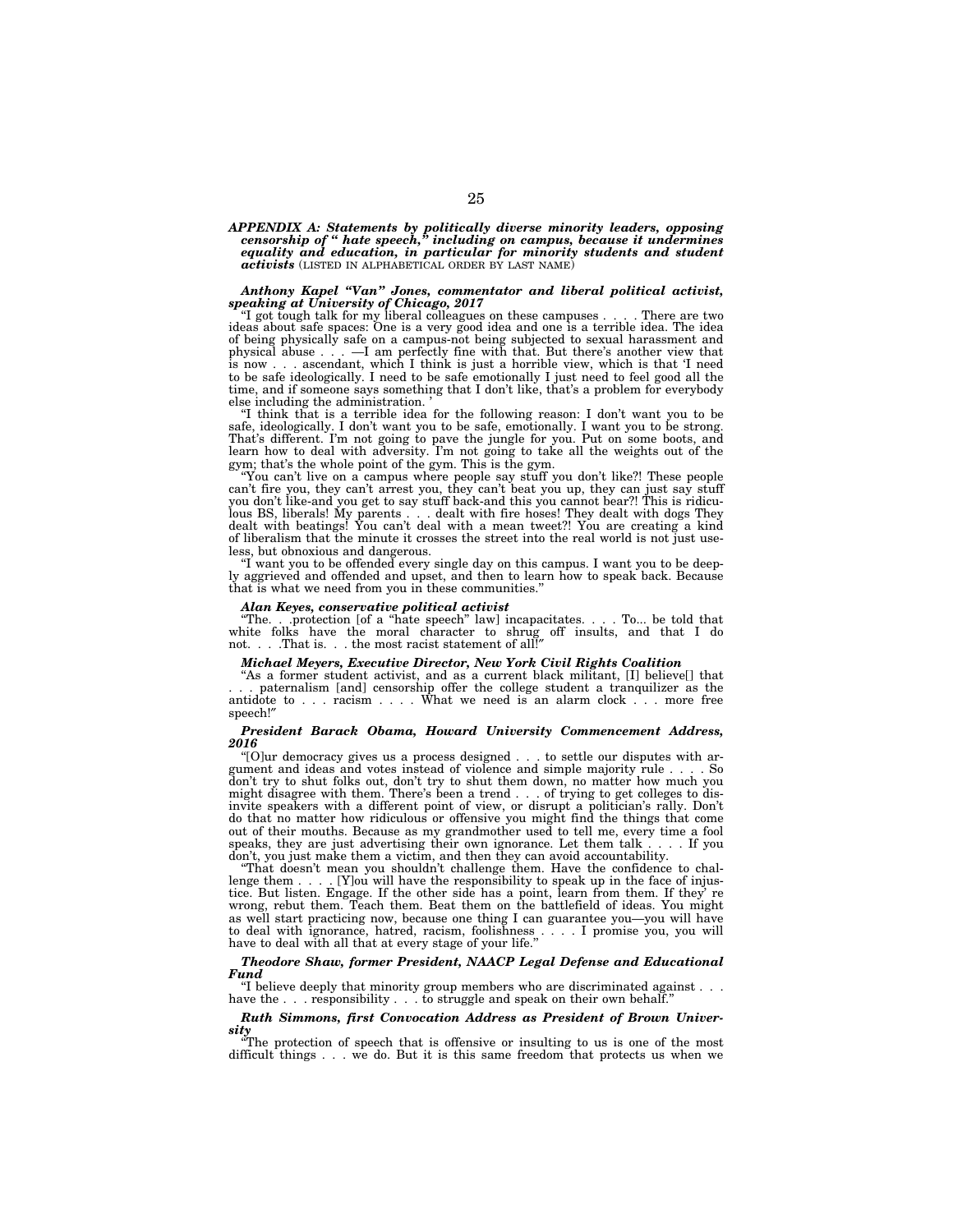are in turn powerless . . . . I won't ask you to embrace someone who offends your humanity through . . . free speech. But I would ask you to understand that the price of your own freedom is permitting th[at] expression. . . . . You know something that I hate? When people say, 'That doesn't make me feel good about myself.' I say, 'That's not what you're here for.' . . . I believe that learning at its best is the antithesis of comfort . . . . [So,] [i]f you come to this [campus] for comfort, I would urge you to walk [through] yon iron gate . . . . But if you seek betterment for yourself, for your community and posterity, stay and fight.''

### *Gwen Thomas, educator and civil rights activist*

We have to teach (our young people) bow to deal with adversarial situations. They have to learn how to survive with offensive speech they find wounding and hurtful.''

The CHAIRMAN. Thank you, Ms. Strossen. Mr. Cohen, welcome.

## **STATEMENT OF J. RICHARD COHEN**

Mr. COHEN. Thank you, Mr. Chairman. Thank you, Ranking Member Murray. It's an honor to be here today, especially with such a distinguished group of fellow panelists.

You know, after Charlottesville, this Congress recognized the growing prevalence of hate groups in this country, as Senator Murray pointed out. The current debate about free speech on college campuses is taking place against the backdrop of that growing prevalence, against the backdrop of a white nationalist movement that has been energized by Mr. Trump's rhetoric, and that is targeting our colleges and universities.

As Professor Stanger wrote in a New York Times piece after the incident at Middlebury, political life and discourse in the United States is at a boiling point, and nowhere is the reaction to that more heightened than on college campuses. Over 200 colleges have been targets of white supremacist, white nationalist recruitment in recent months.

Prominent white nationalist figures have gone on college speaking tours. Their goal is to poke a stick in the eye of what they see as the bastions of liberal multiculturalism. They want to spark a backlash so they will ennoble themselves and be able to parade around as First Amendment martyrs.

In the material that we distribute to schools, to students throughout the country, we urge students not to play into the hands of the Richard Spencers of the world. Instead of attending their speeches and giving them the spectacle that they seek, we counsel students to hold alternative events that express our deepest democratic values. If students choose to protest, we urge them to do so peacefully.

Unfortunately, some students have other ideas and have shouted down speakers. In some cases, protests have turned violent, as members of loose knit coalitions of self-described antifascists have stormed college campuses. Obviously, some college students do not have a clear understanding of the First Amendment. Part of the problem is, as Professor Stanger pointed out in her article, that we have a crisis of civic education in our country, particularly at the K through 12 level.

Despite the challenges that universities and colleges face, I completely agree with Professors Strossen and Zimmer that they must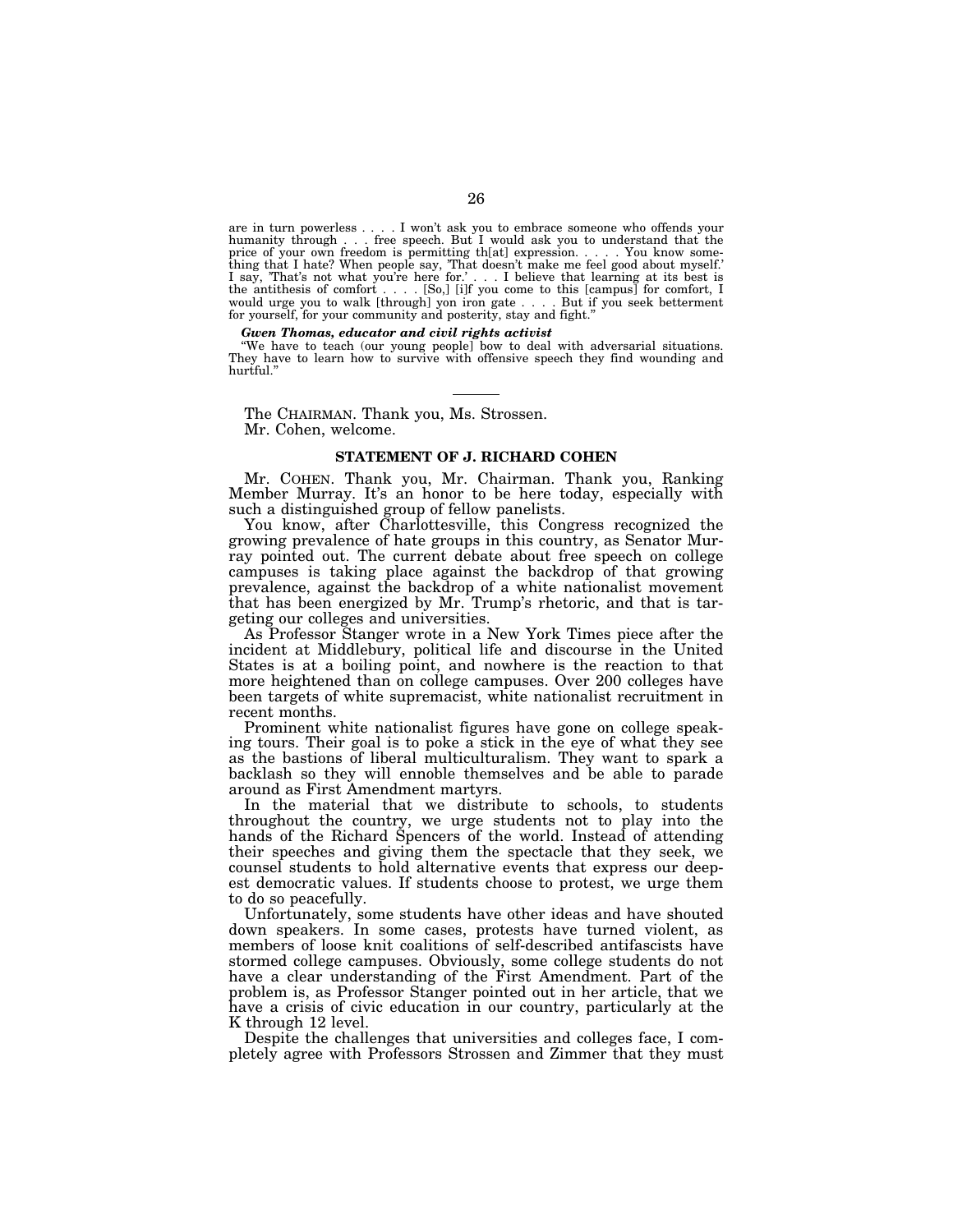uphold our First Amendment values. Just as students have a right to read what they want, they have a right to listen to whoever they want, however obnoxious and racist those speakers may be. When universities hold their facilities open to outsiders, racists have a right to rent them on the same terms as anyone else. We emphasize this point in the resources that we distribute across the country to campuses.

We also emphasize that it's critical that the voices of college leadership be heard. College presidents need not be neutral. They can and should speak out in support of the First Amendment, because it's among our most highest values and because the presence of racist speakers on campus presents a teachable moment. Just as importantly, college presidents should speak out in support of the values of the 14th Amendment, to distance their universities from racism and to assure students who feel threatened that the University is committed to maintaining an inclusive environment.

Indeed, every prominent person in public life, starting with the President, should speak out in support of these same values. Unfortunately, as Professor Stanger pointed out in her New York Times piece, the President has not always demonstrated fidelity to the First Amendment. He has suggested that the laws protecting freedom of speech in the press, laws that have constitutional underpinnings, should be changed. He has encouraged his supporters at times to use violence against those who protest against him. The implicit message is the silencing of dissent. It is a message, according to Professor Stanger, that has not been lost on college students.

In its post-Charlottesville joint resolution, Congress urged the President to speak out against hate groups that espouse racism, extremism, xenophobia, anti-semitism, and white supremacy. Unfortunately, he has not done so consistently during his campaign or during his Presidency. Indeed, the truth is that President Trump has energized the white Nationalist Movement that is now targeting our colleges and universities. For this reason, the President has a special responsibility to take the air out of the movement, a special responsibility to heed Congress' recent call, to use all resources available to the administration to address the growing prevalence of hate groups in our country.

Thank you, Mr. Chairman.

[The prepared statement of Mr. Cohen follows:]

### PREPARED STATEMENT OF J. RICHARD COHEN

The debate over free speech on college campuses is taking place against the backdrop of increased activity by a white nationalist movement that has been emboldened by President Trump's rhetoric and that is targeting Colleges and Universities. As Congress has recognized, there is a ''growing. . .prevalence of hate groups'' in our country, something that was on full display at the University of Virginia in Charlottesville this August. Since March 2016, white nationalist groups have distributed racist recruitment flyers at more than 200 colleges and universities across the Nation, and white nationalist speakers have appeared at dozens of colleges. Their appearances and that of other controversial speakers have been met by disruptive protests in some cases. There also have been instances of violence carried out by loose-knit, self-described outside groups of anti-fascists.

The messages of white nationalist speakers may be abhorrent, but their First Amendment rights, as well as those of students who wish to listen to them, must be protected. Colleges and Universities are facing difficult issues over the cost of security; however, they may not ban speakers merely because of the anticipated reac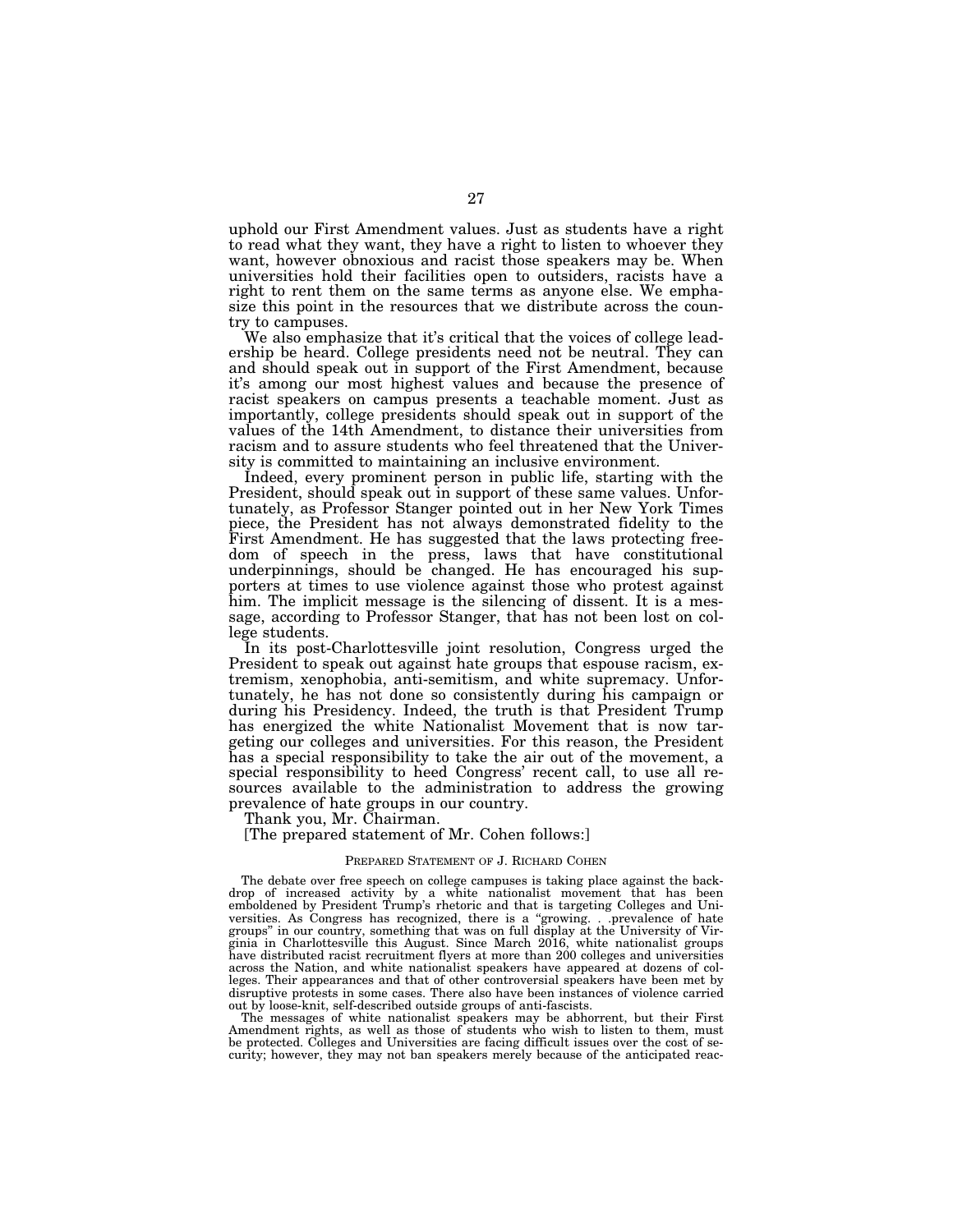tion by protestors to their words. To avoid giving white nationalist speakers the spectacle they seek, students should boycott their speeches and hold alternative events that promote our Nation's democratic values. If they choose to protest white nationalist speakers, students should do so peacefully.

Colleges and Universities must protect the First Amendment rights of all speakers. But College and University Presidents also should speak out against racist speakers to distance their schools from them and to reassure students that their schools are committed to maintaining welcoming and inclusive environments. With his bully pulpit, the President should speak out consistently and forcefully against bigotry and in support of the First Amendment. Furthermore, he should take responsibility for his role in energizing the white nationalist movement and heed Congress' call to ''address the growing prevalence of. . .hate groups in the United States.''

### SUMMARY OF J. RICHARD COHEN

My name is Richard Cohen. I am an attorney and the President of the Southern Poverty Law Center, a civil rights organization founded in 1971. I have testified before numerous Congressional Committees, including the Senate Committee on the Judiciary in June on the subject of free speech on college campuses. I have served on the Department of Homeland Security's Countering Violent Extremism Working Group and am a recipient of the FBI Director's Community Leadership Award. I am honored to appear before you today.

For more than three decades, my colleagues and I have been monitoring and issuing reports about radical right activity in the United States, including at colleges and universities, and have been advising law enforcement officials, civic leaders, and college administrators on how to respond to speeches and rallies held by hate groups and their leaders. A few days before the violent demonstrations in Charlottesville, Virginia, in August, we released a guide with advice to student groups on how to respond when speakers associated with the white nationalist movement come to their campuses.1 Less than a week after the deadly Charlottesville events, we released a new edition of *Ten Ways to Fight Hate*, our community guide for responding peacefully to hate activity.2 A few weeks from now, we will be releasing a training video for the law enforcement community on lessons that can be learned from the events in Charlottesville.

I'd like to make three points this morning.

First, the debate over free speech on college campuses is taking place against the backdrop of increased activity by a white nationalist movement that has been emboldened by President Trump's rhetoric and that is targeting colleges and universities.

Second, although University officials and students may find white nationalism abhorrent, they must respect the First Amendment rights of white nationalist speakers and of the students who want to listen to them.

Third, University administrators and public officials, particularly the President, must speak out forcefully against white nationalism and in support of the First Amendment. The President also should heed Congress's call to use his administration's resources to fight the growing prevalence of hate groups in our country.

### **White Nationalist Movement Emboldened by the Presidential Campaign Is Targeting Our Nation's Colleges and Universities**

On the night of Friday, August 11, 2017, as the joint resolution unanimously passed by this Congress stated, ''hundreds of torch-bearing White nationalists, White supremacists, Klansmen, and neo-Nazis chanted racist, anti-Semitic, and anti-immigrant slogans and violently engaged with counter-demonstrators on and around the grounds of the University of Virginia in Charlottesville.''3 The shocking number of hardcore racists who came to Charlottesville reflects that our country is facing a newly energized white supremacist movement. The fact that the racists marched at the University of Virginia reflects that the movement is targeting our

<sup>1</sup>*The Alt-Right on Campus*: What Students Need to Know (2017), *https://www.splcenter.org/* 

*<sup>20170810/</sup>altright campus-what-students-need-know.* 2*Ten Ways to Fight Hate: A Community Response Guide* (2017), *https://www.splcenter.org/ 20170814/tenways-fight-hate-community-response-guide.* 3S.J. Res 49, 115th Cong. (2017) (enacted).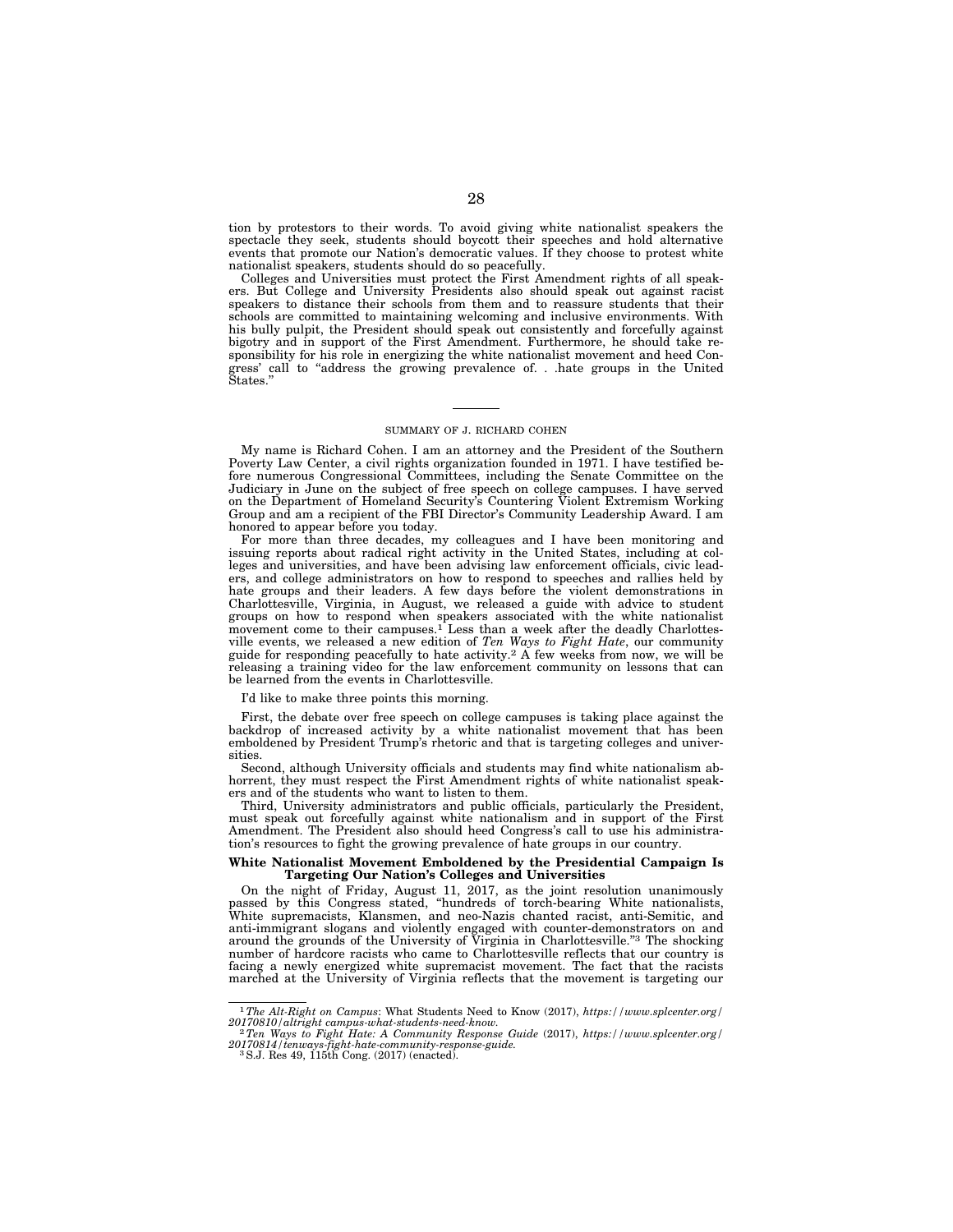colleges and universities. The fact that violence erupted reflects that the threat col-

leges and universities are facing is very real. Congress has recognized the ''growing prevalence of . . . hate groups'' in our coun-try.4 Our research confirms the point. During the last 2 years—a period that coincided with the Presidential campaign—we documented a surge in the number of hate groups.<sup>5</sup> The growth in the number of hardline anti-Muslim groups last year was particularly dramatic and followed a significant increase in Muslims the year before, according to the FBI.6 As former President George W. Bush noted during a speech earlier this month, "bigotry seems emboldened."

Regardless of whether President Trump intended it, his campaign rhetoric "unearthed some demons," to borrow Representative Mark Sanford's words.<sup>8</sup> Although white supremacists typically eschew the political process, seeing both parties as ir-redeemably corrupt, they took the unusual step of rallying around Mr. Trump's candidacy and celebrating his victory. On his radio show from February 2016, for exam-ple, former Klan chief David Duke told his listeners that ''voting against Donald Trump. . . is really treason to your heritage."<sup>9</sup> On election night, he tweeted that "our people played a HUGE role in electing Trump!"<sup>10</sup> During a gathering of white nationalists just blocks from the White House shortly after the election, white na-tionalist leader Richard Spencer—who later played a prominent role in the Charlottesville demonstrations—prompted sieg heils from audience members after quoting Nazi propaganda in German. He responded by shouting, ''Hail Trump! Hail our people! Hail victory!"<sup>11</sup>

In the 10 days following the election, we documented nearly 900 bias-related acts of harassment, intimidation, and violence.12 Sixteen percent of the incidents took place on college campuses. Many of the perpetrators invoked the president-elect's name or his slogans. *Cf supra* note 8 (quoting Rep. Sanford) ("I've talked to a number of people about it back home. They say, 'Well, look, if the President can say whatever, why can't I say whatever?' He's given them li

Colleges and universities are a prime target of the newly energized white supremacist movement because it sees them as bastions of liberalism and multiculturalism—institutions that are "infected" with political correctness the movement's perspective, making a speech on a college campus is a highly symbolic act equivalent to going into the belly of the beast. The statistics tell the story:<br>Since March 2016, we have documented 329 incidents of being distributed on 241 different college campuses across the United Statesnumber that continues to grow.14

A group called Identity Evropa, whose members must be of ''European, non-Semitic heritage,'' has been responsible for the largest number of these recruitment efforts. The group was founded by Nathan Darnigo, a student who was inspired by

<sup>4</sup> *Id*. 5 *Hate Groups Increase for Second Consecutive Year as Trump Electrifies Radical Right*, South-ern Poverty Law Center, Feb. 15, 2017, *https://www.splcenter.org/news/2017 /02/15/hate-*

 $groups-increase-second consecutive \textit{\_} \textit{weak} \textit{in} \textit{Haar-trump-electrifies-radical-right}. $$ \textit{intra} \textit{Houks}, \textit{Intra} \textit{in} \textit{Hauks} \textit{in} \textit{Hauks} \textit{in} \textit{Hauks} \textit{in} \textit{Hauks} \textit{in} \textit{Hauks} \textit{in} \textit{Intra} \textit{in} \textit{Intra} \textit{in} \textit{Intra} \textit{in} \textit{Intra} \textit{in} \textit{Intra} \textit{in} \textit{Intra} \textit{in} \text$ 

 $\frac{7 \text{ http://thehill.com/homenews/news/new8}}{7 \text{http://the hill.com/homenews/news/new8}}$  8E6212-george-w-bush-bigotry-seems-emboldened-in-us<br>8 Karen Tumulty and Robert Costa, The GOP Inherits What Trump has Wrought (May 26,<br>1017), https://www.washingtonpost.com/polit

<sup>2017),</sup> https://www.washingtonpost.com/politics/the-gop-inherits-what-trump-has-wrought/<br>2017/05/26/4e I 943ea-4177-1 I e7-adba-394ee67a7582 story.html?utm term=.bc5a926d86fa<br>9 David Duke Says a Vote against 'Trump is Treas

*treason-white-heritage.*<br>
<sup>10</sup> 10 David Duke (@DrDavidDuke), Twitter (Nov. 9, 2016, 2: 14 AM), *https://twitter.com/*<br> *drdavidduke/status/796249464826687488'Iang=en.* 

 $\label{t:2} \emph{dradavid duke/status/7962494648266874887} \emph{language-status/7962494648266874887} \emph{language-stuts in Trump Electronic British-fault. This, Now. 20, 2016, [https://www.nytimes.com/2016/11/21/us/alt-right-salutes-donal-dtrump.html? r=90} \emph{queryty Law Center, Harassment and Intimidation in the Aftermath of the Electronic Powerty Law Center, Nov. 29, 2016, <a href="</math>](https://www.nytimes.com/2016/11/21/us/alt-right-salutes-donal-dtrump.html? r=90)$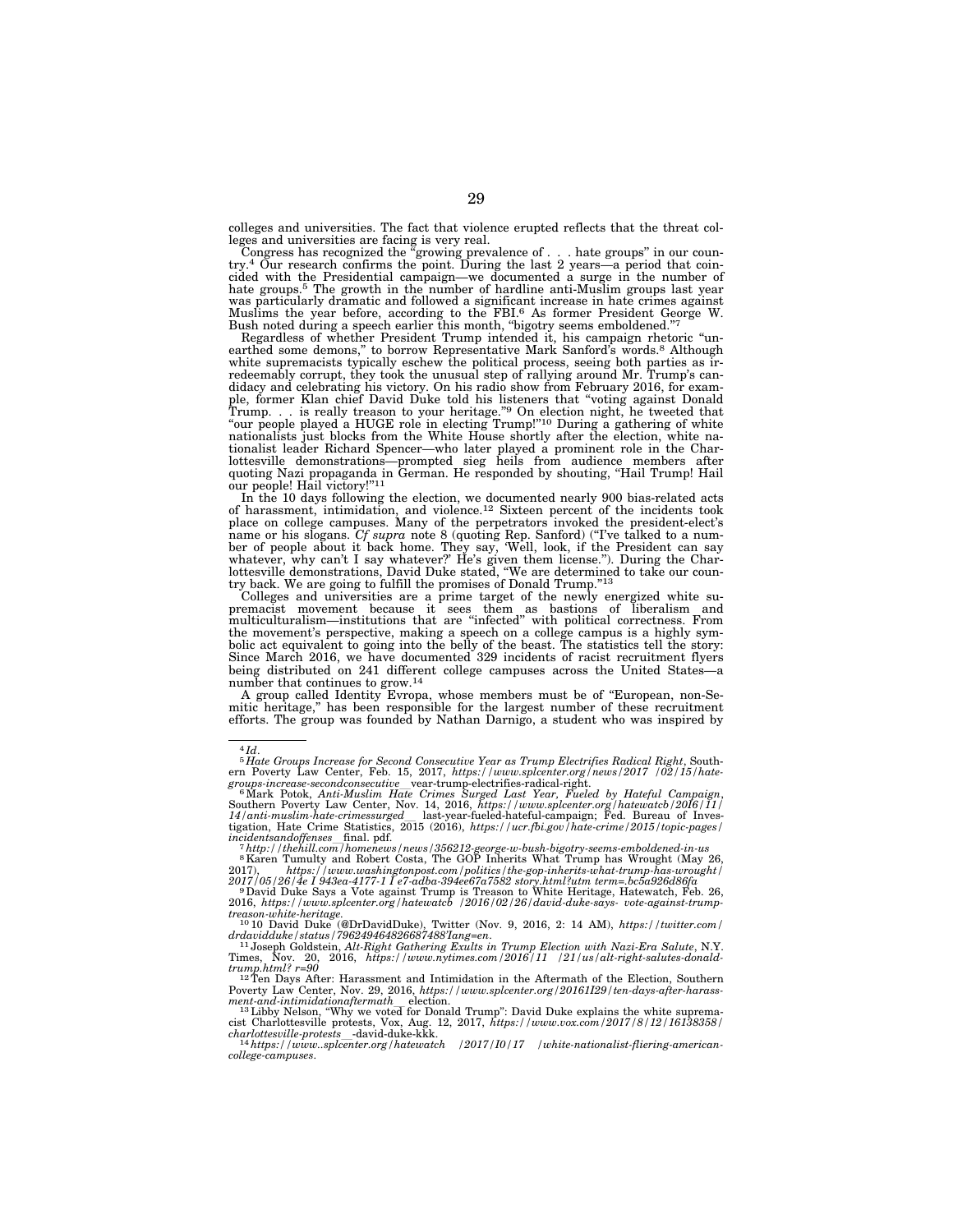reading David Duke's autobiography while in prison for assaulting an Arab cab driver 15 Darnigo was involved in the Charlottesville demonstrations.

Members of Vanguard America, another racist group that has been distributing flyers on college campuses, also were present in Charlottesville. Wearing white polos<br>with khakis, they chanted "Blood and Soil" while marching on the campus of the<br>University of Virginia.<sup>16</sup> James Fields, the man who kil jured numerous people when he ran his car into a crowd, was photographed rallying with Vanguard America.<sup>17</sup>

Richard Spencer and Milo Yiannopoulos are prominent ''alt-right'' figures making the rounds on campus speaking tours. Spencer is an openly racist, white nationalist leader who heads a small organization called the National Policy Institute. He has called for "peaceful ethnic cleansing" and the creation of a white ethno-state in<br>North America.<sup>18</sup>

Propelled by the publicity he received from his Washington speech shortly after the election, Spencer launched what he called a ''danger tour'' of campus speaking engagements. The Chronicle described Spencer as a ''clean-cut 38-year-old, who attempts to bring an air of respectability to a movement commonly associated with Nazis and the Ku Klux Klan." Spencer told The *Chronicle* that he hoped to speak<br>at "all the big" Universities.<sup>19</sup> He added that it was "really important now to go in with all guns blazing figuratively speaking, of course-and be really radical and say I fundamentally disagree with you. The Donald Trump phenomenon was, and still is, about identity at some deep level.''20 At a speech at Texas A&M University on December 6, 2016, Spencer told the audience and protestors that ''America, at the end of the day, belongs to white men. . . . Our bones are in the ground. We own  $it.$ "21

Milo Yiannapoulos, a deliberately offensive, flamboyant provocateur who calls himself the "Dangerous Faggot," has spoken at dozens of colleges.<sup>22</sup> The co-author of Breitbart News' ''An Establishment Conservative's Guide to the Alt-Right,'' he described Spencer as one of the "intellectuals" of the movement.<sup>23</sup> As a former tech editor at Breitbart, Yiannapoulos was a frequent guest on Stephen Bannon' s radio show. Bannon lauded Yiannopoulos as ''one of the leading voices of his generation in this whole fight against cultural Marxism, the defense of Western Civilization'' and compared his courage to that of Winston Churchill.24

Given the provocative nature of white nationalist activity aimed at colleges and universities, it is not surprising that we have seen a strong backlash among students. There have been instances when students shouted down speakers. Unfortunately, there have been times when violence has broken out, including at the University of California at Berkeley and at the University of Virginia,<sup>25</sup> something that we have always denounced.

<sup>&</sup>lt;sup>15</sup> Shane Bauer, I met the White Nationalist Who 'Falcon Punched' a 95-Pound Female Protester, Mother Jones, May 9, 2017, *http://www.motherjones.com/ politics/20177/05/nathan-*

*damigo- punching-womanberkeley*lwhite-nationalism/. 16See Justin Moyer et al., *Vanguard America, a White Supremacist Group, Denies Charlottes-ville Ramming Suspect Was a Member*, The Washington Post, Aug. 15, 2017, *https// www.washingtonpost.com local/van guard-america -a-white- supremacist-group-denies charlottesvi11e-attacker- was-a-member /2017/08/15/ 2ec897c6- 810e-1 le7-8072-73e1718c524d story.html?utm term=.c83c0761Zba0: Deconstructing the Symbols and Slogans Spotted in Char-lottesville*, The Washington Post, Aug. 18, 2017, *https://www.washingtonpost.com/graphics/ 2017 /local/charlottesvillevideos/?utm*lterm=.eOSbed64f589. 17*See* Moyer, *supra* note 16. 18 Richard Bertrand Spencer, Southern Poverty Law Center, *https://www.splcenter.org/* 

*fightinghate/ extremist-files/ individual/richard-bertrand-spencer-O.*<br> *fightinghate/ extremist-files/ individual/richard-bertrand-spencer-O.*<br>
<sup>19</sup>Katherine Mangan, Richard Spencer, White Supremacist, Describes Goals of

Tour'' to College Campuses, The Chronicle of Higher Education. Nov. 28, 2016, *http://* 

 $\label{c:22} \begin{array}{l} \textit{Arww.chronicle.com/article/White-Supremacist-Describes/2~38515.}\\ \textit{201d.}\\ \textit{218d.}\\ \textit{227d.}\\ \textit{238d.}\\ \textit{238d.}\\ \textit{248d.}\\ \textit{258d.}\\ \textit{268d.}\\ \textit{27d.}\\ \textit{28d.}\\ \textit{28d.}\\ \textit{29d.}\\ \textit{2017, }\textit{https://www.spleenter.org/fighting-hate/} \textit{intelligence-report/2017/} \textit{white-nationalists-} \\ \textit{$ 

*conservatives-guide-to-the-alt-right/*. 24Keegan Hankes, *How Stephen Bannon Made Milo Dangerous*, Hatewatch, Feb. 23, 2017,

*https://www.splcenter.org/hatewatch/2017/02/23/ how-stephen-bannon-made- milo-dangerous.* <sup>25</sup> Carlo David & Frances Dinkelspiel, Chaos Erupts, Protesters Shut Down Yiannopolous

Events, Banks In Downtown Vandalized, Berkeleyside (Feb. 2, 2017, 9:15 AM), *http:// www.berkeleyside.com/2017/02/02/chaos-erupts-protesters-shut-yiannopolous-events-ban*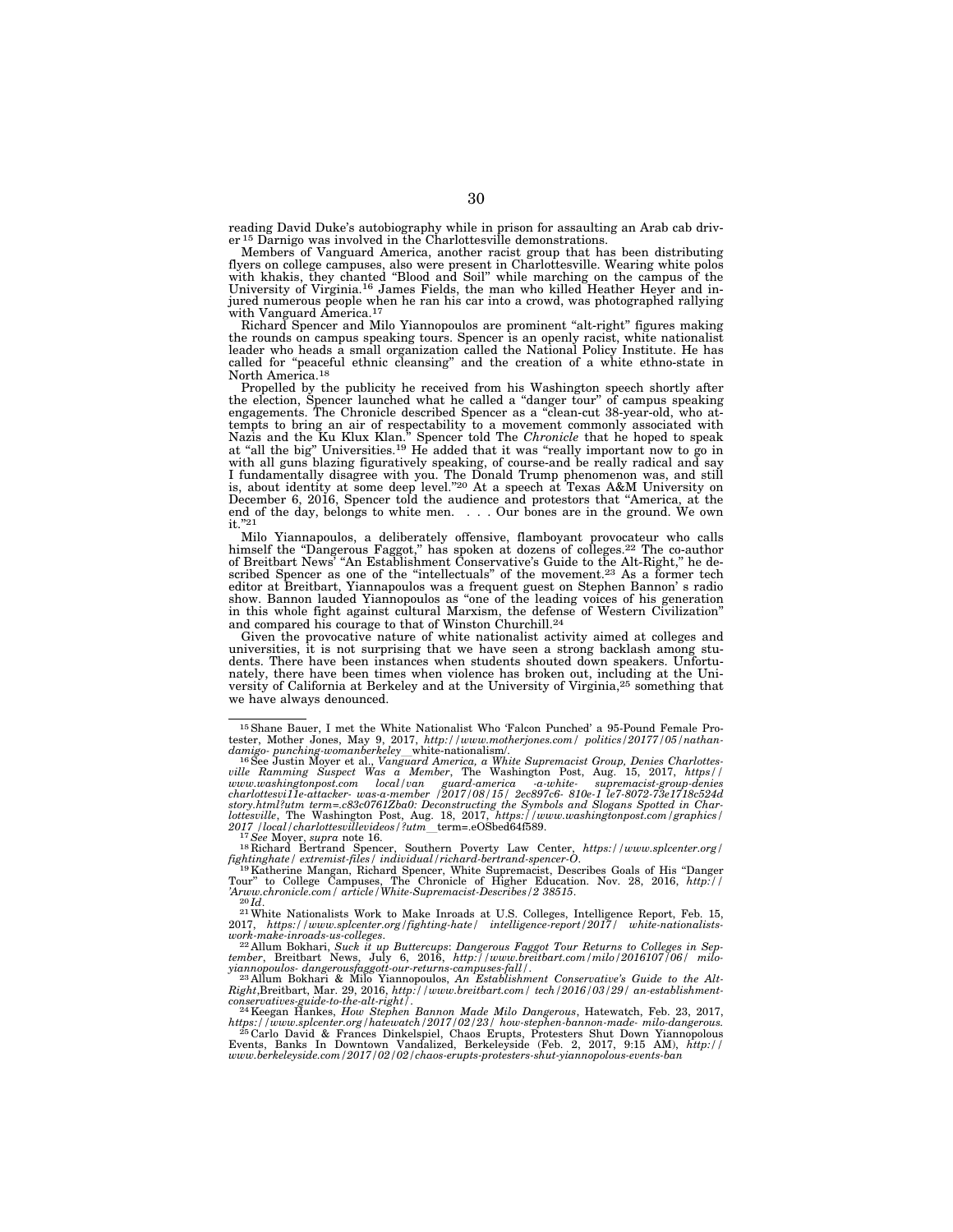Much of the violence has been perpetrated not by students but by persons who identify with the so-called Antifa—a loose-knit, self-described anti-fascist movement. Antifa have been involved in bloody street fights with white supremacists for decades. Many are organized under a loose, national network known as Anti-Racist Action (ARA), formed by anti-racist skinheads in Minneapolis in 1988 to combat neo-Nazi skinhead gangs. ARA is dedicated, according to its website, to "eliminating racism, sexism, anti-semitism, Islamophobia, homophobia, transphobia, and discrimination against the disabled, the oldest, the youngest, and the most oppressed people.'' Its tenets include ''challenging racists and fascists when they attempt to recruit, organize, mobilize, propagandize, and cause harm to people'' and ''refusing to ignore the violent bigots that comprise racist and fascist groups.''26

Clearly, college administrators have their hands full.

### **The First Amendment Rights of All Speakers and Listeners Must Be Protected**

Last week, the organizer of Richard Spencer's campus speaking tour filed a lawsuit against Ohio State University for refusing to rent a campus venue to him for a Spencer speech.27 The organizer is likely to win, just as he won a similar lawsuit against Auburn University earlier this year.28 Although many universities, particularly after Charlottesville, would like to refuse to allow Spencer to speak on their campuses,29 they will all almost certainly lose if they try to do so, absent unusual circumstances, in light of settled First Amendment jurisprudence.

The First Amendment is a bedrock principle of our diverse democracy. It protects the right to an open dialog, described by the Supreme Court as a ''profound national commitment to the principle that debate on public issues should be uninhibited, robust, and wide-open."30 Crucial to that commitment is that the Constitution does not merely protect expression that is beautiful, or moral, or wise. It commits us to protecting speech and acts that may be disagreeable or even downright offensive to some.<sup>31</sup> That commitment safeguards both the rights of students to peacefully protest<sup>32</sup> and the rights of anti-war activists to burn the American flag.<sup>33</sup>

Public colleges and universities are state actors.<sup>34</sup> They must ensure that their campuses both uphold the First Amendment and are safe, welcoming, and sup-portive environments for students of all backgrounds.35 Although private school administrators are not legally bound by the same obligations,36 most typically assume those.duties regardless, given their role in building a society in which First Amendment freedoms are paramount.

The First Amendment firmly protects the right to receive information from all manner of sources, from controversial speakers to books and pamphlets.<sup>37</sup> No matter how repugnant one may find a speaker's views, as long as a college has a policy of allowing student groups to invite people from outside their campus to speak, col-

ECF No. 9.<br><sup>29</sup> Ramsey Touchberry, *Penn State Becomes Fifth University to Deny White Nationalist Richard*<br>*Spencer*, USA Today College, Aug. 22, 2017, *http://college.usatoday.com/* 2017/08/22/ penn<br>*-state- becomes-fift* 

banksdowntown-vandalized | ; Events Surrounding White Nationalist Rally in Virginia Turn<br>Fatal, NPR: The Two-Way (Aug. 12, 2017, 5 o'clock AM), http: | www.npr.org|sections|<br>thetwoway|2017|08|12|542982015|home-to-universit

*nationalistrally.* <sup>26</sup> ''About Anti-Racist Action,'' available at *https://antiracistaction.org/about/*. 27 Comp!., *Padgett* v. *Bd of Trs. of The Ohio State Univ*., No. 2: 17-cv–00919 (S.D. Ohio Oct.

<sup>22, 2017),</sup> *https://mgtvwcmh.files. wordpress.com/2017 /1 O/osu-complaint.pdf*. 28Prelim. lnj., *Padgett* v. *Auburn Univ*., No. 3:17-cv-00231 (M.D. Ala. Apr. 18, 2017),

<sup>209-10(1975).&</sup>lt;br><sup>32</sup>Tinker v. Des Moines Indep. Cmty. Sch. Dist., 393 U.S. 503, 506 (1969).<br><sup>33</sup>Texas v. Johnson, 491 U.S. 397, 414 (1989).<br><sup>34</sup>Nat 'l Collegiate Athletic Ass 'n v. Tarkanian, 488 U.S. 179, 192 (1 988) ("A S

without question is a state actor.").<br>
<sup>35</sup> Davis ex rel. LaShonda D. v. Monroe Cty. Bd. of Educ., 526 U.S. 629, 633 (1999); see also<br>
Letter from Russlynn Ali, Assistant Sec'y for Civil Rights, U.S. Dep't of Educ., to Co

cizing school officials).<br><sup>37</sup>See, e.g., Stanley v. Georgia, 394 U.S. 557, 564 (1969) (internal citations omitted) ("It is now<br>well established that the Constitution protects the right to receive information and ideas . . This right to receive information and ideas, regardless of their social worth is fundamental to our free society.'').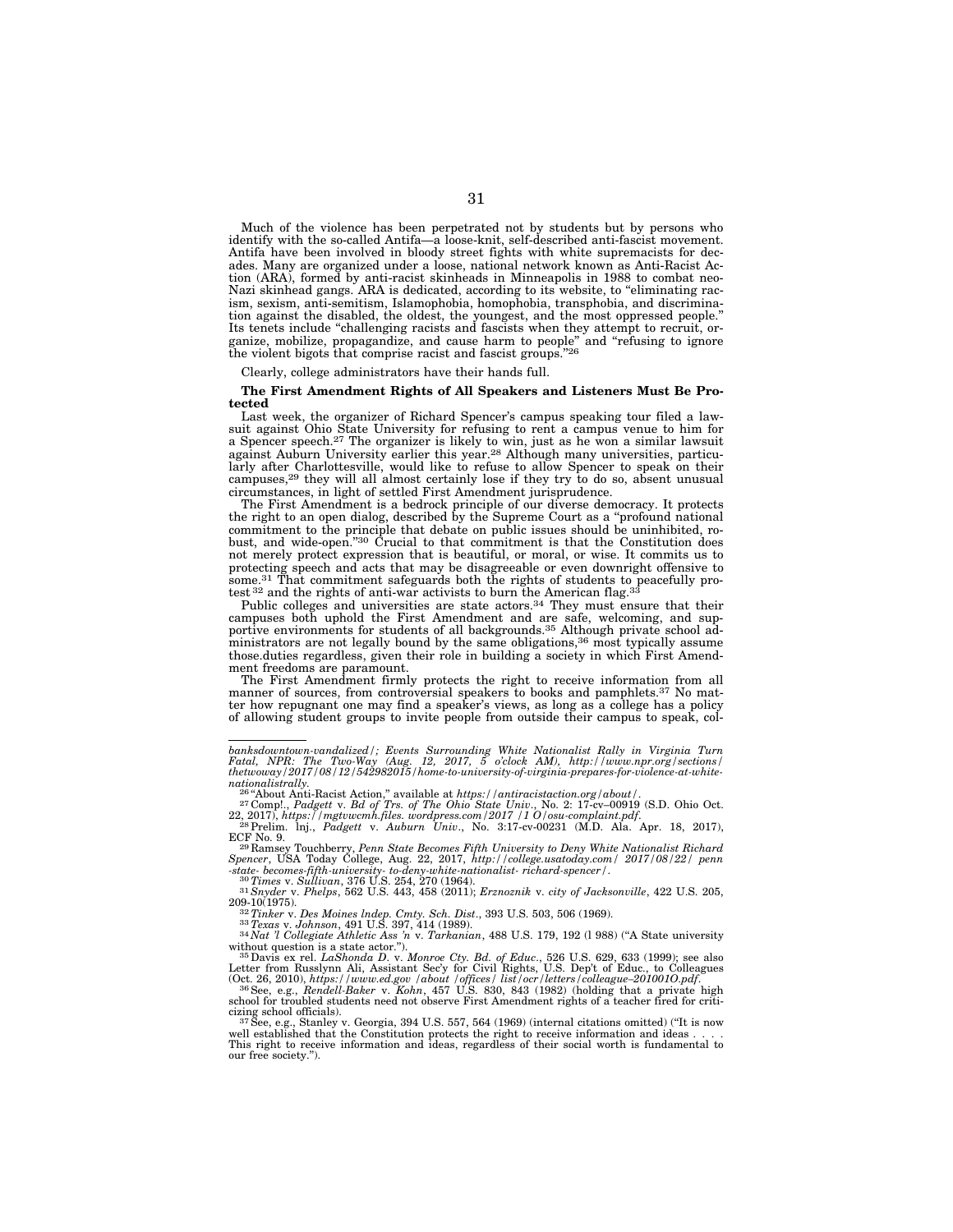lege administrators cannot pick and choose based on the views the speaker holds.<sup>38</sup><br>This is why Middlebury College's student chapter of the conservative American Enterprise Institute (AEI) had a right to invite Charles Mu campus.39 It is why neither other students nor college administrators should be allowed to stop someone from speaking merely because they dislike the speaker's ideas<sup>4</sup>

When controversial speakers like Richard Spencer come to college campuses without the invitation of a student group, they have the same right as anyone else to use a public space to promote their message: if a school allows those outside its community to use or rent a space on campus, then any group or speaker has just as much of a right to use that space as anyone else.<sup>41</sup>

In the Auburn case, the court stated that the University presented no evidence that Spencer's speech was "likely to incite or produce imminent lawless action."<sup>42</sup> The court also emphasized that the University could not cancel Spencer's speech for fear that protestors would object violently to his message. The court quoted a Supreme Court case stating that "[l]isteners' reaction to speech is not a content-neutral basis for regulation."<sup>43</sup> The court also noted that the University was prepared to provide security and that Spencer had provided insurance against damage and paid for extra security.<sup>44</sup> After a preliminary injunction was entered against the University, it had to pay \$29,000 in attorneys' fees to the lawyer for Spencer's organizer.<sup>45</sup>

Richard Spencer is a wealthy individual. Most controversial speakers will not be able to afford the cost of extra security and, in any event, the law is decidedly against imposing the cost of security on speakers to control those who may violently<br>protest their messages.<sup>46</sup> Were the law otherwise, protestors could raise security<br>costs to such a degree that they would amount to a cl leaves us, as Professor Erwin Chemerinsky, a staunch First Amendment advocate, has pointed out, with a dilemma.

At what point can a University say that it cannot afford the necessary security precautions and therefore must cancel a speaker because public safety cannot be assured? The law provides no clear answer to this question.

Yet, it is a very real and difficult issue. If [Ben] Shapiro [another controversial speaker] and Yiannopolous and others like them announced they were coming every week, no campus could possibly afford it. Never should anyone be prevented from speaking because of his or her views, but there must be a point at which a campus can say the financial bill is just too high. The law needs to develop in this area to provide guidance to campus administrators. 47

Texas A&M University recently instituted a rule that will require all campus speakers to be sponsored by an organization or person affiliated with the University. Such a rule would prevent strangers to the University, such as the organizer for Spencer's speaking tour, to rent a University venue. ''If the University is going to

forum.").<br>
<sup>42</sup> Prelim. Inj., *Padgett v. Auburn Univ.*, *supra* note 28, at 2.<br>
<sup>42</sup> Forsyth Cty. v. Nationalist Movement, 505 U.S. 123, 135 ( 1992).<br>
<sup>44</sup> Prelim. Inj., *Padgett v. Auburn Univ.*, supra note 28, at 3.<br>
<sup>4</sup>

<sup>38</sup>*Widmar* v. *Vincent*, 454 U.S. 263, 277 (1981) (''Having created a forum generally open to student groups, the University seeks to enforce a content-based exclusion of religious speech.<br>Its exclusionary policy violates the fundamental principle that a state regulation of speech<br>should be content-neutral, and the

constitutional standards.").<br><sup>39</sup>See Taylor Gee, How the Middlebury Riot Really Went Down, Politico, May 28, 2017,<br>http://www. politico .com/magazine/story/20 17 /05/28/bow- donald-trump-caused-the-

middlebury-melee-215195.<br>"<sup>40</sup> See Healy v. James, 408 U.S. 169, 187-88 (1972) ("Whether petitioners did in fact advocate<br>a philosophy of 'destruction' thus becomes immaterial. The College, acting here as the instrumentality of the state, may not restrict speech or association simply because it finds the views expressed by any group to be abhorrent.").<br> $^{41}$ Good News Club v. Milford Cent. Sch., 533 U.S. 98, 108-09, 112–13 (2001) ("

has opened its limited public forum to activities that serve a variety of purposes . . . . [It] en-gaged in viewpoint discrimination when it excluded the [religious] Club from the afterschool

<sup>. 46</sup>*See, e.g., Forsyth Cty*. v. *Nationalist Movement*, 505 U.S. at 136-37. 47 Erwin Cbemerinsky, Why UC Berkeley Was Right Not to Ban Milo, and Other Lessons from Free Speech Week, The Sacramento Bee, Oct. 3, 2017, *http://www.sacbee.com/opinion/ californiaforum/article 176680106.html*.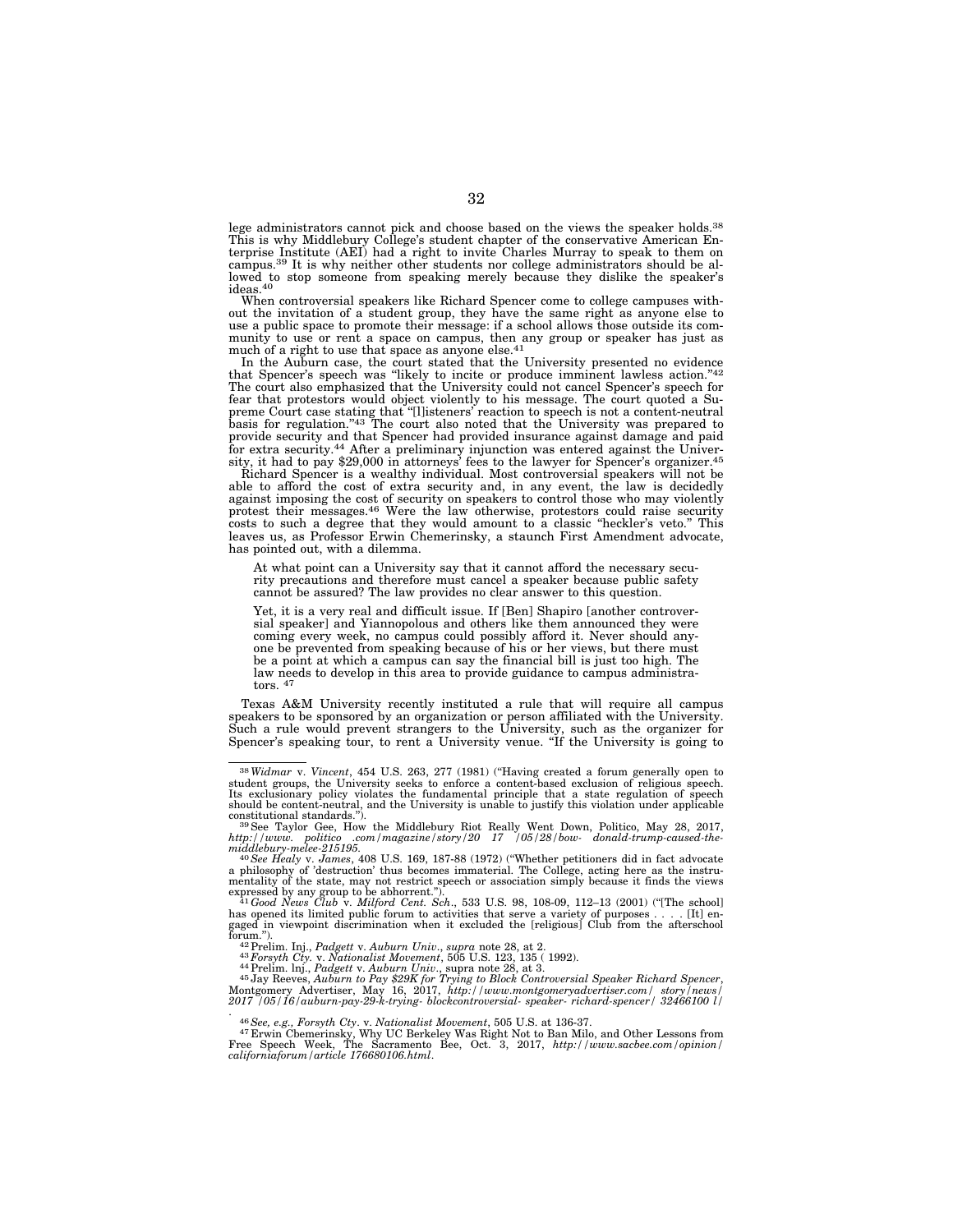incur security and overtime costs associated with controversial speakers,'' a Texas A&M spokesperson said, "at least it will be for its own students."<sup>44</sup>

In the SPLC' s student campus guide, we emphasize the critical importance of the First Amendment. ''Neither other students nor administrators,'' we explain, ''can stop someone from speaking merely because they dislike the speaker's ideas.'' We urge students ''to deprive the speaker of the thing he or she wants most—a spectacle.''

Alt-right personalities know their cause is helped by news footage of large jeering crowds, heated confrontations and outright violence at their events. It allows them to play the victim and gives them a larger platform for their racist message. Denying an alt-right speaker of such a spectacle is the worst insult they can endure.

While there's nothing wrong with peaceful student protests against a hateful ideology, it's best to draw attention to hope instead. Hold an alternative event away from the alt-right event to highlight your campus's commitment to inclusion and our nation's democratic values.<sup>49</sup>

If students choose to protest, we urge them to be peaceful. We also recognize that ridicule and mockery, when used peacefully, may be effective tactics ''to disarm protesters who espouse bigotry and white supremacy." 50

### **College Administrators and Public Officials, Including the President, Should Speak Out against White Nationalism and in Support of the First Amendment; the President Also Should Heed Congress's Call to Address the Growth of Hate Groups**

Although public colleges and universities cannot ban those invited to campus by student groups or forbid speakers whose messages they abhor from using otherwise publicly available facilities, nothing in the First Amendment requires public colleges to respond neutrally to these speakers.<sup>51</sup> As the Supreme Court recently affirmed, ''[W]hen the government speaks it is entitled to promote a program, to espouse a policy, or to takea position. In doing so, it represents its citizens and it carries out its duties on their behalf."<sup>52</sup> Colleges and universities may not censor speakers like Richard Spencer, but they can censure them.

Many college presidents have issued forceful statements denouncing the messages of racist speakers and affirming their commitment to maintaining welcoming and inclusive campuses. Often, they have coupled such statements with affirmations of their school's commitment to the First Amendment as well. The statement issued by Michael Young, the president of Texas A&M University, is a good example.<sup>53</sup>

Freedom of speech is a First Amendment right and a core value of this University, no matter how odious the views may be.

Outrage and indignation are emotions understandably running high; I share these sentiments. At the same time, I am also truly heartened by the clear message that the Aggie community is sending in reaction to this intrusion—the firm resolve to speak up in opposition to these views, the resounding affirmation that they do not represent the Aggie values we espouse and to which we aspire, and the call to action to reject these views.

Both aspects of such statements are important. By denouncing the racist messages of speakers like Spencer and affirming their commitment to maintaining welcoming and inclusive campuses, University presidents distance their schools from racism and reassure students who may be troubled by the presence of incendiary speakers on campus. By affirming their commitment to the First Amendment, University presidents take advantage of a teachable moment at a time when there is widespread confusion among students about the constitutional protections afforded

Sept. 6, 2017, https://www.nytimes.com/2017 /09/06/opinion/comedy-protest-taxes-nazis.html.<br><sup>51</sup>Johanns v. Livestock Mktg. Ass 'n, 544 U.S. 550, 553 (2005) ("[The Government's own<br>speech ... is exempt from First Amendment Clause.").<br>
<sup>52</sup>Walker v. *Tex*. Div., Sons of Confederate Veterans, Inc., 135 S. Ct. 2239, 2246 (2015).<br>
<sup>53</sup> "Aggies United" Event Planned for Dec. 6 at Kyle Field (Nov. 29, 2016), *http://presi-*

*dent.tamu.edu/messages/aggies-united.html.* 

<sup>48</sup> Christine Hauser, Campuses Grapple with Balancing Free Speech and Security After Pro-tests, N.Y. Times, Mar. 29, 2017, *https://www.nytimes.com /2017/03/29/us/ texas-aandmspeaking-policy- richardspencer.html.* **1998**<br>
<sup>49</sup>See supra note I. 50Tina Rosenberg, Neo-Nazis in Your Streets? Send in the (Coup Clutz) Clowns, N.Y. Times,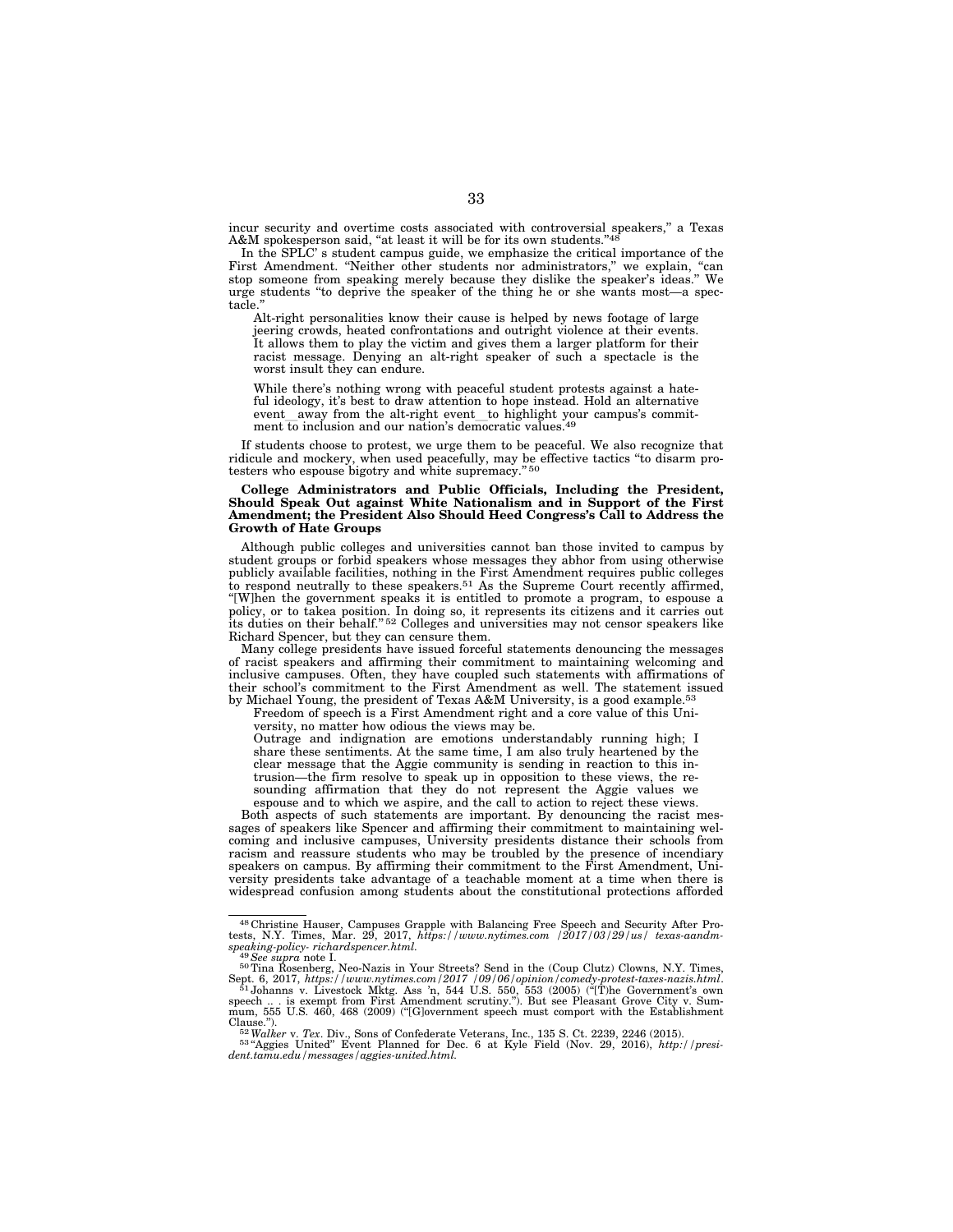to freedom of expression.54 It is important, in my view, that statements such as that issued by Mr. Young come from University presidents or other high-ranking offi-cials, rather than from a disembodied institutional office.55 Actions, of course, speak louder than words.

Ironically, the Goldwater Institute is promoting model legislation that, in the name of protecting free speech on state college campuses, actually could cir-<br>cumscribe the ability of college presidents to speak out against racism.<sup>56</sup> The model legislation provides that state colleges and universities "shall strive to remain neu-<br>tral, as an institution, on the public controversies of the day."<sup>57</sup> Although the Goldwater Institute states that this section of its model legislation is ''aspirational,'' it also states that ''[d]espite the aspirational language,'' certain policies ''would be a fairly straightforward violation of the principle of institutional neutrality."<sup>58</sup> The model legislation does not define the term "public controversies of the day," so one is left to wonder.

Fortunately, Congress has not remained neutral. In the joint resolution it unanimously passed after the shocking incidents in Charlottesville in August, it unequivocally ''reject[ed] White nationalism, White supremacy, and neo-Nazism as hateful expressions that are contradictory to the values that define the people of the United States.'' Congress urged the President to likewise ''speak out against hate groups that espouse racism, extremism, xenophobia, anti-semitism, and White supremacy.

Unfortunately, the President's post-Charlottesville statements have appeared equivocal at times.60 He also bas sent mixed messages when it comes to his support of the first Amendment.61 Given his bully pulpit, the President should speak more clearly, more forcefully, and more often about our country's commitment to the constitutional values embodied in both the First and Fourteenth Amendments. He also should take responsibility for the fact that he has ''unearthed some demons,'' to use Representative Sanford's words again,62 and heed Congress's call to ''use all resources available'' to his administration to ''address the growing prevalence of . . . hate groups in the United States."63

The CHAIRMAN. Thank you, Mr. Cohen. Thank you for coming. Dr. Stanger, welcome.

### **STATEMENT OF DR. ALLISON STANGER**

Dr. STANGER. Thank you. Chairman Alexander, Ranking Member Murray, and distinguished Members of the U.S. Senate Committee on Health, Education, Labor, and Pensions, it is an honor and privilege to share some thoughts with you here today.

Last February, several of my students asked me to moderate a talk with the libertarian scholar, Charles Murray. Dr. Murray was drowned out by students who never let him speak. We were forced

<sup>54</sup> Views among College Students regarding the First Amendment: Results from a New Survey (Sept. 18, 2017), *https://www.brookings.edu/blog/fixgov/2017/09/ 18/views-among- college-*

students-regarding-the-first- amendment-results-from-a-new-survey /<br>  $^{55}$  The statement that Auburn University issued on the eve of Richard Spencer's appearance<br>
on campus is an example of an ineffective one coming from

 $wpcontent / \ uploads/cms$  page media/2017  $f2/2fX$  Campus %20Free %20Speech %20Paper.pdf.<br>  $^{57}Id.$  at 20.<br>  $^{58}Htps://www.Congress.gov/115/bills/sjres49/BILLS-115sjres49enr.pdf.$ <br>  $^{69}Htps://www.Congress.gov/115/bills/sjres49/BILLS-115sjres49enr.pdf.$ <br>  $^{60}Hayes: Where-Are- Yrump's - Very - Fine - People?$ (Aug. 17, 20

Gives White Supremacists an Unequivocal Boost (Aug. 15, 2017), https://www.nytimes.com/<br>2017 /08/15/us/politics/trump-charlottesville-white-nationalists.html? r=0.<br>- <sup>61</sup>A Brief History of Donald Trump's Mixed Messages on

https://www.washingtonpost.com/ politics/a-brief-history-of -donald-trumps- mixed-messages-<br>on-freedom-of speech/2017/09/28/ dd44160c-a3b6-1 I e7-ade 1-76d061 d.56efa storv.html?utm<br>term=.2be8d2b6dc07.<br>
<sup>62</sup>See supra note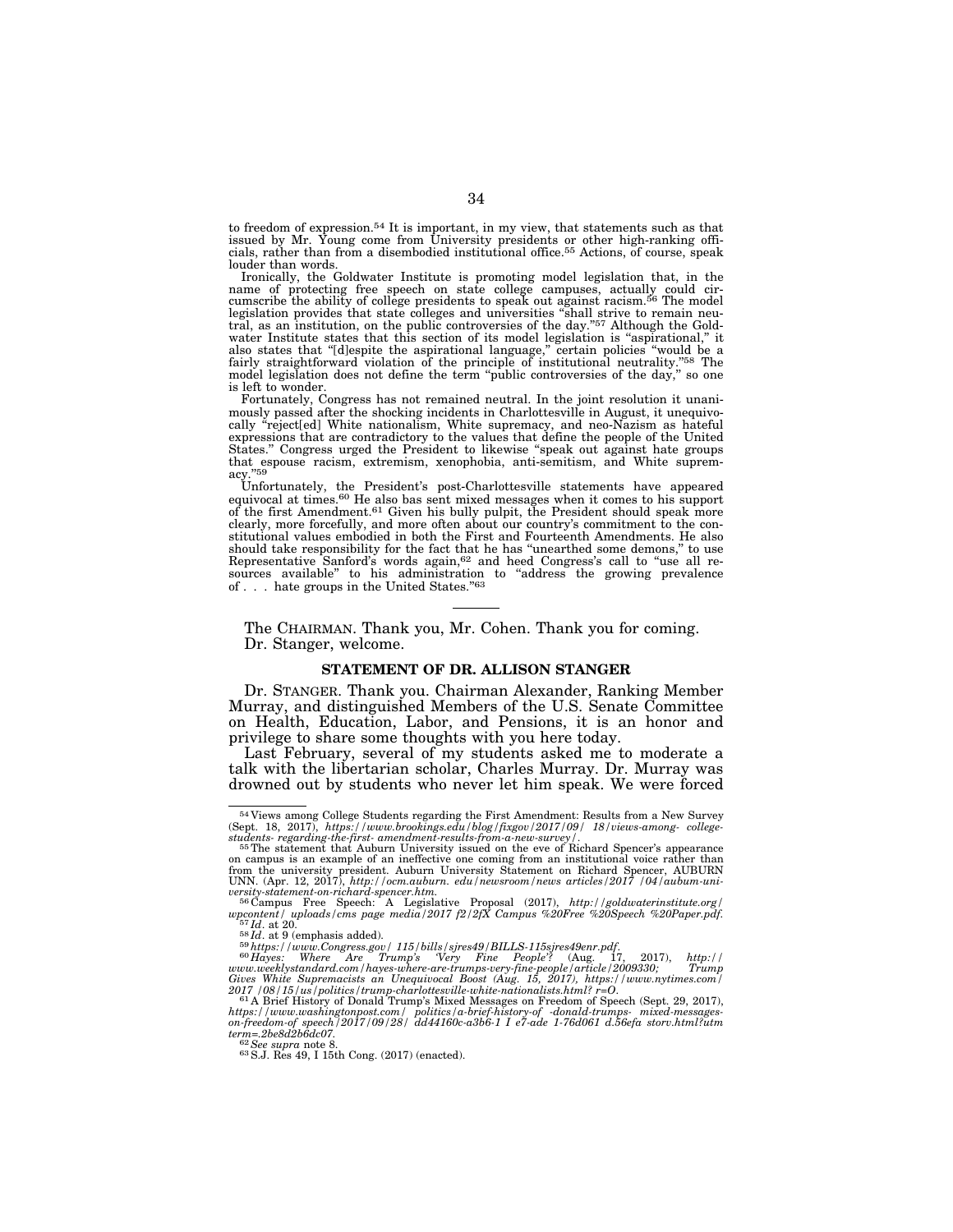to retreat to another location to live stream our conversation, and he and I were intimidated and physically assaulted while trying to leave campus.

Why did this happen in the United States of America on a bucolic college campus in the green mountains of Vermont? I think there are three reasons. First, any liberal arts college campus is something of a bubble, but Middlebury College is in the State of Vermont, making it a bubble within a bubble. In that context, Charles Murray was a lightning rod that he might not otherwise have been.

Second, a minority of Middlebury faculty cheered on the protest and did not encourage their students to read Charles Murray or listen to him first before drawing their own conclusions about his work or his character. Some faculty acknowledged publicly that they had not read a thing Charles Murray had written but still knew everything they needed to know about him from what the Southern Poverty Law Center website had to say about him.

Third, some students believed that shutting down speech was a means to social justice. Some Middlebury faculty shared that view, thereby encouraging radical action.

We can and must do better. We need to teach students to think for themselves so they are equipped for democratic citizenship and resisting peer pressure in their pursuit of self-knowledge, truth, and the good. Viewpoint diversity is thus an asset for any college or University. Nothing less than liberal education and the possibility of reasoned political debate is at stake in the debate over campus censorship.

Universities exist to promote an arena in which ideas can be exchanged freely, not to render value judgments on the ideas themselves. Free expression is also the means to greater inclusion and diversity. Reducing group think in the academy is thus a necessary condition, in my view, for reducing it in the electorate. To quote the Chinese dissident, Liu Xiaobo, in his Nobel Peace Prize lecture, ''Freedom of expression is the foundation of human rights, the source of humanity, and the mother of truth. To strangle freedom of speech is to trample on human rights, stifle humanity, and suppress truth.''

Our constitutional democracy will depend on whether Americans can relearn how to engage civilly with one another. Our national security also depends on it. America's enemies all seek to divide us. We must not allow them to do so. The challenge before all of us, therefore, is to channel our emotions into thinking about how we might better work together as Americans on what Lin-Manuel Miranda's Alexander Hamilton calls ''America, you great unfinished symphony.''

There is important work for Democrats and Republicans to do together. Let's get to it.

Thank you for your attention, and I welcome your questions.

[The prepared statement of Dr. Stanger follows:]

### PREPARED STATEMENT OF ALLISON STANGER

Last February, several of my students asked me to moderate a talk with the libertarian scholar Charles Murray. Dr. Murray was drowned out by students who never let him speak, we were forced to retreat to another location to live stream our con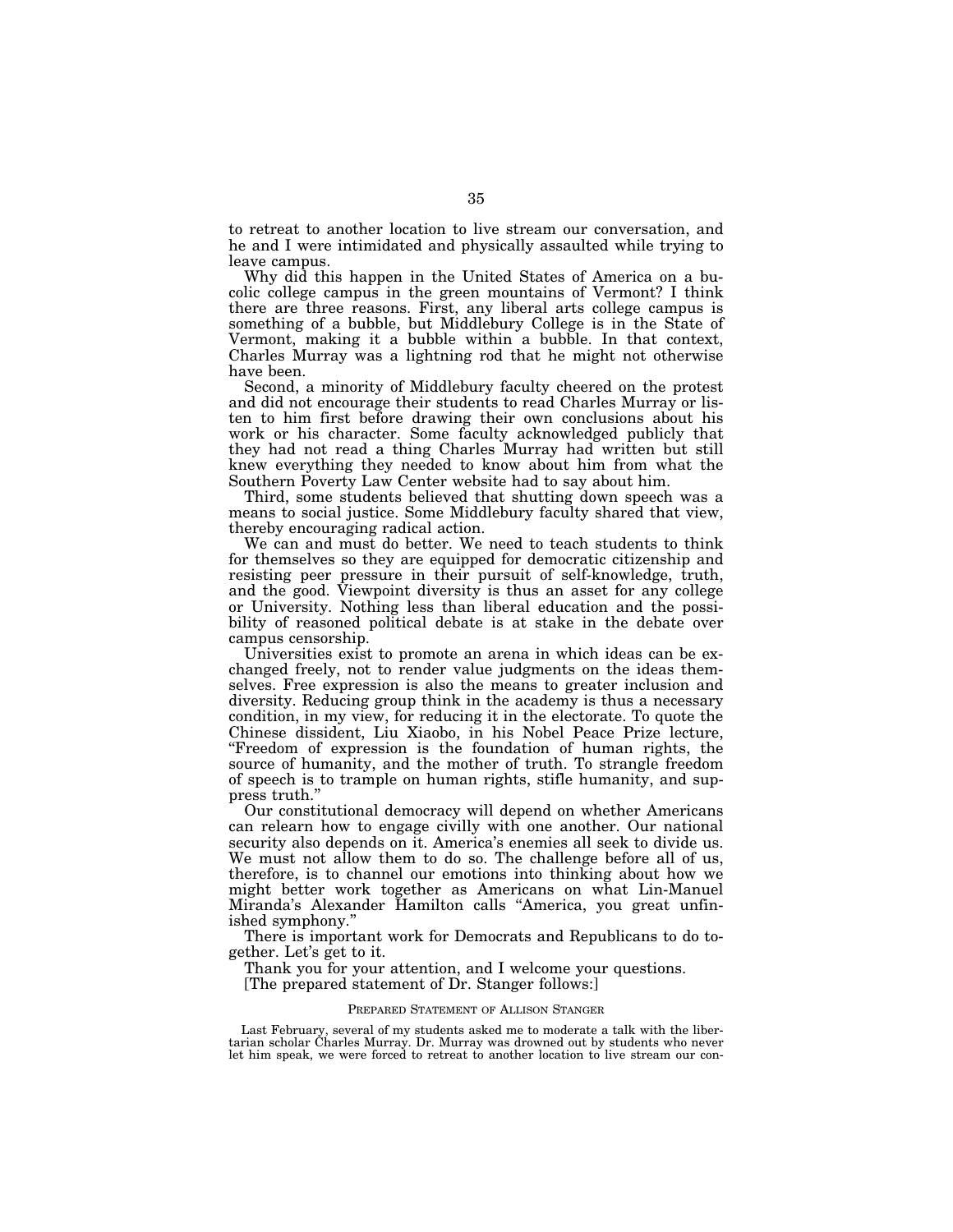versation, and he and I were intimidated and physically assaulted while trying to leave campus.

Why did this happen in the United States of America, on a bucolic college campus in the Green Mountains of Vermont? I think there are three reasons.

1. Any liberal arts college campus is something of a bubble, but Middlebury College is in the State of Vermont, making it a bubble within a bubble. In that context, Charles Murray was a lightning rod that he might not otherwise have been.

2. A minority of Middlebury faculty cheered on the protests, and did not encourage their students to read Charles Murray or listen to him first before drawing their own conclusions about his work or his character. Some faculty acknowledged publicly that they had not read a thing Charles Murray has written, but still knew everything they need to know from what the Southern Poverty Law Center (SPLC) website had to say about him.

3. Some students believed that shutting down speech was a means to social justice; some Middlebury professors shared that view, thereby encouraging radical action.

My aim is to teach students to think for themselves so they are equipped for democratic citizenship and resisting peer pressure in their pursuit of self-knowledge, truth, and the good. Viewpoint diversity is thus an asset for any institution of higher learning.

Nothing less than liberal education and the possibility of reasoned political debate is at stake in the debate over campus censorship. Universities exist to promote an arena in which ideas can be exchanged freely, not to render value judgments on the ideas themselves. Free expression is also the means to greater diversity and inclusivity. Reducing group think in the academy is thus a necessary condition for reducing it in the electorate.

To quote the Chinese dissident Liu Xiaobo's Nobel lecture, ''Freedom of expression is the foundation of human rights, the source of humanity, and the mother of truth. To strangle freedom of speech is to trample on human rights, stifle humanity, and suppress truth.''

Our constitutional democracy will depend on whether Americans can relearn how to engage civilly with one another. Our national security also depends on it. America's enemies all seek to divide us. We must not allow them to do so. The challenge before all of us, therefore, is to channel our emotions into thinking about how we might better work together as Americans on what Lin-Manuel Miranda's Alexander Hamilton calls ''America, you great unfinished symphony.'' There is important work for Democrats and Republicans to do together. Let's get to it.

### SUMMARY OF ALLISON STANGER

Chairman Alexander, Ranking Member Murray, and distinguished Members of the U.S. Senate Committee on Health, Education, Labor, and Pensions, you have invited me to testify about my own personal experiences with free speech issues on college campuses and what I have learned from them. It is an honor and a privilege to share some thoughts with you here today.

Last February, several of my students asked me to moderate a talk with the libertarian scholar Charles Murray and another set of students asked me to moderate a talk with Edward Snowden. As I wrote in the *New York Times*, this was a chance to demonstrate a commitment to the free and fair exchange of views in my classroom.1 While Mr. Snowden's presentation went forward without a problem, Dr. Murray's was drowned out by students who never let him speak, we were forced to retreat to another location to live stream our conversation, and he and I were intimidated and physically assaulted while trying to leave campus.

Why did this happen in the United States of America, on a bucolic college campus in the Green Mountains of Vermont? I think there are three reasons.

First of all, any liberal arts college campus is something of a bubble, but Middlebury College is in the state of Vermont, making it a bubble within a bubble. We are the state that elected Senator Bernie Sanders, and we had the second smallest percentage of Trump voters (30.3%) in the country.2 In that context, Charles Murray was a lightning rod that he might not otherwise have been.

<sup>1</sup>*https://www.nytimes.com/2017 /03/13/opinion/understanding-the-angry-mob-that-gave-meaconcussion. htrnl? r=0* 2*https://www.nytimes.com/elections/results/president*.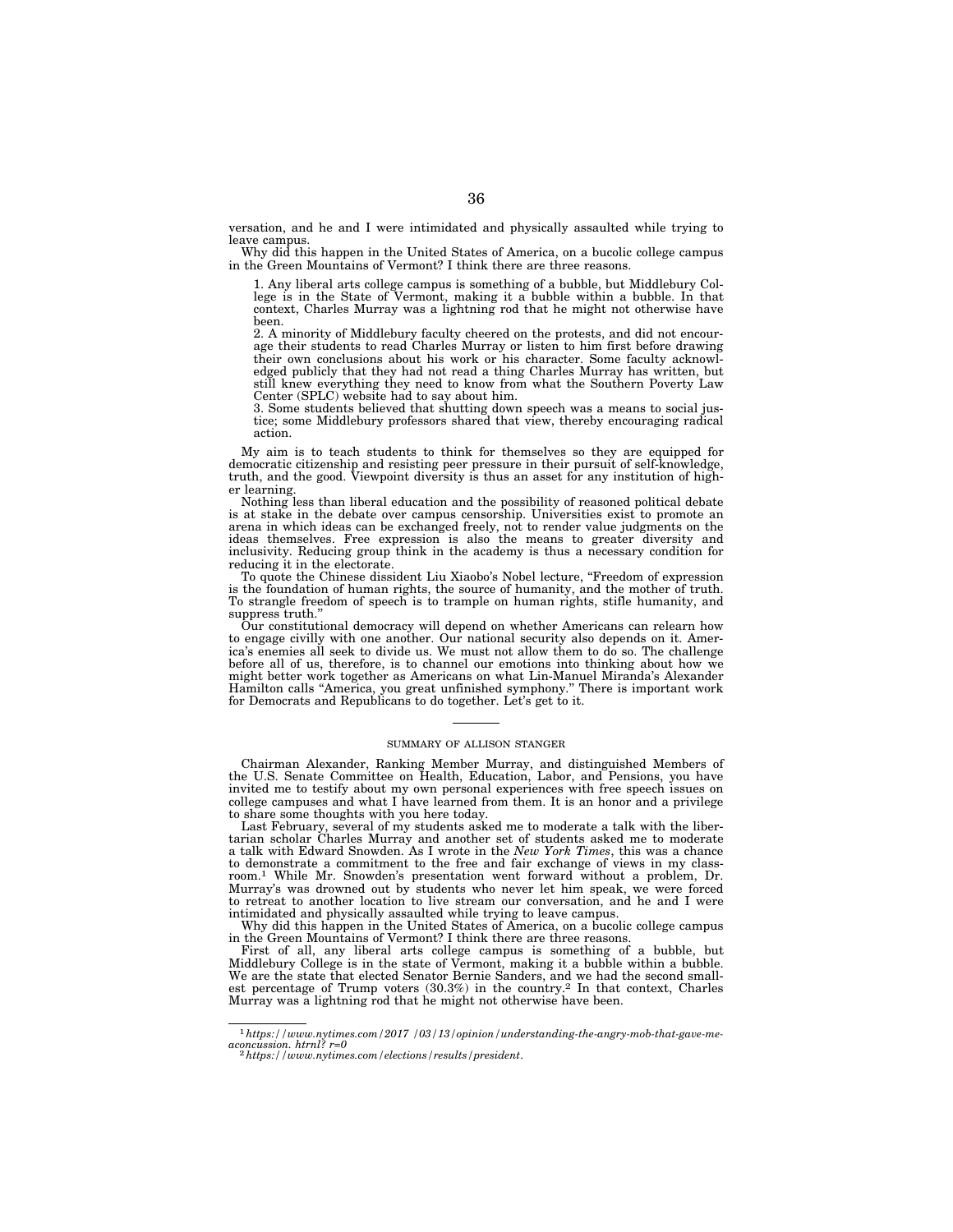The second reason I wound up injured follows from the behavior of a small minority of Middlebury faculty, who cheered on the protests, which is their right. How-ever, these faculty also did not encourage their students to read Charles Murray or listen to him first before drawing their own conclusions about his work or his character, which was their obligation as educators. There are Members of the Middlebury faculty who acknowledged publicly that they had not read a thing Charles Murray has written, but still knew everything they need to know f cause everybody is saying something about some person or group obviously does not make it true. Exhibit A is 1938 Nazi Germany. Our responsibility as educators is to encourage students to read and think for themselves, not thinking to others. The SPLC's blurred lines between advocacy and information also must bear a portion of the blame for what transpired.

The third reason events took place as they did on the Middlebury campus is that some students believed that shutting down speech was a means to social justice; some Middlebury professors shared that view, thereby encouraging radical action. It is important to realize that everyone inside the lecture hall was a member of the Middlebury community, as IDs were checked at the door. Outside agitators were among those protesting outside. Some Members of the Middlebury community would like to draw a distinction between what happened inside the lecture hall and what happened outside it, where I was injured. They are mistaken. Shutting down speech is always an invitation to violence. There was a direct line between the fighting words on campus, the suppression of speech and the angry mob that gave me a con-

cussion. All violence is a breakdown of communication. I met JD Vance, author of *Hillbilly Elegy*, last week, and he asked me whether what happened to me was a one-off thing related to a particular moment in time or an expression of something larger. It's a good question. I responded that it is both. The overreaction was very much rooted in the bubble within a bubble that is Middlebury College, but it is also a reaction to larger trends that have long been in motion having to do with growing inequities in our country that correlate with unequal K–12 educational opportunities. Middlebury successfully recruits a diverse class of the best and the brightest from all corners of the country and world, but some students of color who arrive on campus from urban areas are confronted for the first time with the challenges of living in one of the whitest states in the union. At Middlebury, they encounter unfathomable privilege, which is sometimes accompanied by a sense of entitlement. Since our Constitution once counted slaves as 3/<br>5 of a human being, when vast inequality aligns with racial d gitimate resentment. None of this is to excuse the shutting down of speech and the violence to which it led, but it is to point out that the emotions the protesters brought to the event were real and justified. There is still much equality work to be done in our country.

Lest I be misunderstood, I want to make it clear that we are talking about a small minority of students and faculty who applauded censorship. But they were loud and vocal, just as those of us were who stood for freedom of expression. A fundamental misunderstanding arose. Instead of seeing freedom of speech as the bedrock of both liberal education and American constitutional democracy, the ground rules through which greater diversity and inclusivity have been and can still be achieved, the opponents of having Charles Murray speak on campus saw a tradeoff between freedom of speech, on the one hand, and inclusivity, on the other hand. Nothing could be further from the truth, since free expression is the foundational means to greater diversity. The idea that there was a tradeoff between free speech and inclusivity, however, initially carried the day in our campus discourse. It could do so only by ignoring both American history and the empirical world beyond the Green Mountains, which provide inescapable evidence that it is precisely the marginalized who suffer most when civil liberties are compromised. The view that inclusivity and free speech are mutually exclusive had and will continue to have popular appeal, since it seems to embrace moderation defined as middle ground between two extremes. It comforted those pained by the conflict they were witnessing, both on campus and beyond, because it meant that one didn't have to choose a side.

There were quite a few brave souls, however, who saw the foundation of the University under challenge and spoke out publicly, including Middlebury's president, Laurie Patton.4 They understood that academic freedom is a foundation for both knowledge and human excellence, and that it matters what is happening in universities, because democracy and liberal education are intertwined. Two of my col-

<sup>3</sup>*https://www.nytimes.com/2017/04/03/education/edlife/middleburv-divided-campus-*

*charlesmurray- free-speech.html*. 4*https;//www.wsj.com/articles/the-right-way-to-protect-free-speech-on-campus–1497019583*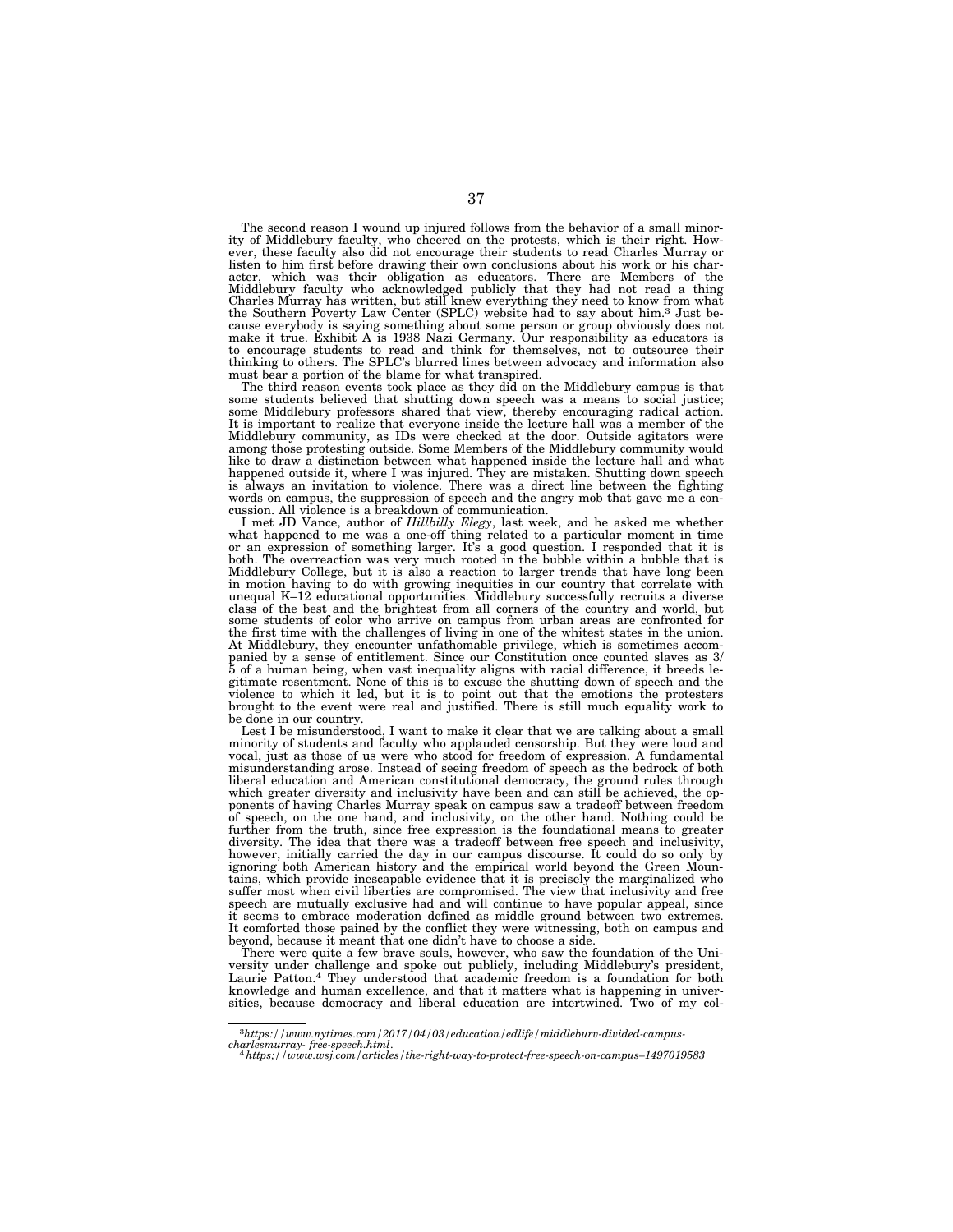leagues organized a Principles of Free Expression petition that garnered over 100 signatures from Middlebury faculty and was published in the Wall Street Journal in March. There were three general patterns among the signatories:

1. Many supporters had studied or experienced intellectual life under an authoritarian or totalitarian regime.

2. Others had lived in American red states and had loved ones with whom they disagreed politically.

3. Quite a few were older rather than younger.

I myself happen to fall into all three of these categories. I should also add that professors from the STEM fields, religion, and political philosophy were disproportionately represented.

In general, the signatories understood the critical importance of being able to agree to disagree, for the sake of the community, free inquiry, and democracy itself. It was shocking to discover that I had colleagues who did not share my understanding of the academy's and America's core values.

Part of the reason I was shocked by what happened at Middlebury is that I do not encounter captive minds in my classroom. I have been able to shape a learning environment where ideas can freely collide. My students know that I want them to speak their mind without worrying about whether or not what they say might be labeled offensive. If anybody winds up offended by what another student has to say (this rarely happens), they know they must apologize, and we can then move on. Students must feel free to speak their minds, make mistakes, and learn from them if they are to develop both intellectually and emotionally. They must learn to chal-lenge speech with more speech, to think for themselves rather than relying on somebody else to tell them what to think or do, as well as to reflect on how their words and actions affect others. While students must always first demonstrate that they understand an argument on its own terms, I make sure they know that they are understand an argument on its own terms, I make sure they know that they are the free to disagree, both with a particular text and with me. I will grade them on the strength of their argument and the evidence they muster in support of it, not the conclusions they may reach. With these maxims, students not only write better papers, they also learn skills that arm them to fight injustice in all its manifestations.

Because cultivating open-mindedness is so important for learning, I am always on the lookout for challenging alternative viewpoints, as they provide an ideal catalyst<br>for intellectual growth. As a graduate student in the Harvard Government depart-<br>ment, civil conversations with conservative professors understand the difference between emotion and reason, both of which are important for human flourishing. Part of the reason I agreed to engage with Charles Murray is precisely because I want my students to benefit from a comparable educational experience. I want them to learn to think for themselves so they are capable of standing on principle and resisting peer pressure in their pursuit of self-knowledge, truth, and the good. Viewpoint diversity is an asset for any institution of higher education.

Nothing less than liberal education and the possibility of reasoned political debate is at stake in the debate over campus censorship. The very values that animated and inspired the founders of our constitutional order are being challenged when protesters chant ''Liberalism is white supremacy'' and ''the revolution will not uphold the Constitution.'' As a professor of comparative and international politics, I can tell you with complete confidence that those who embrace such logic are misinformed about their relative good fortune in being born in the United States. Because they have seen what happens to civil liberties under authoritarian regimes, African students at Middlebury College tend to view recent events through a different prism than African-American students. We have a civic education crisis in our country today, and it originates in K–12 education.5

Looking to the future, what have I learned over the course of the past 7 months? I have three conjectures for your consideration.

First, while the entire University cannot and should not be a safe space, there must be some safe enclaves on campus to foster inclusivity. That commitment, however, must not undermine social interaction across socioeconomic and racial/gender divides. That commitment must not come at the expense of liberal education. Sports teams can function as safe spaces for Team Members and should also be pushed to integrate with the larger community whenever possible. Free discussion in a diverse classroom can help make that happen.

<sup>5</sup>*https://www.washingtonpost.com/news/powemost/paloma/daily 2/2017110/23/daily 202 thecorrosion- of-support-for-first-amendment-principles-started-before-trump-he-s-superchargedit/ 59ed49b 130fb045cba000926/?utm term= .eba3e92844c5&wpisrc=nl daily202&wpmm=*. 1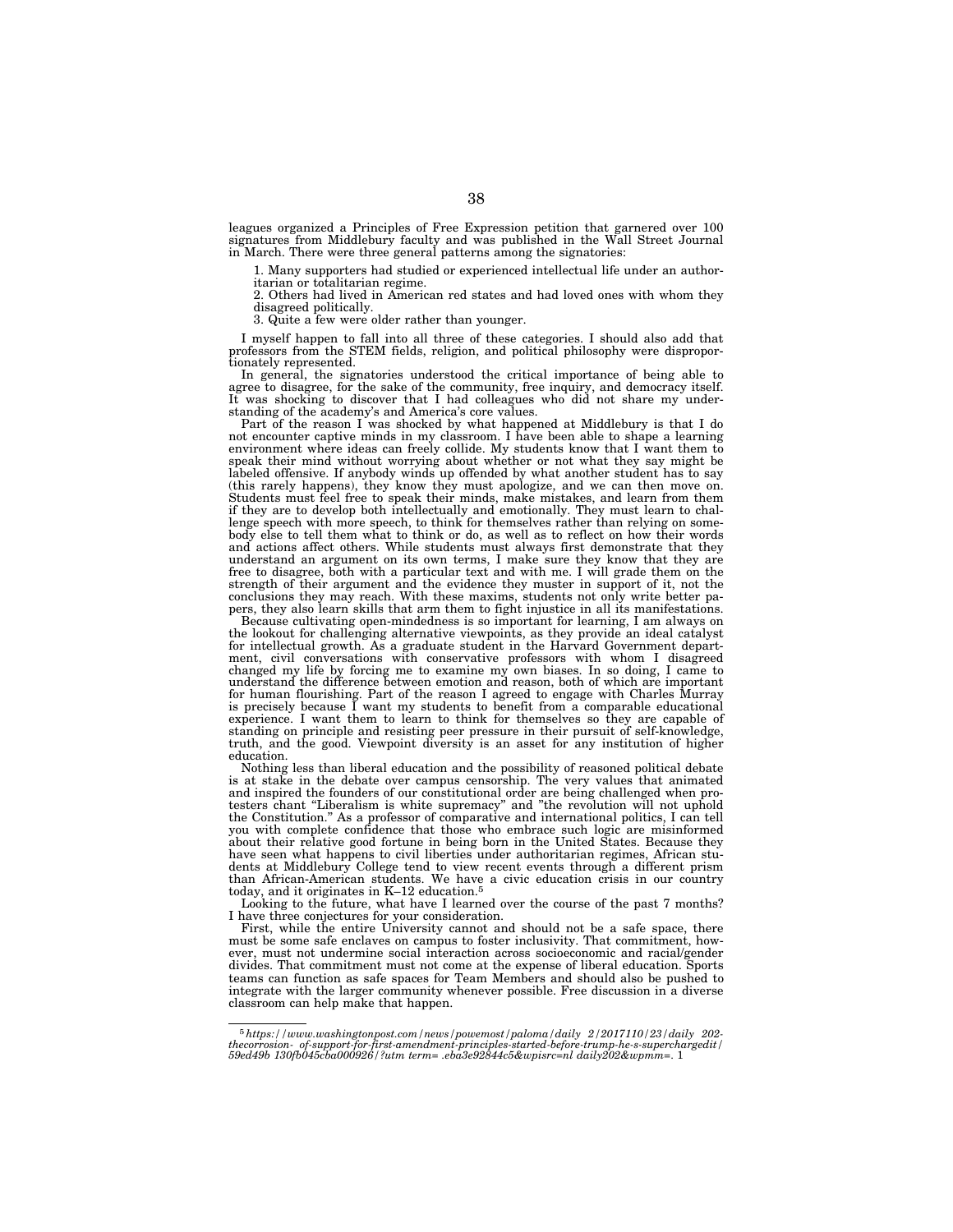Second, if we are to avoid the implicit endorsement of real violence, such as what happened at Middlebury, institutions of higher learning cannot be in the business of policing symbolic violence. Calling speech symbolic violence, unfortunately, seems to justify physical violence as a reciprocal response. Many protesters rightfully pointed out that Charles Murray's research and thinking have been weaponized. Fair enough, but Pierre Bourdieu's, Jean-Francois Lyotard's, and Kimberle Crenshaw's writings have also been weaponized. What justifies shutting down one and not the other besides ideology? Universities exist to promote an arena in which ideas can be exchanged freely, not to render value judgments on the ideas themselves. There are larger implications to getting this right. Reducing group think in the academy is a necessary condition for reducing it in the electorate.

Third, we need a Treaty of Westphalia between departments and programs on our college campuses.6 At Middlebury, a student club invited Charles Murray to speak, and the political science department co-sponsored the event. In the campus outcry that ensued, the Sociology/Anthropology department sought to rally the community to censor the Political Science department by demanding that we withdraw our co-<br>sponsorship. In so doing, they abandoned long established norms of tolerance and<br>open-mindedness, as well as collegiality. Universities must intentions. Attempted censorship is a violation of academic freedom.

Allow me to conclude with some wise words from the Chinese dissident Liu Xiaobo, who won the 2010 Nobel Peace Prize while imprisoned for his commitment to democratic values and who died this summer. For his Nobel lecture, he penned the following memorable lines:

''Freedom of expression is the foundation of human rights, the source of humanity, and the mother of truth. To strangle freedom of speech is to trample on human rights, stifle humanity, and suppress truth.''7

There is a dangerous idea that has recently taken hold on the American left that one must fight fire with fire. As a result, we now have an Alt-Left and an Alt-Right in the US. In resisting what they see as extremism, they embrace extremist tactics. Democracy and reasoned debate have been and will be the main casualties, since the extreme left and extreme right are rebelling against liberalism itself. Upholding freedom of expression protects all of us, because it gives individuals ways to dissent without resorting to violence.

More broadly, our constitutional democracy will depend on whether Americans can relearn how to engage civilly with one another. Our national security also depends on it. America's enemies all seek to divide us. We must not allow them to do so.

The challenge before all of us, therefore, is to channel our emotions into thinking about how we might better work together as Americans on what Lin-Manuel Miranda's Alexander

Hamilton calls "America, you great unfinished symphony."<sup>8</sup>

There is important work for Democrats and Republicans to do together. Let's get to it.

Thank you for your attention, and I welcome your questions.

# The CHAIRMAN. Thank you, Dr. Stanger.

Thanks to all four witnesses. I wish every Member of the Senate could have heard that. We're grateful for your coming. As to civic education, the lowest score on the advanced placement test we have in the United States today for high school students is not in math and science. It's in American history. I think that goes to that point.

We'll now begin a round of 5-minute questions.

Dr. Zimmer and Ms. Strossen, let me start with you. Some lawmakers have suggested that we enact a free speech mandate, which means that students could say whatever they want to say on cam-

<sup>6</sup>The 1648 Treaty of Westphalia ended the wars of religion in Europe by upholding *Cuius regio,eius religio* (Whose realm, his religion), meaning that the ruler of a sovereign state could dictate the religion of those ruled.

dictate the religion of those ruled. 7*https://www.nytimes.com/2017/07/13/world/asia/liu-xiaobo-china-nobel-writings.html* 

<sup>8</sup>Lin-Manuel Miranda and Jeremy McCarter, Hamilton: The Revolution (Hachette Book Group, 2016), p. 273.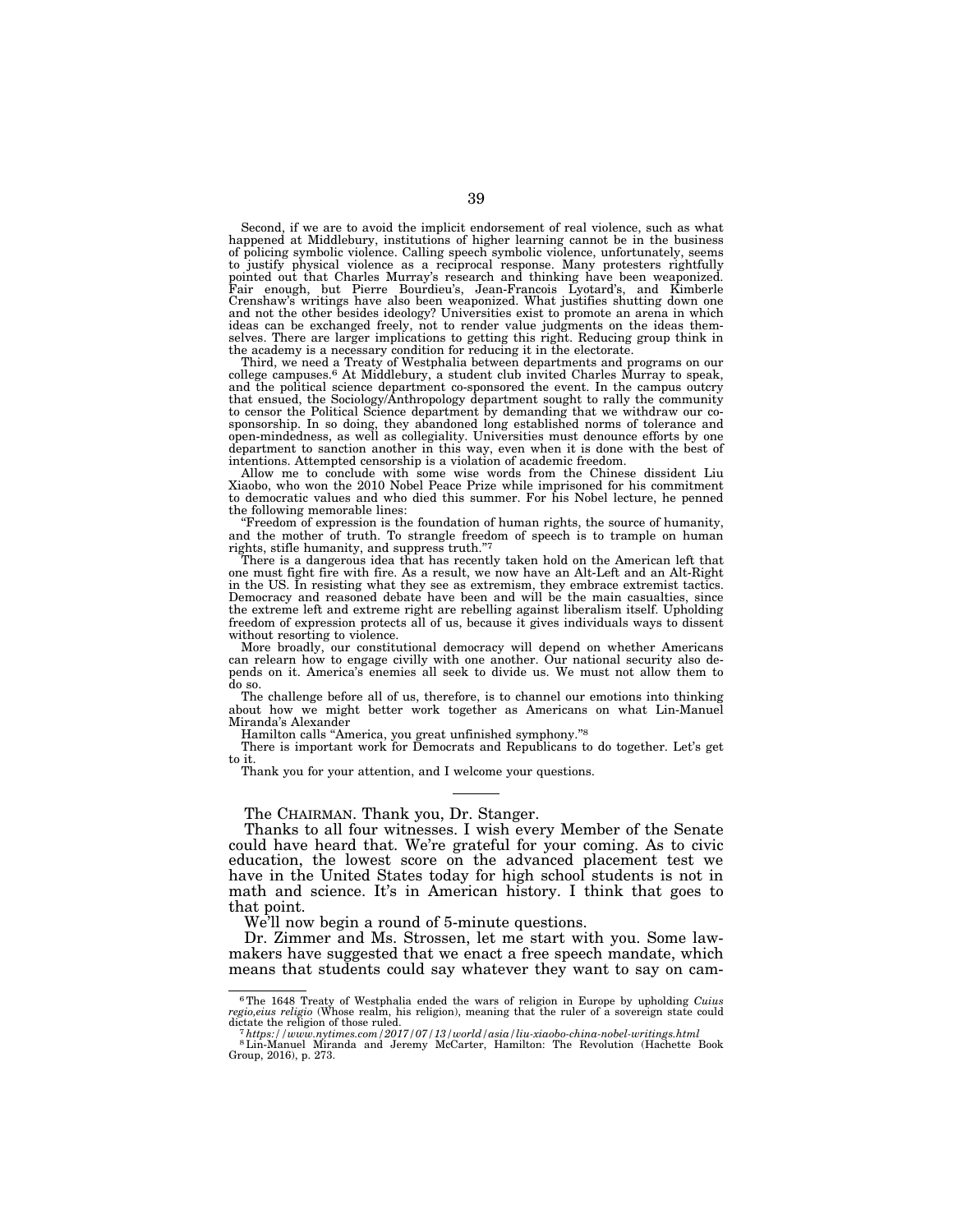pus. Some other lawmakers have suggested that we enact a speech code, which means there are some things you can't say on campus.

What do you think we should do, we Members of the Congress? Should we enact a free speech mandate for the 6,000 colleges and universities we have or a free speech code, or should we leave that to the presidents, faculty members, universities, and students to interpret the Constitution of the United States on what the First Amendment means?

Dr. Zimmer.

Dr. ZIMMER. This is an important question, and I would be loathe to see at this point any greater Federal regulation imposed upon private colleges and universities than already exist. I think, ultimately, the questions are deeply cultural. They're going to have to be solved by those on campuses. They're not going to be improved by having a debate about which end of the spectrum should apply and what additional type of regulation, but it's going to be solved and enhanced, ultimately, by the very process of free expression and argumentation on college campuses.

Seeing that type of argument evolving and emerging now, I think, is a healthy thing. I think the situation is actually better because people are talking about it, and I think that seeing the culture evolve through discussion on campuses is the proper way to proceed.

The CHAIRMAN. Ms. Strossen, should Congress enact a free speech mandate or a free speech code? While you're at it, why don't you comment—and I've just got 5 minutes—so why don't you comment on your membership, which, I believe, in a group called the Heterodox Academy, a coalition of faculty members who design to address a slightly different problem to make sure that there's a genuine diversity of viewpoint on campus.

Ms. STROSSEN. Absolutely. I would say, with all due respect, Chairman Alexander, with respect to public universities, there is a free speech mandate. It is the First Amendment, and all of the juris prudence associated with the First Amendment, which the Supreme Court has very firmly, across the spectrum of justice, has said applies fully on public campuses.

As to private universities, I would defend their First Amendment rights to make their own determinations about whom they admit as part of their academic freedom. For example, if it's a religiously oriented University, it should be free to prefer certain religious views and not allow others.

The CHAIRMAN. Well, I agree with you. But what about a free speech code? Do you think Congress should enact a free speech code?

Ms. STROSSEN. I think you can tell that I would not, both because it would violate the most fundamental First Amendment principle, what the Supreme Court has called the bedrock of our First Amendment, viewpoint neutrality, that government may never pick and choose which particular viewpoints to favor or to disapprove, no matter how deeply despised certain views might be.

That brings me to the other point, Chairman Alexander, and I agree here with President Zimmer that we will depend on education and the acculturation that comes through education to stimulate students' critical thinking and their respect for freedom of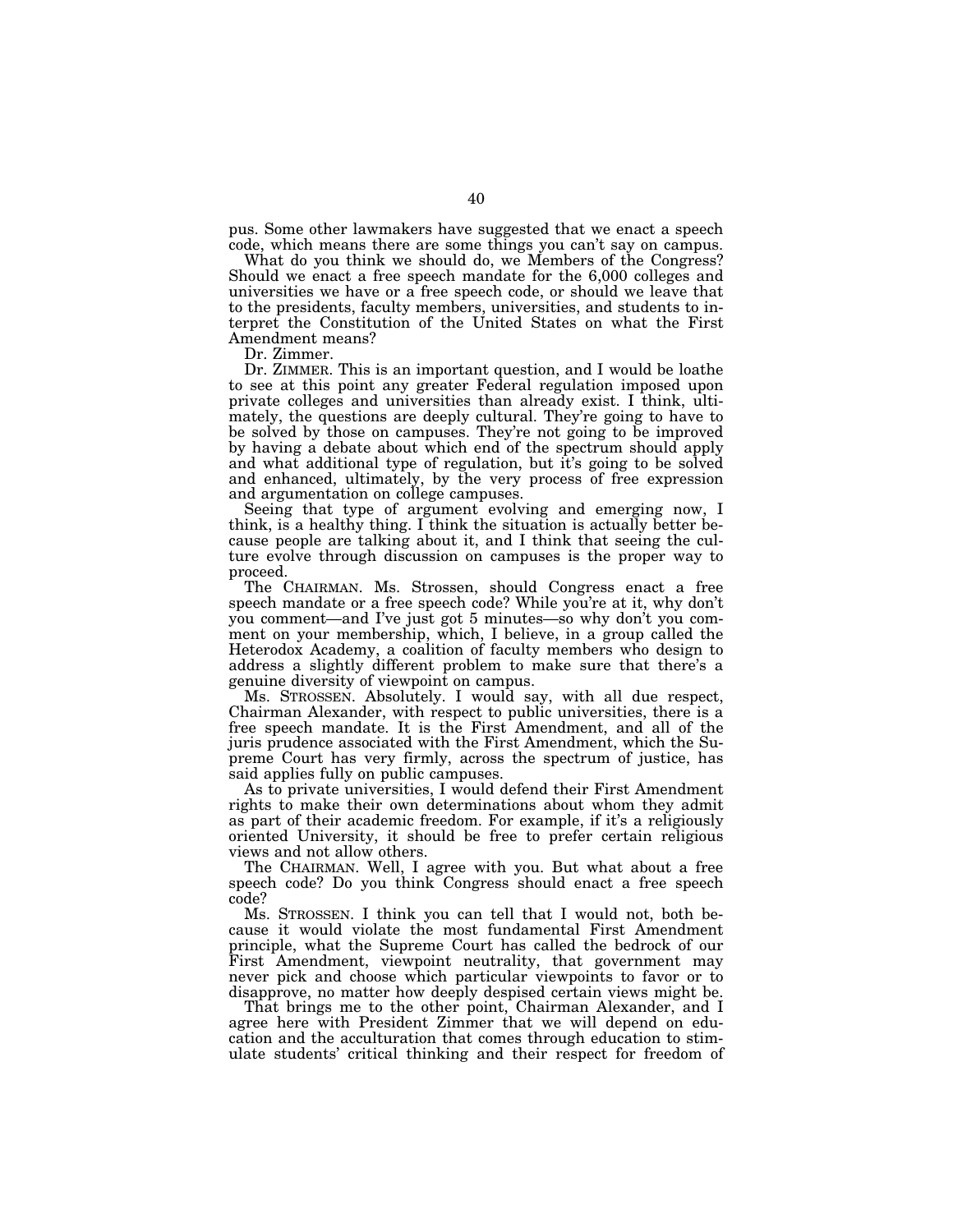speech. I think—and this is part of the mission, central mission, of Heterodox Academy, recognizing that that is going to happen only if students are exposed to multiple points of view, including views that they deeply despise, so that they can learn to effectively respond to it.

The CHAIRMAN. Ms. Stanger, I only have 30 seconds if you want to add to that.

Dr. STANGER. Yes. I would just say that I agree with President Zimmer that it would be a bad idea for Congress to legislate in that fashion. However, I would think that we can all do our part as Senators, as faculty, as students to model the behavior we want to see, and I think that will get us all a step forward to greater—better civil discourse.

Faculty can also support viewpoint diversity and realize its importance in education. Part of the reason I invited Charles Murray to campus is precisely because I wanted my own students to have the chance to interact with conservative thinkers, like I did myself in the Harvard Government Department.

The CHAIRMAN. Thank you.

Senator Murray.

Senator MURRAY. Thank you very much. Thank you to all of our witnesses today. I really appreciate it.

Mr. Cohen, I wanted to go back to something you started your testimony with. You said, quote, ''All of this debate is taking place against the backdrop of increased activity by a white nationalist movement that has been emboldened by President Trump's rhetoric.'' Can you expand for us on some of the trends that you and your colleagues have seen as a result of that, and an example or two would be helpful.

Mr. COHEN. In 2013 and 2014, we saw a decrease in the number of hardcore organized hate groups in our country. In 2015 and 2016, we saw an increase in those groups. It was a period that coincided with the Presidential campaign. An unusual thing happened during the Presidential campaign. White supremacists openly endorsed President Trump, whether he wanted them to or not. It's unusual because, typically, it's a pox on both their homes. I think both parties are irredeemably corrupt. Not this time. They celebrated his victory. They feel, rightly or wrongly, that they have the ear of the president, or especially when they had Mr. Bannon there.

I hope he sorely disappoints them. I hope he changes his rhetoric. But that's the state-of-the-art now, and that is why we are seeing this targeting of college campuses by an energized white supremacist movement.

Senator MURRAY. You know, no one person has the market on free speech. It's a constitutional right. Every person enjoys it, including a school administrator. I know the Southern Poverty Law Center works closely with colleges and universities around the country to promote best practices.

Mr. Cohen, I wanted to ask you, for a college president or a University administrator who might be watching this hearing, I have some questions for you. When a speaker spreads a message of hate or intolerance on campus, should the leadership of the University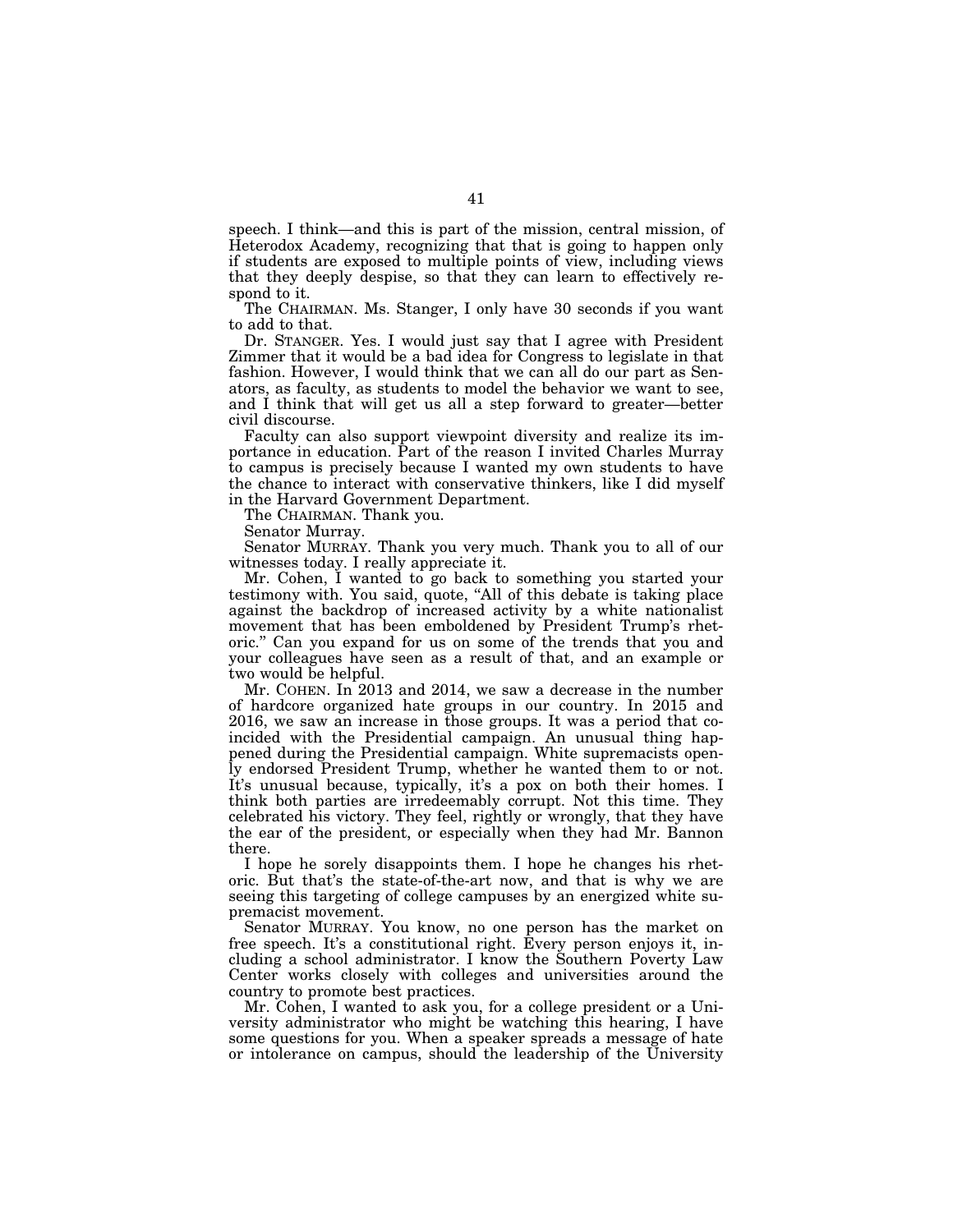exercise their free speech right to provide context for students and to clarify the University's values?

Mr. COHEN. I think it's essential that that happens. When someone like Milo Yiannopoulos is invited to campus, and he's invited by, as happens many times, the Young Republican clubs, the students are like, "My heavens. What kind of school am I going to where my colleagues are inviting this incendiary personality to the school?'' I think it's really quite important for University presidents in those situations to separate themselves from the messages of incendiary racist speakers like Mr. Spencer and say, ''Our college doesn't believe in that. Our college is here to support you.''

I know that Dr. Zimmer, in his testimony, made the same point, that it's critically important for colleges and universities to appropriately support students who have been traditionally marginalized and may feel marginalized by the presence of racist speakers on their campuses.

Senator MURRAY. Well, second, if a speaker is coming to campus, and the administration knows students will want to exercise their right to express disagreement, what should colleges do then? Should they respect the rights of the speaker, respect the right for that speaker to be heard, respect the rights of the students to express their disagreement? What do they do then?

Mr. COHEN. All of the above. They have to respect the right of the speakers, and they have to respect the rights of the students who wish to protest.

Senator MURRAY. How do they do that? What are the best practices?

Mr. COHEN. Well, what we try to do with—what we try to tell students and what we try to tell administrators is to organize an alternative event. If you have kind of a racist speaker coming to campus, don't give them the spectacle that he or she wants. Organize a separate event where one can express kind of the University's true values and values of our country.

We sometimes also suggest that when students learn that there's going to be a racist speaker on campus, particularly one who's been invited by a campus group, go try to persuade them to disinvite the speaker. Try to persuade them that this kind of speaker is only going to sow division on college campuses. We can't force that, but we try to do things like that, hold alternative events, stay away. Those seem like the most important things to be done.

Senator MURRAY. Dr. Zimmer, I wanted to ask you—you heard me talk about Taylor, who is sitting behind you there. She's the survivor of a hate crime on campus. When I was talking with her, I asked her how that made her feel. She said to me—and I want to quote it—''I felt like I didn't belong on campus. I felt like my voice was not wanted.''

She's not alone. In August, we saw a white supremacist descend on the University of Virginia, surely making a lot more students feel like Taylor did. Obviously, we need to protect free speech. But I want to know what is a University's responsibility in this situation? You lead the University of Chicago. What should universities do to be making sure that students, like Taylor and many others, feel like they belong and their voice is wanted?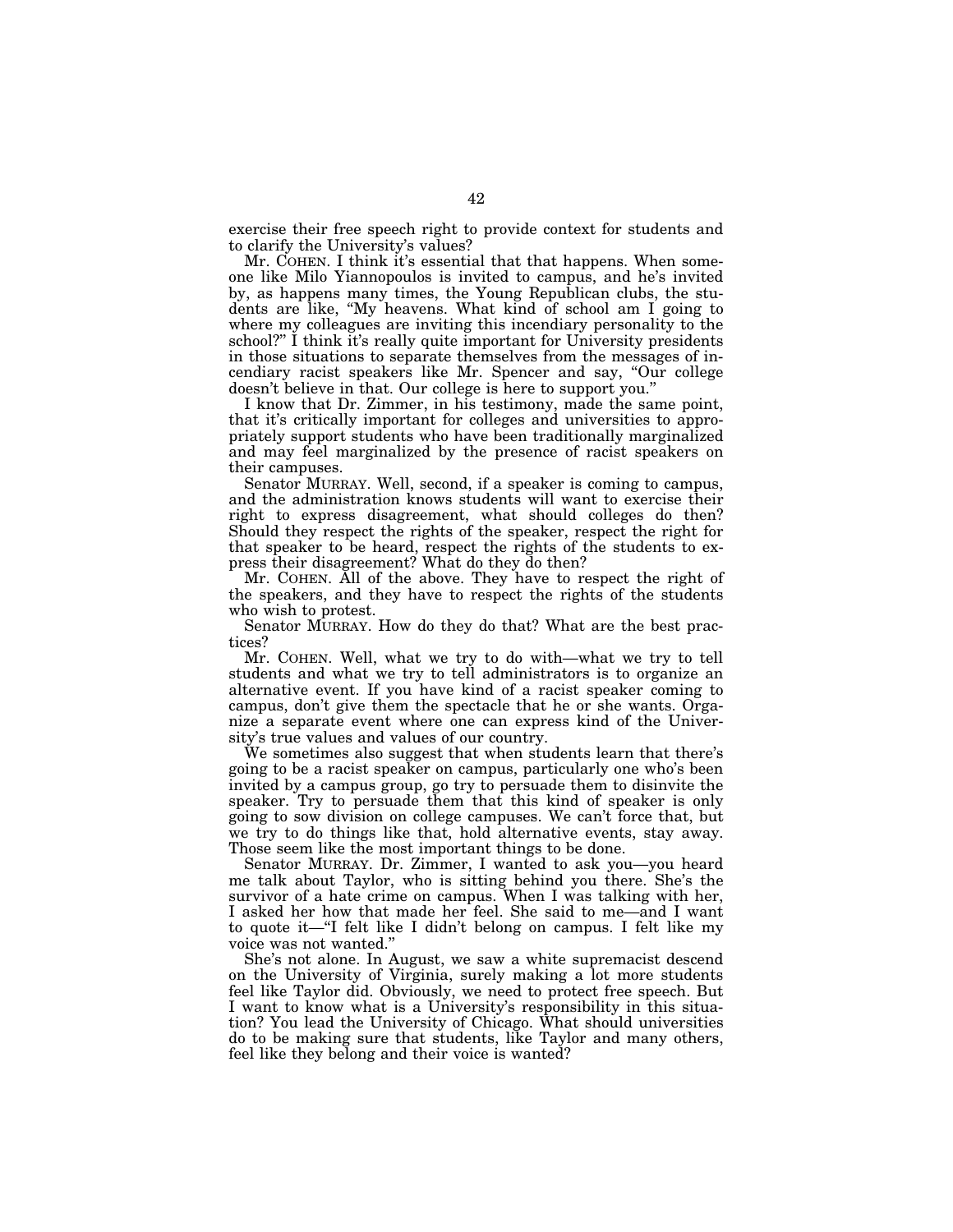Dr. ZIMMER. This is the question of diversity inclusion on university campuses, a profound one. It's exceedingly important not just to be reactive to a particular situation, but to take a long, sustained, and purposeful approach to inclusion of everybody who comes to campus, every student who's on campus, independent of their background—a sense of inclusion and, indeed, ownership of that environment.

I think that this is something—for example, at the University of Chicago, we're certainly not alone in this and pay an enormous amount of attention to it. There are many programs that begin from the very beginning. I would say that we, like most universities, are still working on how to do this best. I would say places have developed good practices, but there's still a lot of work to do here.

This cuts across a whole range of individuals who are a minority sector for one reason or another. We have long lists of issues in our history connected to racism, to anti-semitism, to misogyny, to homophobia, and so on, and all these individuals at various times because of various behaviors, both of universities themselves and of the people on campus, can be in a situation in which they are feeling excluded or not a full participant, and it's very important that universities work on this.

I would say, in the context of the topic here, that when you say, ''what does inclusion mean,'' what it should mean is inclusion in the best education that we can offer. That's why students are on campus. This tension that gets articulated between inclusion issues on one hand and free speech issues on the other hand, I think, is honestly not the right line to draw. It conflates things that are different, and what we want is to be including all students and helping them learn that the power of the education that they're going to have is going to be enhanced and defined by ongoing open challenge.

Senator MURRAY. Thank you.

The CHAIRMAN. Thank you, Senator Murray. Senator Young.

# STATEMENT OF SENATOR YOUNG

Senator YOUNG. Well, thank you, Chairman.

Dr. Zimmer, former University of Chicago scholar and Nobel Laureate Milton Friedman was once at one of his celebrated public forums, and he was fielding tough questions from the student audience, and one of the students asked him shouldn't people, shouldn't his fellow citizens, be intelligent enough to know the difference between deceit and truth. Milton Friedman unequivocally said no, they should be intelligent enough to know to choose among alternative purveyors of truth, which is really what I've heard here today. They can discern truth from falsity only if they hear a variety of opinions.

Then he cited the USSR, which then, of course, still existed. He said so many in the USSR are enormously skeptical of their government, but they only know one truth, or they don't know the truth. They're only exposed to one opinion, and that was by design, in large measure. It was the objective of the USSR to stifle speech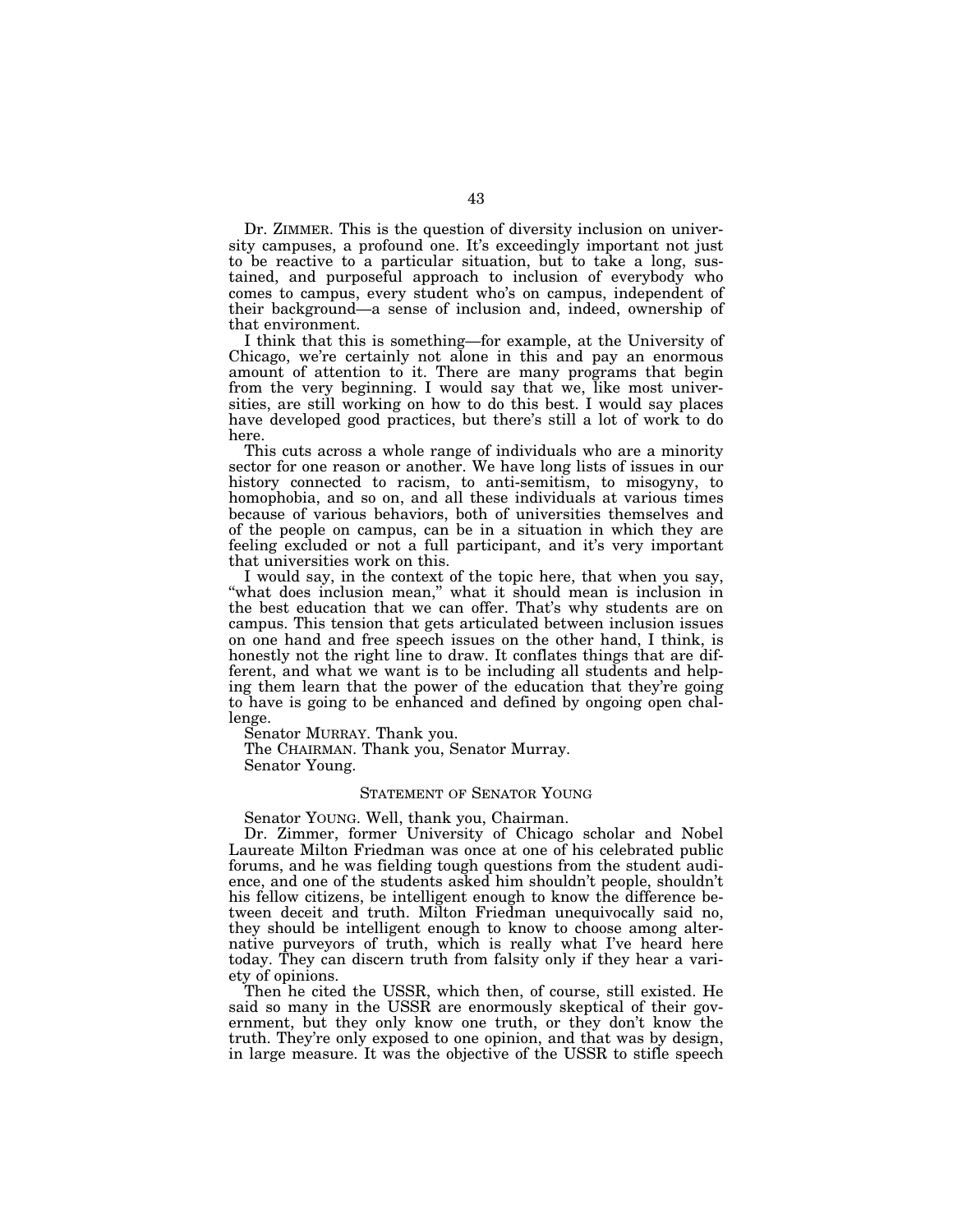so that civil discourse, civil society couldn't flourish, and that helped the regime stay in power.

To the extent that the habits of mind that you mentioned, things like the ability to challenge assumptions, synthesize different views, and account for uncertainty, are not developed by Americans, whether they're college students or don't happen to go to college. How does this undermine our national unity and handicap our collective capacity for self government?

Dr. ZIMMER. Well, I think these skills are necessary for leadership, for example, in all sorts of human endeavor, I mean, in building human capacity to act thoughtfully, to discern the implications of potential actions, to not act simply but to act in what is inevitably a complex environment, and understand various implications that will take place.

I think these are skills that apply to what I would say is the full range of human endeavor, and the extent to which we are, as a country, producing people who can approach this full range of human endeavor with these types of skills, we will flourish more. The extent to which we don't, we will flourish less.

Senator YOUNG. Ms. Strossen, in the interest of free expression, I'd like to ask for more than one opinion. If you could kindly address that question.

Ms. STROSSEN. I absolutely agree that what we are talking about is vital not only for individuals liberty, but also for education and for democracy, the anti-authoritarian values that you talked about, Senator Young. We the people are the Governors, with all due respect. We elect folks like you to represent us, but you are accountable to us, you and other government officials. How can we hold you accountable unless we are able to express dissenting points of view? How can we feel empowered to do that if we're going to universities where we are indoctrinated in a single point of view?

Senator YOUNG. What are the greatest barriers we face to developing these important habits of mind, the ability to differentiate or, in the best sense of the word, discriminate between different views and opinions and truths, if you will? Are they institutional in nature? Are they a result of a combination of confirmation bias and how we now receive our information?

We live in a different era, when we have access to more opinions than ever. But, psychologically, so many of us are hardwired not to receive multiple perspectives and opinions. In my remaining minute, would one of you like to take this question?

Mr. COHEN. If I could.

Senator YOUNG. Yes, sir.

Mr. COHEN. I think it's quite critical to start at the elementary school level to help students understand the point of view of others, to help them feel safe in their own identity but give them a mirror into other people's views, help them understand that everyone has a perspective that's a valuable thing to offer. We're really, through our work in the education sphere, trying to help students become active citizens in the diverse democracy that we live in, and I think that's a responsibility at every grade, K through 12, because I think if that occurs, the kinds of problems that we have seen on college campuses would be diminished greatly.

Senator YOUNG. Thank you.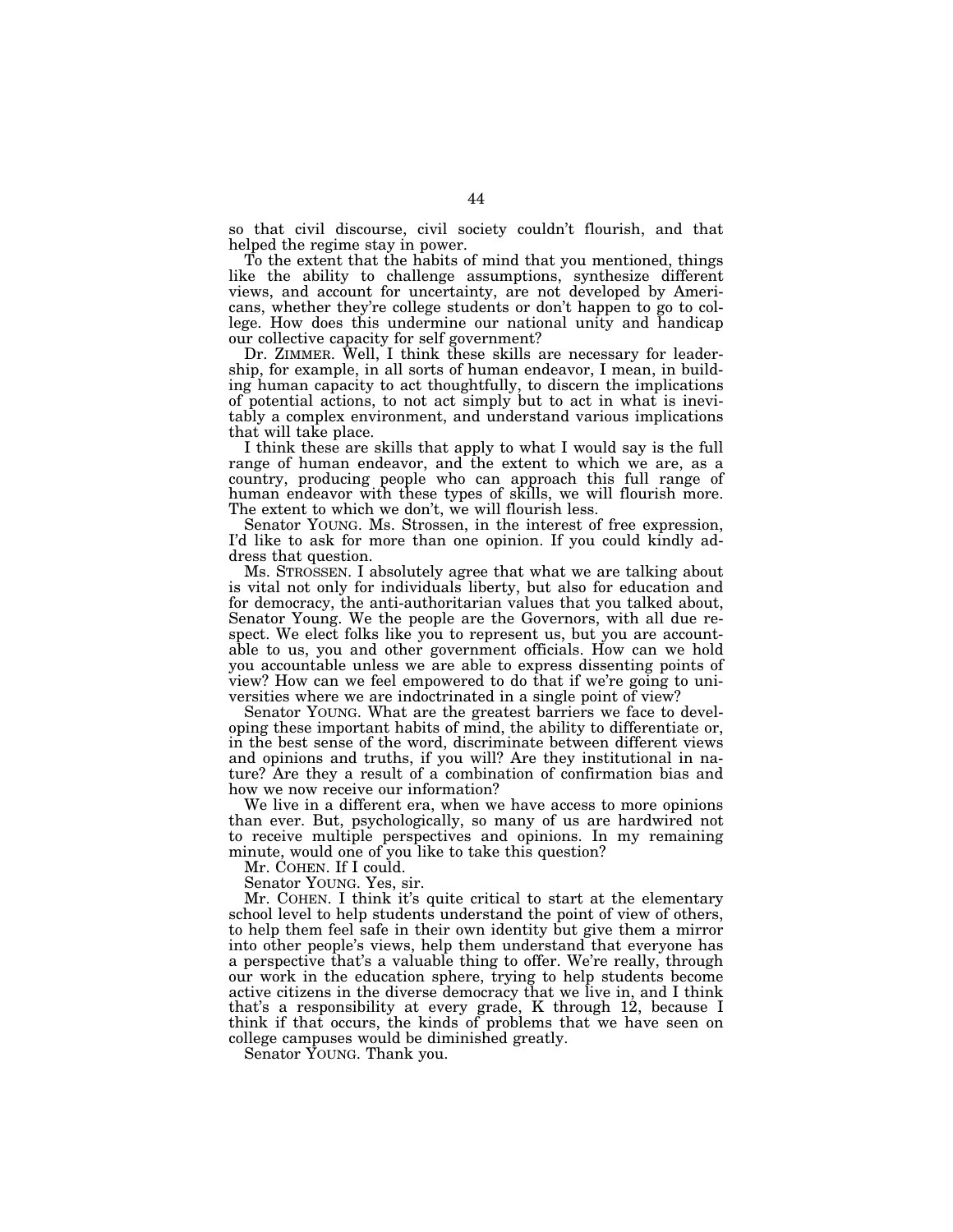The CHAIRMAN. Thank you, Senator Young. Senator Bennet.

# STATEMENT OF SENATOR BENNET

Senator BENNET. Thank you, Mr. Chairman. I'd like to start by once again saying how much I appreciate your leadership and the Ranking Member's leadership on this healthcare bill, and my fervent hope that we will actually move forward on it.

I also want to thank you for an excellent panel today. This has really been fantastic. Like you, I wish the whole Senate could hear this.

Dr. Zimmer, I had the good fortune for the first time to be at the University of Chicago two or 3 weeks ago, and I can tell you your students were excellent. The questions that they asked—basically, I had a town hall there—were phenomenal, and I also came away with a strong sense that I could never be admitted there.

[Laughter.]

Senator BENNET. Thomas Jefferson wrote during the Constitutional Convention—of course, he wasn't there. He was in Paris at the time. He wrote, ''The basis of our government being the opinion of the people, the first object should be to keep that right, and were it left to me to decide whether we should have a government without newspapers or newspapers without a government, I should not hesitate for a moment to prefer the latter.

In his second inaugural address, he said that the artillery of the press, he described it, had been leveled against him. But in the end, the answer to that was more speech, not less speech. Today, we have a President who every day, day after day, attacks the free press in America, calls leading journalists in America fake news, attacks edited content, attacks curated content, in favor of opinions that are rendered on the Internet, that are not edited content, that are not curated content.

I wondered, Dr. Zimmer, if I could start with you, what the University of Chicago is doing to ensure that your students can distinguish between what is edited content and the importance of that and what is someone's opinion on the Internet.

Dr. ZIMMER. Well, our entire education is, in fact, built around the question of argumentation so that nothing is left simply as a statement. In fact, somebody said to me the other day they characterized the University of Chicago as a place where you say, ''Good morning,'' and somebody asks you for evidence of that.

[Laughter.]

Senator BENNET. I very much had that sense while I was there. Dr. ZIMMER. I would say it's simply, again, this matter of culture in which people do not take statements for granted, in which you have to understand what assumptions other people are making, what assumptions you are making, and it's simply an ongoing process, and it's the nature of the education that we offer.

Senator BENNET. I appreciate that, and I believe it's true, and I'd ask the other panelists to talk a little bit about what this wholesale attack on journalism in this country from the President of the United States—what is the effect in your institutions or among the students that you serve? Mr. Cohen, you talked about the importance of elementary school students.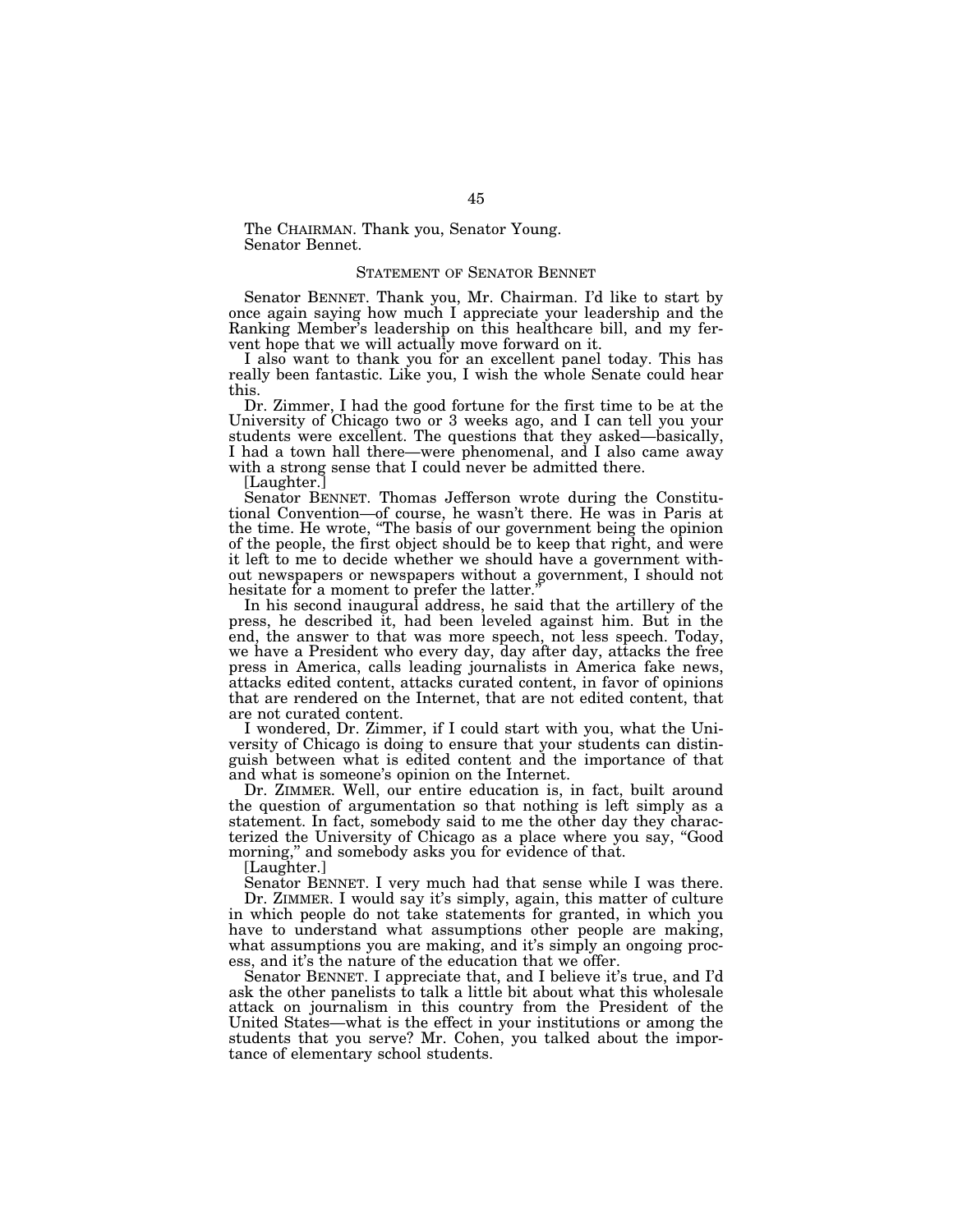I'm having to have conversations—and I'm a former school superintendent. Every time I have a conversation now with middle school students or a high school student, we have to discuss the importance of edited content and what it means to write a paper now in high school or in middle school, when you have a President who is not just disregarding, but attacking the leading journalists in this country. Professor Strossen?

Ms. STROSSEN. Well, obviously, I defend his freedom of speech to do that, and we all do.

Senator BENNET. As I do.

Ms. STROSSEN. I have to say, as an activist, I always see the glass half full. The reaction that he is causing is, at least, as much galvanizing opposition, as we've heard from some eloquent statements from you and other members of this Committee, and energizing people to not only respond to the allegations that he is making, not only to come to the defense of the critical role that journalism plays, as Thomas Jefferson said, but also educating students from the beginning—and that certainly carries through law school—to fully inform themselves, to use the Internet, which is often demonized because it does allow people to live within bubbles.

But it also has the positive capacity to empower us to discover information, to pick holes in what used to be truths, and I have to say ProPublica recently did a study in which they showed that the U.S. Supreme Court in a number of its opinions had facts that were questionable. While that's disturbing to some extent, I think it's really—to my students, I made it into an illuminating experience, that you have to question literally everything, that just because it's on the pages of the Supreme Court reports doesn't mean it's beyond criticism, but criticism in a constructive vein, not in a destructive, let's shut them down. Let's be more rigorous in the future about examining our facts.

Senator BENNET. If the Chairman will allow it——

The CHAIRMAN. Sure. If you-

Mr. COHEN. I'd just, very quickly—you know, we put out a variety of new teaching tools to promote digital literacy in the high schools and middle schools to help people understand how a tweet from one source can get amplified and suddenly become common wisdom. We're trying to help students understand, or help teachers push their students to ask for evidence, to understand the sources, and to be critical when they look at information.

Dr. STANGER. Just very briefly, Senator Bennet, I think you've put your finger on something very important, that in a fake news world, liberal education becomes only all the more important, precisely because we do live in a big data world where data mining of social media habits has affected the outcome of elections. I think in that context, liberal education teaches us to think for ourselves, and if we're thinking for ourselves, we can't be reduced to an algorithm. We cannot be manipulated by either corporations or our government. Liberal education only becomes all the more important in this world you've described.

Senator BENNET. Thank you.

Mr. Chairman, I just would say to Ms. Strossen on the point on the Supreme Court, I used to say in Colorado that when I read the majority's opinion in Citizens United that it was like reading a sev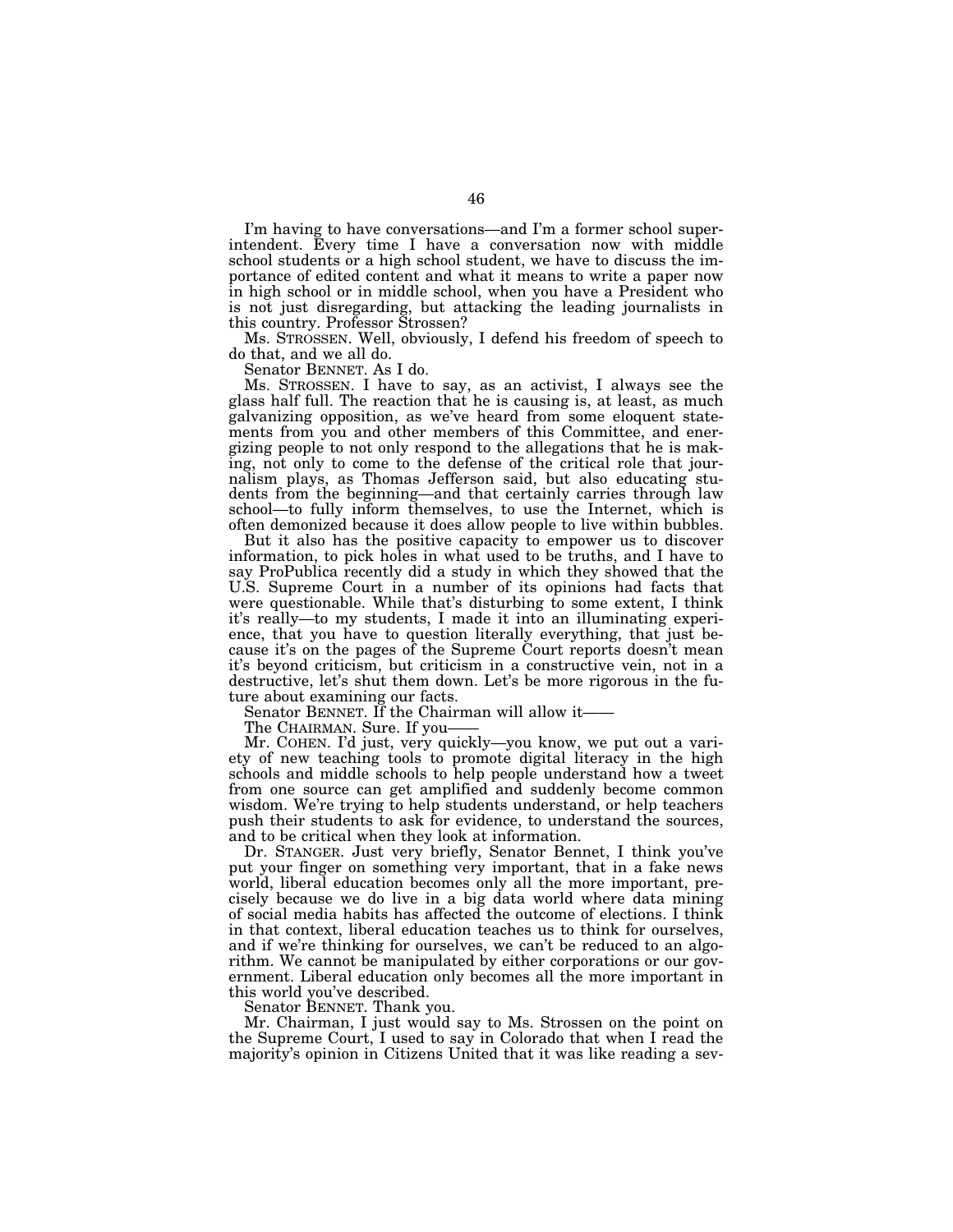enth grader's American government paper. Then I decided that that was insulting to Colorado's seventh graders, so I don't say it anymore.

[Laughter.]

The CHAIRMAN. See, we have free speech in the Senate too, don't we?

[Laughter.]

Thank you, Senator Bennet.

Senator Isakson.

### STATEMENT OF SENATOR ISAKSON

Senator ISAKSON. Well, thank you, Mr. Chairman, and thank you for calling this hearing. You know, I came here with a set of questions to ask, which I'm going to in just a second. But listening to Dr. Zimmer in the discussion earlier and the three principles of the Chicago Principles reminded me of Dr. King in the south in the 1960's and the 1950's. He took the First Amendment and his belief that people believing contrary to him had the right to speak, too, but all of them needed to be non-violent, and it changed this country.

The Chicago Principles applied to that era and used by Dr. King, and, ultimately, embraced by those who wrote about the Civil Rights Movement as well as those who were confronted with making the decisions to make the Civil Rights Movement work, were based in large measure on what became the Chicago Principles. I just wanted to make that point, that free speech is, as I think Senator Murray said, the most important, if you had to pick one, of all our rights, and used in the proper perspective and without abuse of using it in the proper perspective can make fundamental change.

I commend what you've done by embracing that at the University of Chicago and appreciate all your comments with regard to it. I say that to begin with, because my questions are going to be trivial. But if you'll listen to the end of them, they'll end up making sense.

Dr. Zimmer, are you a Bears fan.

Dr. ZIMMER. I am, yes.

Senator ISAKSON. Your turn is next, Ms. Strossen. You need to listen to this.

You're a Bears fan, and right now, we have a huge issue in the NFL in terms of standing for the National Anthem. Does every Chicago Bear player who is owned by the—I guess the Halas family still owns the Bears—whoever does own them—are they free under our Constitution and under the laws of our country to exercise their right to stand or not stand for the National Anthem?

Dr. ZIMMER. Well, I'm not a constitutional lawyer and you're asking me a constitutional question. I'm going to pass that off to my colleague, who will answer the question.

Ms. STROSSEN. I know nothing about sports, but I do know about the First Amendment. The First Amendment only binds the government, as I'm sure Senator Isakson knows, so that you do not have First Amendment rights, vis-à-vis, a sports team, which is not the government. However, I'm not a labor lawyer, and I understand there are some labor laws that might, in fact, provide protection.

Now, if this were a government matter, so you have—you did have President Trump threatening to impose some kind of sanc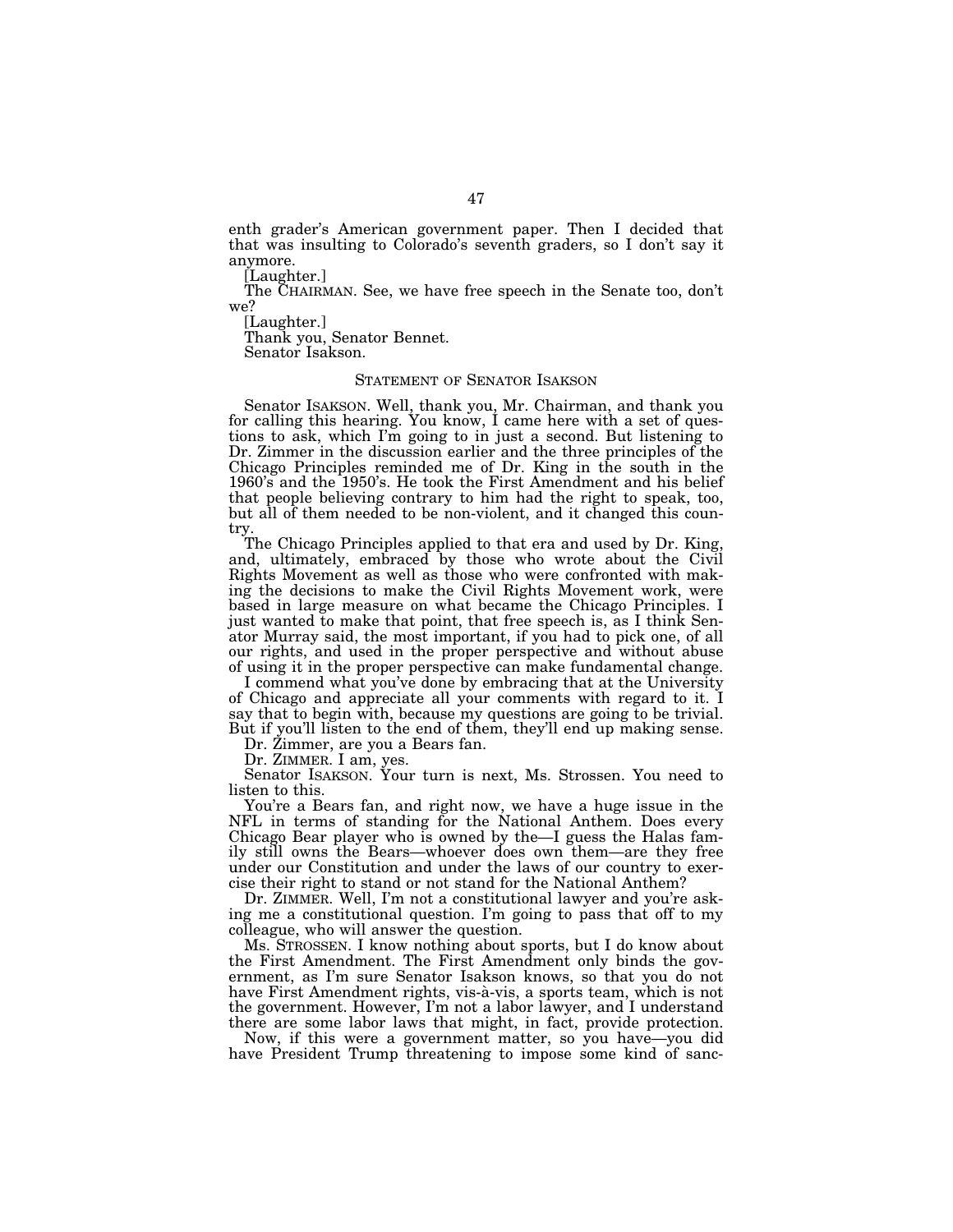tions on those football players or other sports players, that would be government abridgement of free speech, if he's throwing around the power of the Presidency. But unless there's a statutory protection, their league owners could, in fact, control their on-the-job behavior.

Dr. ZIMMER. But I will just say that if this was the University of Chicago football team and players wanted to express their views one way or another like that, they would be free to do so. But, again, that's not a constitutional——

Senator ISAKSON. I appreciate you volunteering that. I'll ask you this. The University of Chicago is a private institution—is that correct—and not a public?

Dr. ZIMMER. That's correct.

Senator ISAKSON. As a private institution, you would exercise it that way. What about as a public institution?

Dr. ZIMMER. Well, again, as a public institution, I would seek counsel from my general counsel on what our constraints are.

Ms. STROSSEN. On a public institution, that would absolutely be protected speech. As Thomas Jefferson said, dissent is the highest form of patriotism, so I happen to believe not only that it's constitutionally protected, but that it's actually consistent with our Nation's other values.

Senator ISAKSON. You rallied my-

Dr. STANGER. Am I allowed to just jump in, or how does one get a word in?

Senator ISAKSON. Absolutely.

Dr. STANGER. I'm not a lawyer, but I just did want to add something to this discussion, knowing something about the Civil Rights Movement, and it's always puzzled me about this debate we're having about the NFL, that people don't recognize that taking a knee is a sign of respect, not disrespect. I think that's very important to keep in mind when we view the actions of those players.

Ms. STROSSEN. But we would defend it even if it were disrespectful.

Dr. STANGER. That's taking it to the next level, but yes.

Senator ISAKSON. A public institution.

Dr. STANGER. Yes.

Senator ISAKSON. Well, that answer was very, very helpful, and I appreciate it. I've enjoyed the panel immensely. Thank you for what you've done.

I yield back, Mr. Chairman.

The CHAIRMAN. Thank you, Senator Isakson. Senator Hassan.

### STATEMENT OF SENATOR HASSAN

Senator HASSAN. Thank you, Mr. Chair and Ranking Member Murray, and I, too, want to add my thanks to both of you for the work on the bipartisan healthcare bill and continue to be committed to working on with all of you.

To our panelists, thank you for being here this morning and for this very important discussion.

You know, I come from a state that has a long tradition of very vigorous political discourse, first in the Nation primary and a citizen legislature of 424 members. If you ever hung out with the New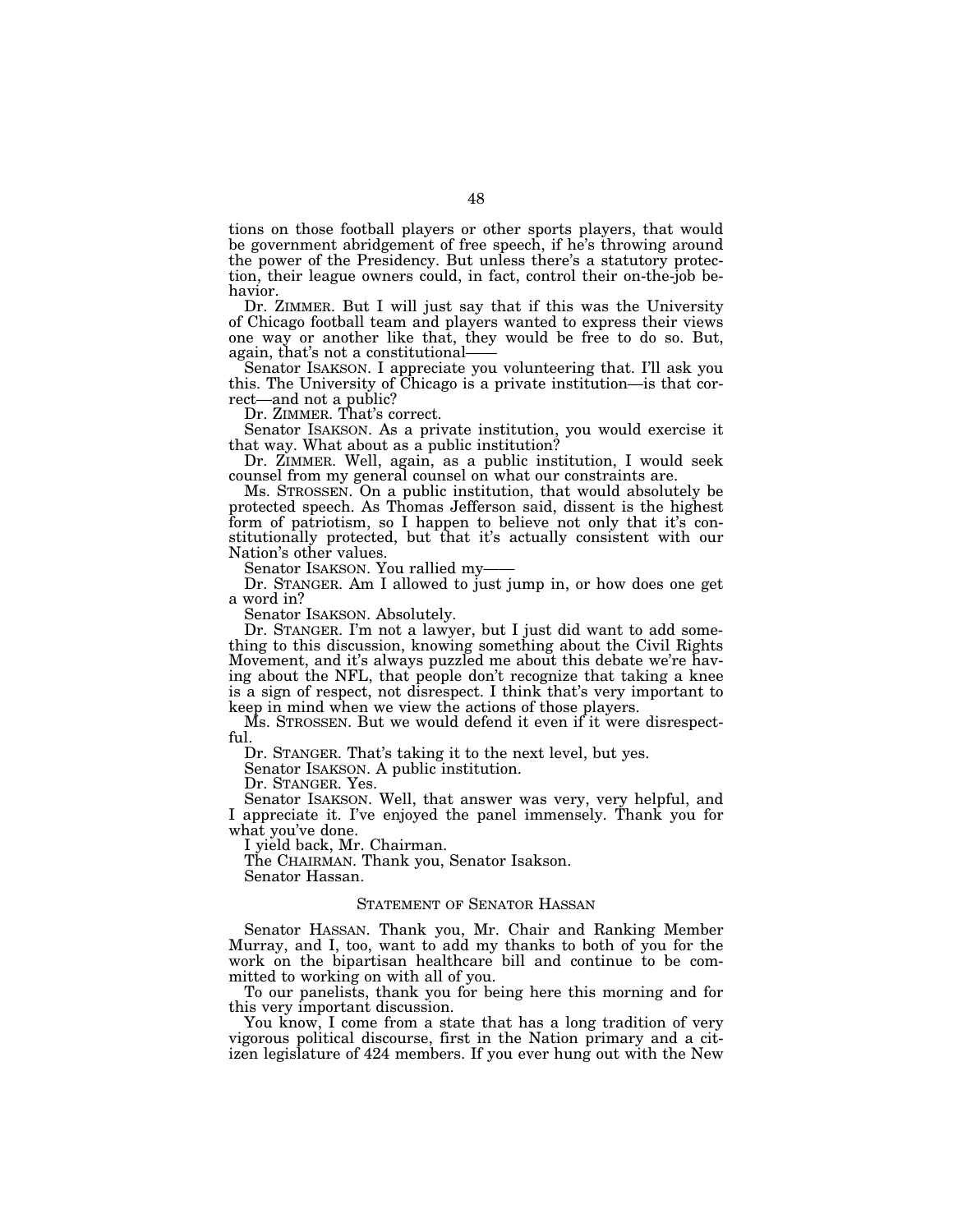Hampshire legislature, you would hear a range of views that can be quite extraordinary.

One of the things we also do well in New Hampshire is try to moderate and facilitate discussions of opposing views. The University of New Hampshire's Carsey School of Public Policy is home to a program called New Hampshire Listens, which is a civic engagement program, and really tries to take some of our most difficult issues and foster civic dialog. I would hold that out as an important example of a best practice for a public University system.

But I wanted to direct my question mostly today, Mr. Cohen, to you. In your testimony, you note that the First Amendment is a bedrock principle of our diverse democracy, and I couldn't agree more. You also lay out much of the judge made law around the First Amendment that protects speech on college campuses, and you make clear that the law strongly protects controversial speakers, as I believe we all agree it should.

Courts have also recognized that the First Amendment has important constraints. The classic example we all know is that you can't shout "fire" in a crowded building.

A Federal lawsuit recently filed in Virginia alleges that Richard Spencer and others conspired to incite violence in Charlottesville at the so-called Unite the Right Rally. According to the complaint, these co-conspirators told each other to come to Charlottesville to, quote, "conquer the street" and, quote, "defend civilization from the Jew and his dark skinned allies.'' They said they were ready to ''crack skulls''—that's a quote—and traded advice on the legality of running down counter protestors with cars, and we all know a car later drove into a crowd of counter protestors, killing a young woman, Heather Heyer, and injuring dozens of others. The lawsuit states that many organizers and rally goers celebrated this death as, quote, "more than justified," close quote, and one predicted, quote, "a lot more people are going to die before we're done here," close quote.

Just last week, one of the white supremacists in Charlottesville, one who described Heyer's death as justified, was arrested and charged with attempted murder for his role in a shooting at the University of Florida after the speech by Richard Spencer. He and two other Spencer supporters taunted a small group of counter protestors waiting at a bus stop with Nazi salutes and Hitler chants.

After yelling, quote, "I'm going to kill them," unquote, one of Spencer's supporters fired a shot at the counter protestors. Thankfully, no one was killed at the event, but, obviously, it could have happened.

My question is: When does protected speech cross the line into an unprotected incitement to violence? Can't we agree that a University has a responsibility to protect its students from this kind of planned violence?

Mr. COHEN. You know, the situation that you described that's described in the lawsuit tells you something about the atmosphere on a number of college campuses. I think—I've read the complaint in that particular lawsuit. I think it will be difficult perhaps to prove some of the allegations, to be honest.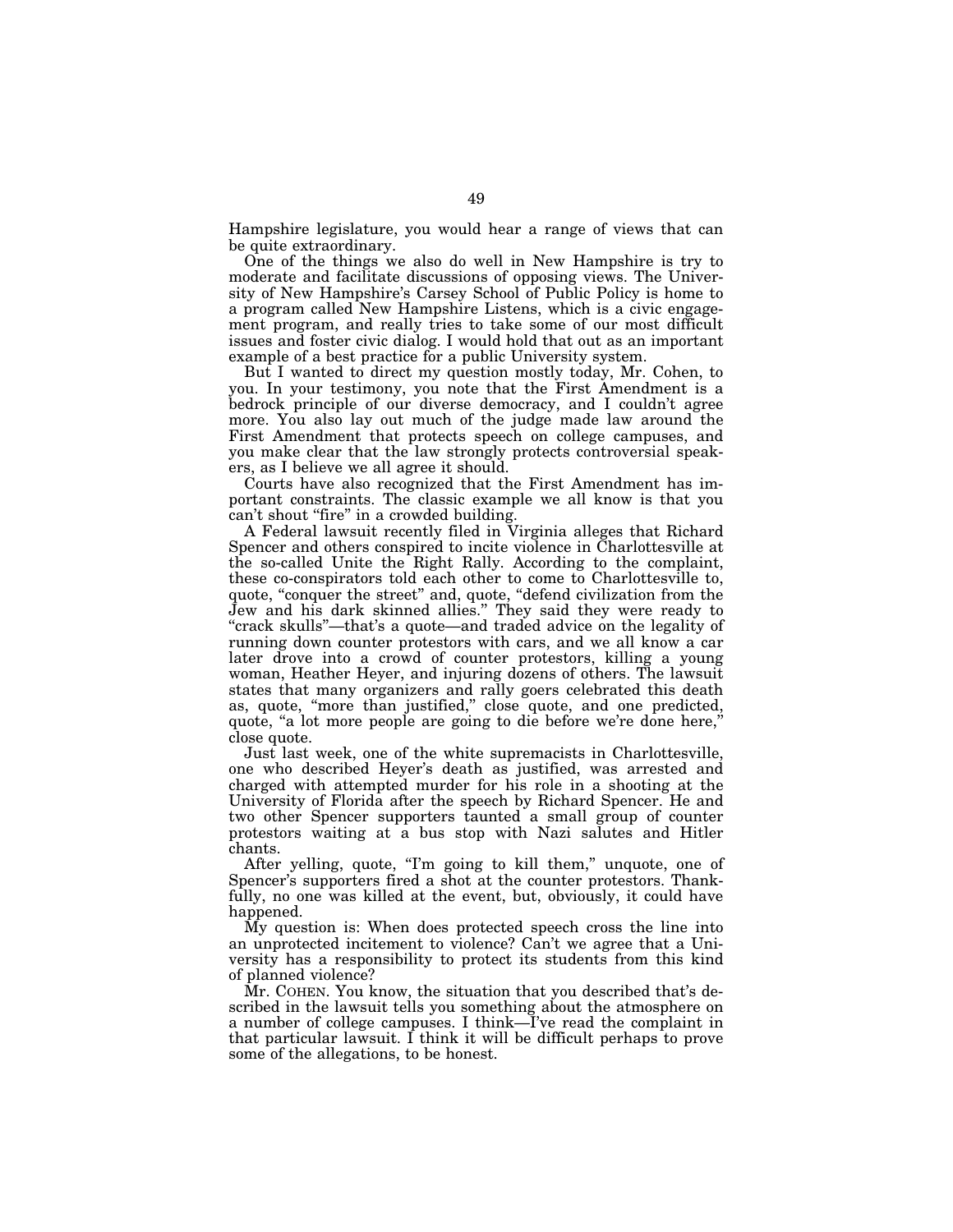Clearly, incitement has a very precise legal meaning under the Constitution, incitement to imminent lawless activity. There could be evidence of that, merely, you know, talk bravado in advance, probably not enough. Celebrating someone's demise in that ugly way, clearly not enough. The Supreme Court has said that in the Rankin decision. These issues, I think, are extraordinarily complex.

The issue that you described where we have people intimidating others, harassing others—that's clearly not protected speech. Efforts to provoke a fight, intending to provoke a fight, is also not protected speech. There are limits, but all of these decisions, all these questions, as Professor Strossen, I'm sure, would say are intensely factually specific, and that's the challenge in a situation like Charlottesville to disentangle it.

Senator HASSAN. It's a challenge for University administrators who obviously have an obligation to protect the safety and lives of their students.

Mr. COHEN. Could I make one point about that? The University of Virginia and Charlottesville is in a particular quandary because of Virginia's open carry law. They could not stop people at a public demonstration from brandishing weapons. That's a law that's in effect in more than 30 states, and it truly, truly hamstrings municipalities and counties from ensuring safety at public demonstrations.

Senator HASSAN. Well, thank you.

Mr. Chair, I see that I'm out of time. I do have a question that I'll submit for the record to Ms. Strossen, because I am concerned about some of the way you characterize some psychological research about the impacts of hate speech on people. I don't think hate is a good thing, and I don't think hate speech helps people.

Ms. STROSSEN. Do I have an opportunity to respond to that at some point?

The CHAIRMAN. Well, I think so. Sure. We'll allow time for that.

Ms. STROSSEN. Okay. As you know, Senator Hassan, I was quoting respected social psychologists and also political activists, starting with former President Barack Obama and continuing with somebody who's very respected by college students, Van Jones, who was speaking, in fact, at the University of Chicago. From their different expertise and different perspectives and experience, they concur that given the sad reality that Senator Murray started talking about, the prevalence of hateful attitudes and speech and conduct, it is disempowering to these students to shelter them and shield them, because it is going to undermine their resilience and their ability to effectively respond.

I think we all agree that we're looking in the long run for how are they going to be most effective in a world where hate is a reality and hate groups are a reality.

Senator HASSAN. Mr. Chair—and I see other witnesses want to respond. I do know I'm out of time.

I would suggest to you that telling people who are the victims of hate speech or who might have been traumatized by combination in their past of hate speech and physical violence how they should feel and whether it empowers them is inappropriate. There's a lot of research that you didn't cite that indicates exactly the opposite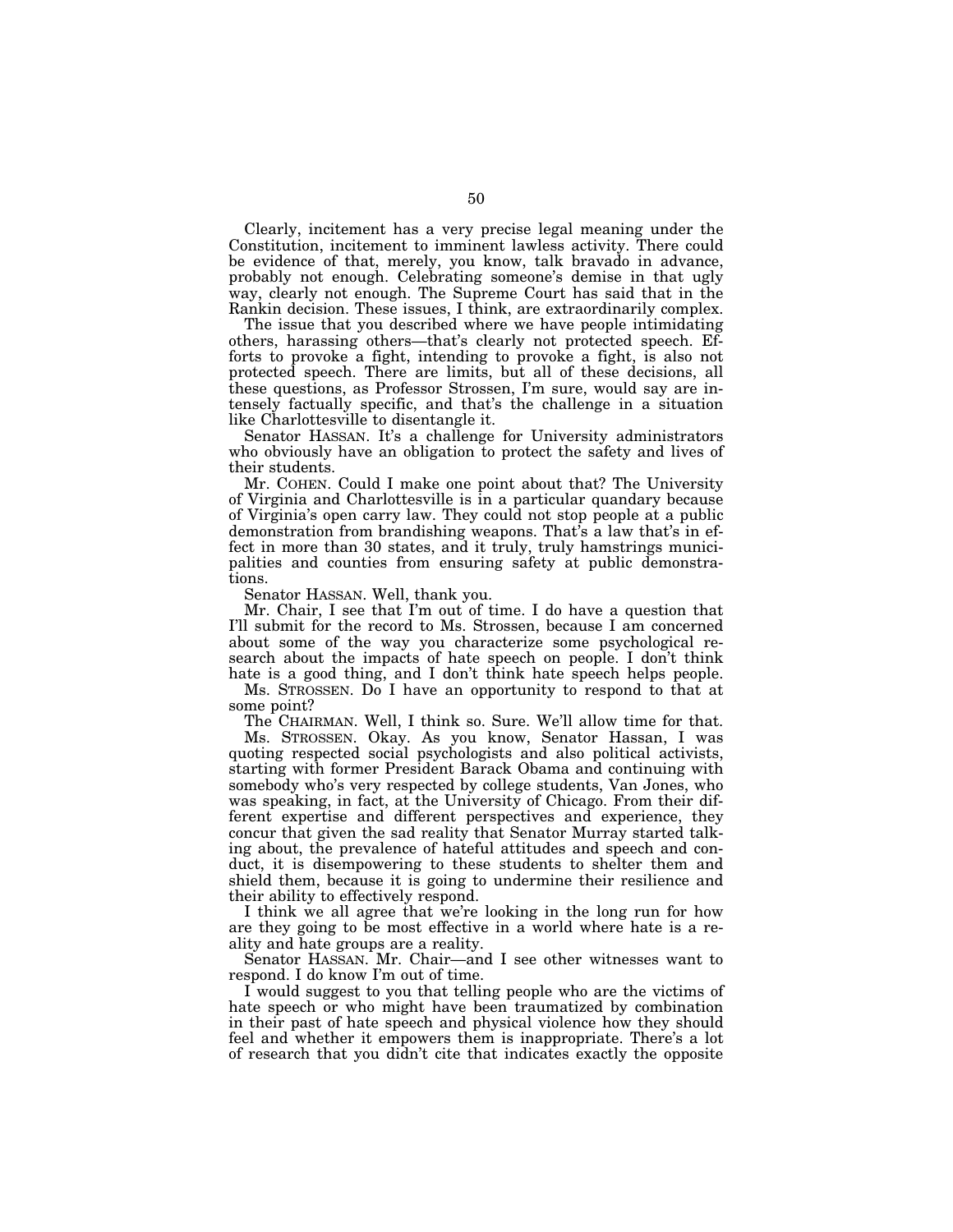of what you did. Again, I know we're out of time, but I just think that people are their own best judges of whether this is——

Ms. STROSSEN. That's exactly why every person that I cited is a minority person who was speaking from an experience of having been subjected to hate speech.

The CHAIRMAN. Thank you, Senator Hassan.

Senator Warren.

### STATEMENT OF SENATOR WARREN

Senator WARREN. Thank you, Mr. Chairman, and thank you for holding this hearing today, you and Ranking Member Murray. I appreciate your doing this.

I think we all agree that free speech is not some kind of left versus right issue. It doesn't work that way. I want to see if I can ask a question from a little bit different perspective.

Mr. Cohen, you run the Southern Poverty Law Center, which tracks American hate groups and extremists, and one of those extremists is Charles Murray. We talked a little about him this morning, you know, a man who wears a fancy suit and peddles racist junk science about how white men are, biologically speaking, intellectually superior to everyone else.

Am I correct that you vehemently disagree with his views?

Mr. COHEN. Completely, Senator.

Senator WARREN. Good. Me, too, and as someone who worked as an academic researcher for decades, I think that spouting fake science is extremely corrosive to public policy and should be called out in public at every possible opportunity. We've got that much. Let's go to the next part.

Mr. Cohen, do you believe that powerful institutions of higher learning should ban people like Charles Murray from speaking in public if those institutions or their students or you or I don't like what those speakers have to say?

Mr. COHEN. Just as simply, absolutely not, Senator.

Senator WARREN. Why not?

Mr. COHEN. Well, look, we make progress as a country by having ideas tested, by having critical thought applied to ideas that are expressed in every realm of life. The Supreme Court has recognized the importance of robust debate. It's a bedrock principle of our country, and we would be much worse off if University presidents, students, or anyone could sensor the speech of others simply because they disagree.

Senator WARREN. I agree with you. In fact, I think it's dangerous to suppress speech. First, suppression can backfire. Instead of shutting up individuals with disgusting views, it becomes a launching pad to national attention. Bigots and white supremacists can make themselves out to be First Amendment martyrs——

Mr. COHEN. Absolutely.<br>Senator WARREN. ----- a - and grow their audiences. Second, suppression suggests weakness. It makes us sound afraid, like we're afraid that we can't defeat evil ideas with good ideas, and I just don't believe that's true. I believe in free speech, but let's be clear. Free speech doesn't mean the speaker is entitled to an audience. Free speech is not about shutting up or remaining silent while someone demeans women or demeans people of color or anybody else.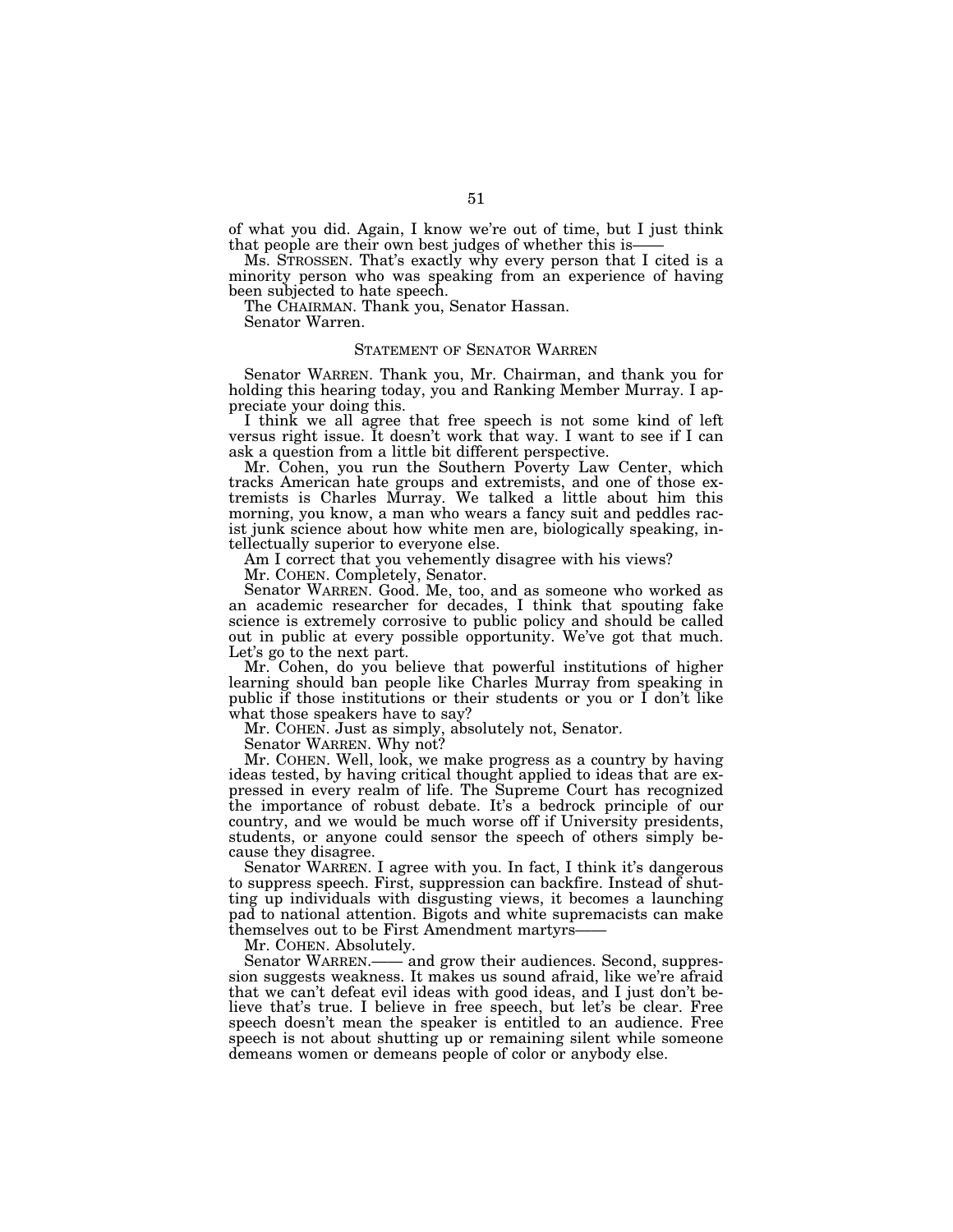Students can critique. They can make their voices heard, and they can be very powerful when they do. Free speech means more speech.

Professor Stanger, you moderated an event with Mr. Murray at Middlebury College where you teach. You were physically attacked. Would you agree with me that acts of violence are not protected by the First Amendment?

Dr. STANGER. I absolutely would agree with you, Senator Warren, on that point. But I would disagree with you, respectfully, on your characterization of Charles Murray's work, and maybe I might say a little bit about the Middlebury context, which would illuminate some things for us here today.

Charles Murray was invited by a student group to speak on campus, and then the Political Science Department co-sponsored the talk. We did so because we're almost all Democrats, and we thought it was important for our students to engage with views that are influential in the Republican Party. What proceeded to happen was that another department on Middlebury's campus, Sociology-Anthropology, sought to sensor the Political Science Department.

In my view, this is solved very simply by a Treaty of Westphalia between departments. I mean, let's let—if one department thinks

Senator WARREN. Let me just say, Dr. Stanger, I appreciate this. But in a limited amount of time, getting into interdepartmental rivalries from the academic world——

Dr. STANGER. Sure. But let me just-

Senator WARREN. ——I would actually prefer to spend our time on the Middle East, because it will be easier to solve.

[Laughter.]

Dr. STANGER. This is true. This is true. But may I make one more point, though, that's important? I think it's important.

The CHAIRMAN. I'll give you-

Dr. STANGER. Please.

The CHAIRMAN. I'll give you time, Senator Warren.

Dr. STANGER. Is that Okay? It'll take 10 seconds.

The CHAIRMAN. Senator Warren ran for the Senate in order to escape interdepartmental rivalries.

[Laughter.]

Dr. STANGER. I understand that sentiment completely, Senator Warren.

Senator WARREN. I wanted to come to a place that was more collegiate.

[Laughter.]

The CHAIRMAN. That's right. You should have time to—Senator Warren, I'll give you some extra time to finish your discussion.

Dr. STANGER. The point I just wanted to add that's relevant to this is that no faculty member, to my view, would ever agree for their department to co-sponsor a talk by Richard Spencer. We're really talking about apples and oranges here, and there's a publicprivate distinction here that needs to be made. At these public universities, I think we're seeing these provocateurs seeking to set up talks that don't really have faculty sponsorship. Let the faculty lead, and I think we'll go in the right direction.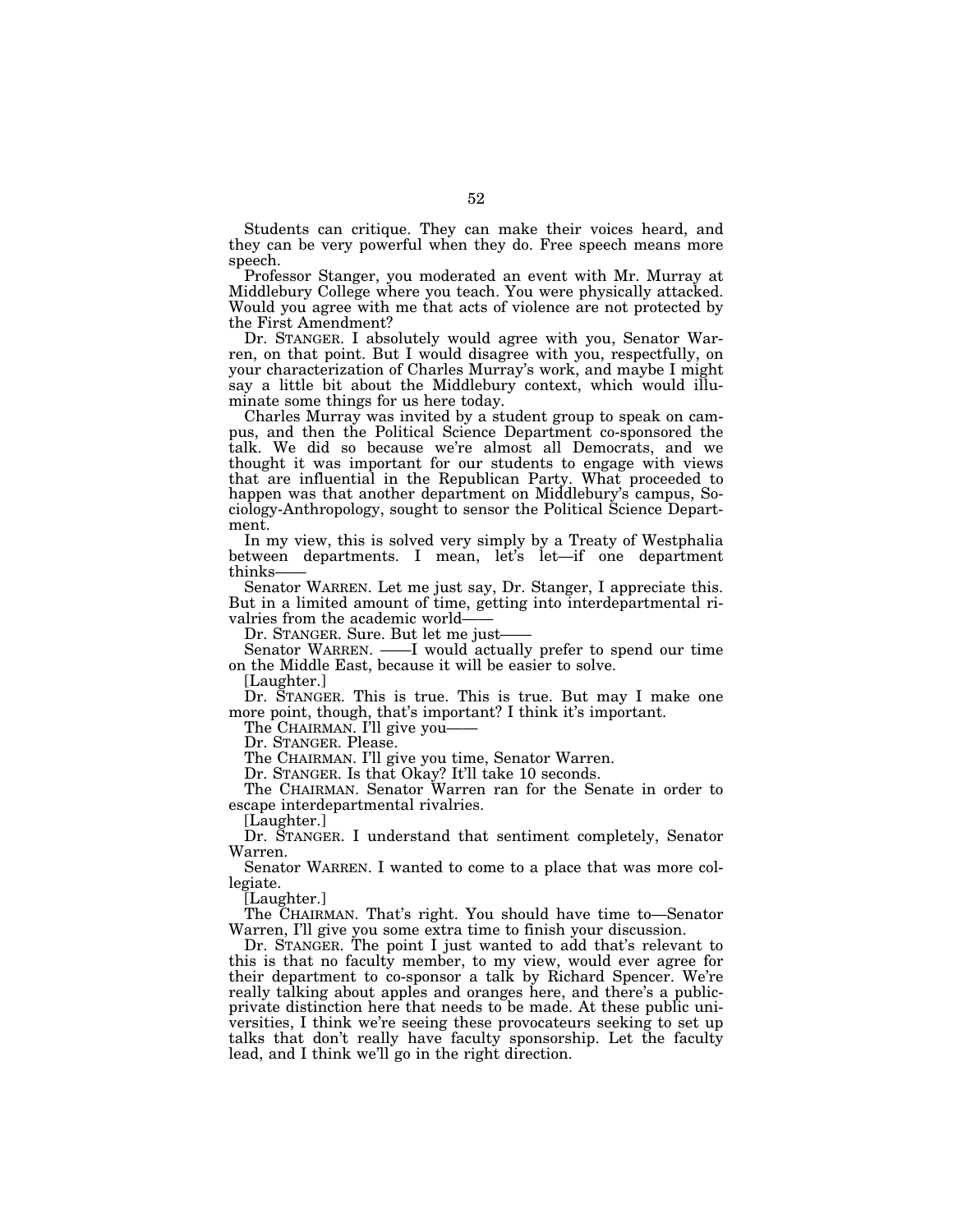Senator WARREN. Let me just see if I can pull this back, though, to the point about what happens with free speech, whether it gets any special protection. The notion that I just want to underline here is that the people who attacked you get no special protection. Neither does the Charlottesville white supremacist who murdered a woman there, or the three white supremacists who tried to shoot people at the University of Florida last week. They will go to jail.

Free speech is not about violence. It is not about silence. What I'm concerned about is that right now, it is all too easy for all of us to avoid hearing anything that we don't already agree with, and that is an enormous threat to our democracy.

I know that powerful people want us divided, that foreign governments are pouring gasoline on that fire, flooding Facebook and Twitter with angry messages designed to stir up lingering resentments. The President of the United States is pouring even more gasoline on that fire, attacking our free press as a, quote, ''enemy of the people,'' and even threatening to use the awesome power of the government to shut down press outlets for reporting that he doesn't agree with.

I don't care what your politics are. All of us who believe in America and its freedoms need to work harder to put out that fire, and we start by making sure that powerful institutions and individuals don't shut down speech they don't like, and that includes universities, and it definitely includes the President of the United States.

Thank you, Mr. Chairman.

The CHAIRMAN. Thank you, Senator Warren.

Senator Kaine.

## STATEMENT OF SENATOR KAINE

Senator KAINE. Thank you, Mr. Chairman, and thanks to the witnesses. I was at a classified hearing on Niger, and I apologize that I didn't hear your statements.

This matters a lot to me, because Virginia was subject to a horrible act of violence on the 12th of August. White supremacists largely from outside of our state came to the University of Virginia in Charlottesville to perpetrate not just bigotry and hatred, but violence and murder. They chanted slogans like ''blood in the soil'' and ''Jews will not replace us'' next to synagogues and the Hillel Foundation on campus. They chanted other horrible racist comments. One from southern Ohio used a vehicle to kill a beautiful 32-yearold paralegal, injuring 19 others.

Two state troopers who weren't supposed to be working that day but needed to work that day to try to protect people were killed when their helicopter crashed. I knew both well. One was my helicopter pilot every time I flew as Governor of Virginia, Jay Cullen. The other, Berke Bates, was a member of Governor McAuliffe's security detail. They wouldn't have been working that day had white supremacists, confederates, and neo-Nazis not tried to inflame violence in Charlottesville.

In the aftermath, many of these individuals have not condemned these actions but even celebrated the death of Heather Heyer, the paralegal, one calling her a disgusting Communist, one of the organizers of Unite the Right Rally. I share Senator Warren's belief strongly that colleges should be a place of robust speech and dis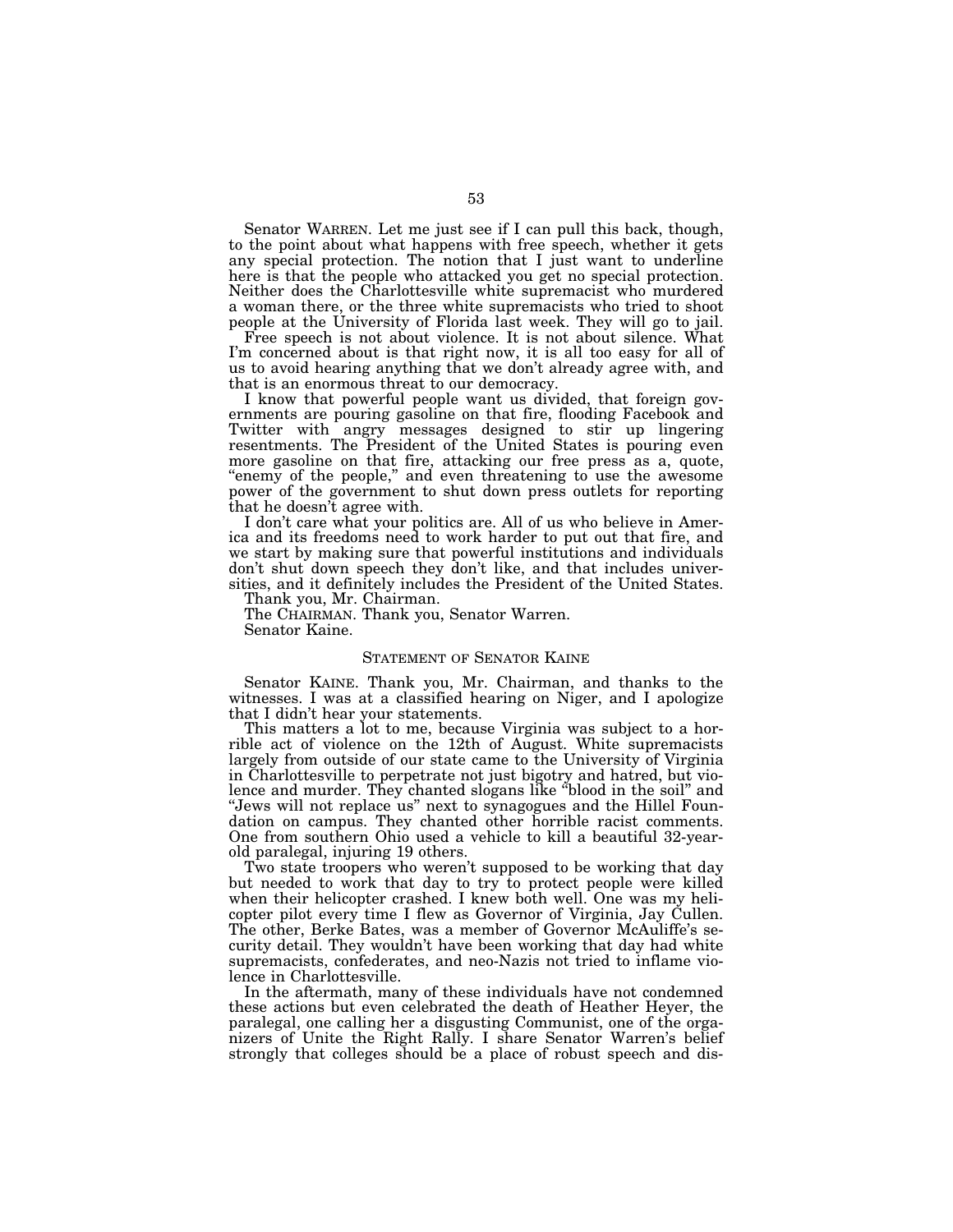agreement. We don't need to protect young people from free speech. We need to expose them to different ideas and have them exercise their critical faculties to make their decision about what they think is right and wrong. But I think we cannot use the banner of protecting free speech to allow people to terrorize folks.

I want to put in the record, if I can, Mr. Chair, a sermon that was delivered by a friend of mine, Jake Rubin, who is the Hillel minister at UVA. He's a rabbi, and for the Holy Days commemoration this year, he delivered a sermon about the anti-semitism and the violence that was on display and the connection between Jews and their experience of anti-semitism and other minorities who are targeted.

Senator KAINE. I have another friend in Charlottesville whose daughter was struck in the face by a white supremacist wearing a leaded glove and was injured pretty badly. He has been arrested and has been extradited from Indiana back to Charlottesville to face criminal charges, as should be the case.

I'm sure you got asked this question. But I know trying to draw a line between protecting free speech, but then universities—and I know we have the president of the University of Chicago—I think they have a significant responsibility to protect their campuses from violence. When individuals are coming in who either intentionally—or there's a reasonable probability that their activities could lead to violence, could lead to people being terrorized—I think that universities need to take action to try to protect their communities, not from the speech but from violence that can naturally occur from these.

I wonder what your thoughts are about whether the costs of that protection have to be borne by students and taxpayers or whether they have to be borne by those who would try to come to campuses and foment that kind of activity. That would be a question for anyone.

Ms. STROSSEN. Well, the U.S. Supreme Court has actually held in a case in which the ACLU was defending freedom of speech for a controversial speaker—it happened to be a white nationalist in Georgia—and the Supreme Court held that—and this was part of a series, the most recent of a series of holdings—that government may not fob off onto speakers the costs of providing security, because that's like imposing a tax or a penalty on free speech, and, in particular, government may not impose differential costs, depending on how controversial the speech is.

But, Senator Kaine, as Richard Cohen and I were talking about beforehand, we both see this as a very serious problem, because there are a lot of schools that cannot literally afford the enormous costs that have been borne by Berkeley, for example, or the University of Chicago. As educators, I certainly would not want to cut faculty salaries or raise student tuition, in all seriousness, in order to have to deal with this.

Senator KAINE. Ms. Strossen, can I ask this? I know you're an expert on this. In that Forsyth, the Nationalist Movement case, is it a very unequivocal ruling that no matter what the likelihood of violence is—we're not talking about speech. We're talking about if you could make a prediction that certain kinds of speech are not just likely, but guaranteed to produce violent——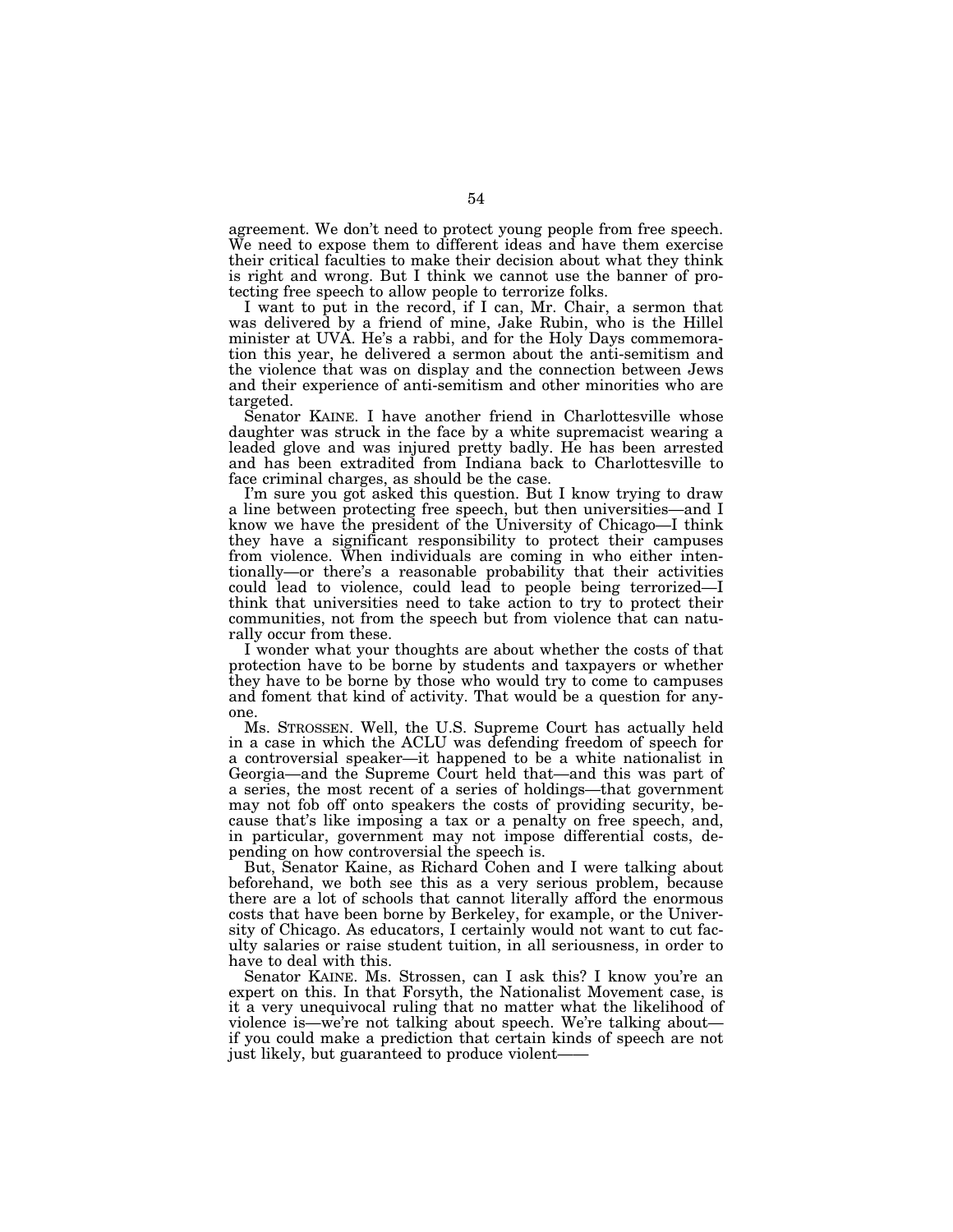Ms. STROSSEN. Oh, absolutely, and that-

Senator KAINE. The Supreme Court didn't say in that case that you couldn't charge for necessary security.

Ms. STROSSEN. Oh, no, no, no. That's been the law—that has been the law forever, even when the Supreme Court very strongly protected freedom of speech by rejecting—see, in this country, we used to say any speech that has a bad tendency, that might at some point in the future lead to something harmful. That was what was used to shut down abolitionist speech and civil rights speech and anti-war speech, because—anything that was unpopular.

In 1969, in a case involving the Ku Klux Klan, the Supreme Court unanimously held that you can punish speech because you fear it might induce violence if, but only if, the speaker intentionally incited imminent violence that was likely to happen imminently, and that standard was very important for the Civil Rights Movement, because many of their speakers were being shut down and punished and even incarcerated because of the fear—oh, well, that might lead to violence—in these communities that were hostile.

Senator KAINE. If it's violent and it's so predictable and imminent that you can fairly make that-

Ms. STROSSEN. Government has an obligation to-

Senator KAINE. You don't base it on the content of the speech. You base it on the high likelihood of it producing violence.

Ms. STROSSEN. Exactly. You look at the context.

Senator KAINE. Dr. Zimmer, if I could ask you to comment on this—I really appreciated the statement that you put out at the University of Chicago following the tragedy in Charlottesville, because it was a powerful statement and it spoke to the anti-semitism of this.

The Charlottesville thing was sort of advertised as about statues. That didn't have anything to do with ''blood in the soil.'' That didn't have anything to do with "Jews will not replace us." This was a very significant anti-Semitic, neo-Nazi effort by individuals who came very prepared for violence from around the country, and I appreciated the statement you put out.

Talk about how—because you're pro-free speech in the way a University president should be, but if you could—Mr. Chairman, I'm over my time, I recognize—but I'd love to hear you talk about how you grapple with this question of speech that is likely to lead to violence.

Dr. ZIMMER. Again, we have both the advantage and disadvantage of being private, and so we don't particularly need to act precisely on the basis of the First Amendment in every situation. But for us, because we had taken such a clear position on free expression and its importance, we felt it was very important for us to recognize these acts for what they were, and it simply became very difficult to think about people standing with weapons and Nazi symbols in front of a synagogue or a similar situation with symbols of the Ku Klux Klan, again, a weaponized group of people—to think about this as expression that was not threatening. I mean, what is the message that is being delivered.

We made a very strong statement against it for that reason. We would not have weapons on our campus. If a speaker wanted to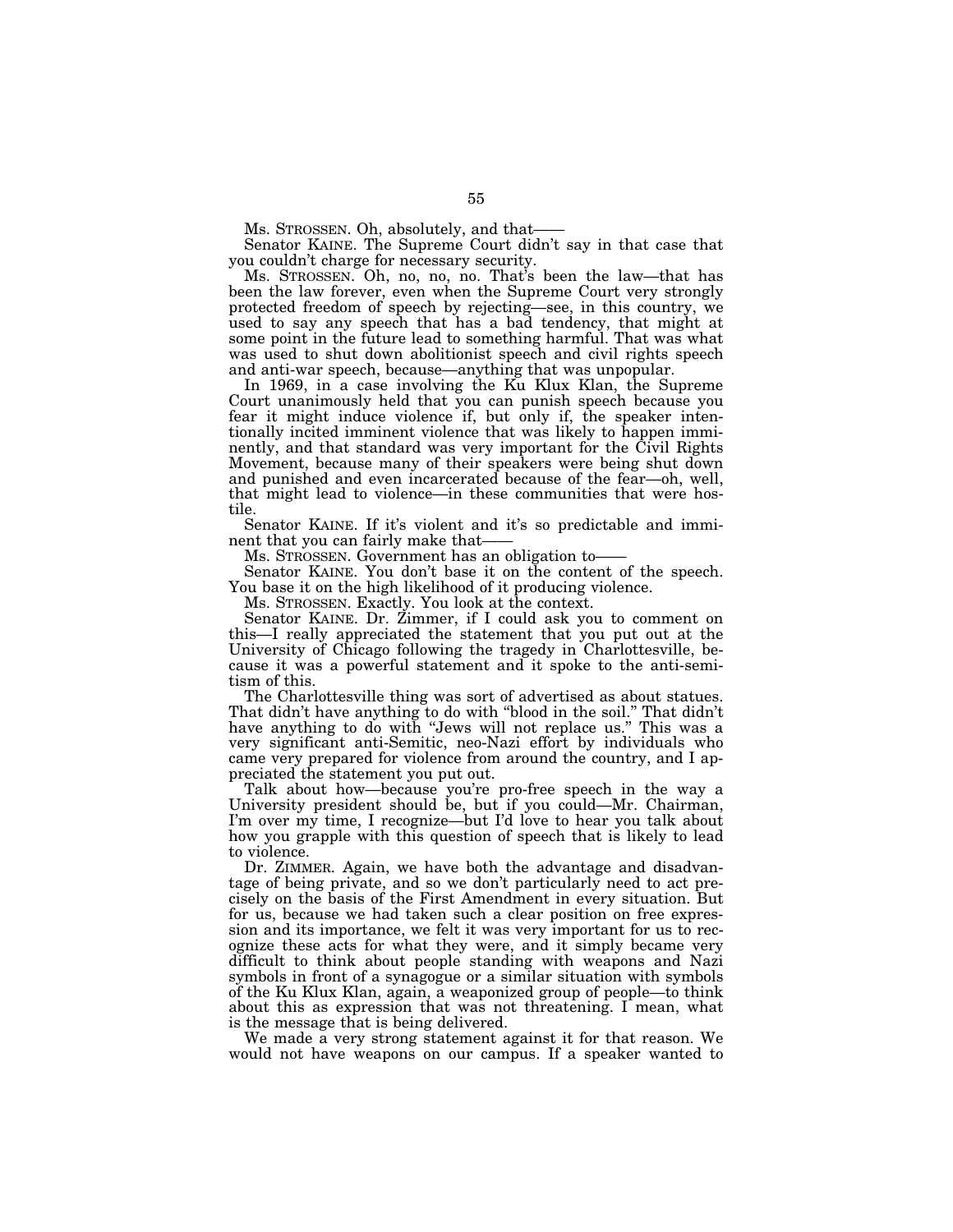come and said, "You know what? I want to have six people standing in back of me with semi-automatic weapons,'' we would say, ''Sorry, we don't have semi-automatic weapons on our campus. If somebody has invited you, you can come, you can speak, you can answer questions. We're not going to pass judgment on what it is you're saying, but you cannot stand there with weapons that carry an implicit threat.''

If I could just add one example that I think is interesting about the cost issue that you raised. After the Charlie Hebdo incident in France, a woman from Charlie Hebdo made her first speaking appearance at the University of Chicago, and the security concerns, for obvious reasons, were extremely high.

That was an example that, in fact, where we made a conscious decision. It was too important for—and this person had been invited by a student group to be able to speak. Again, we paid the cost of that security. Part of the issue is you start seeing these things on every side, and the cost issue is a complex issue that I don't think we've got actually fully figured out yet, to tell you the truth.

Senator KAINE. Thank you, Mr. Chairman.

The CHAIRMAN. Thank you, Senator Kaine.

Thank you to each of the four of you. We have votes in a few minutes, so we're going to conclude the hearing. What I'm thinking as I was listening to your terrific testimony is that we're dealing with a problem here with more—by more speech, because your appearance here today will be noticed and seen by lots of people on college campuses and people who watch CSPAN and who think about these issues, who might not have thought about them in as clear a way as they might, having now heard what you have to say.

I also think it is true that we've seen a reaction—Ms. Strossen made this point—where more speech—and some of you—Dr. Stanger, I think you—all four of you, really, are responsible for this—that you've spoken out from your various perches in life and have been noticed by the rest of the country, and you've had an impact. I mean, more campuses have adopted the Chicago Principles. In a variety of ways, each of you have done that. That's encouraging that in our country we see these issues taken more seriously.

Also, I think the hearing reminds us of what was said in exchange with one senator and you, which is that we live increasingly in a country where we tend to get our information from people who already agree with us, or we with them, and we don't, as Senator Howard Baker used to say, consider that the other fellow—or today, he might say the other fellow or the other woman—might be right. That's what he always said—the other fellow might be right.

We don't have as much diversity of information—real diversity of information as we should have, and I suppose college education and maybe especially a liberal arts education is a real antidote to that. It makes universities even more important as places where students are exposed to different points of view.

As I mentioned, in my case, when I was at the Kennedy School at Harvard, it was good to have a dean who understood that most people there weren't Republicans, and he worked hard to get some